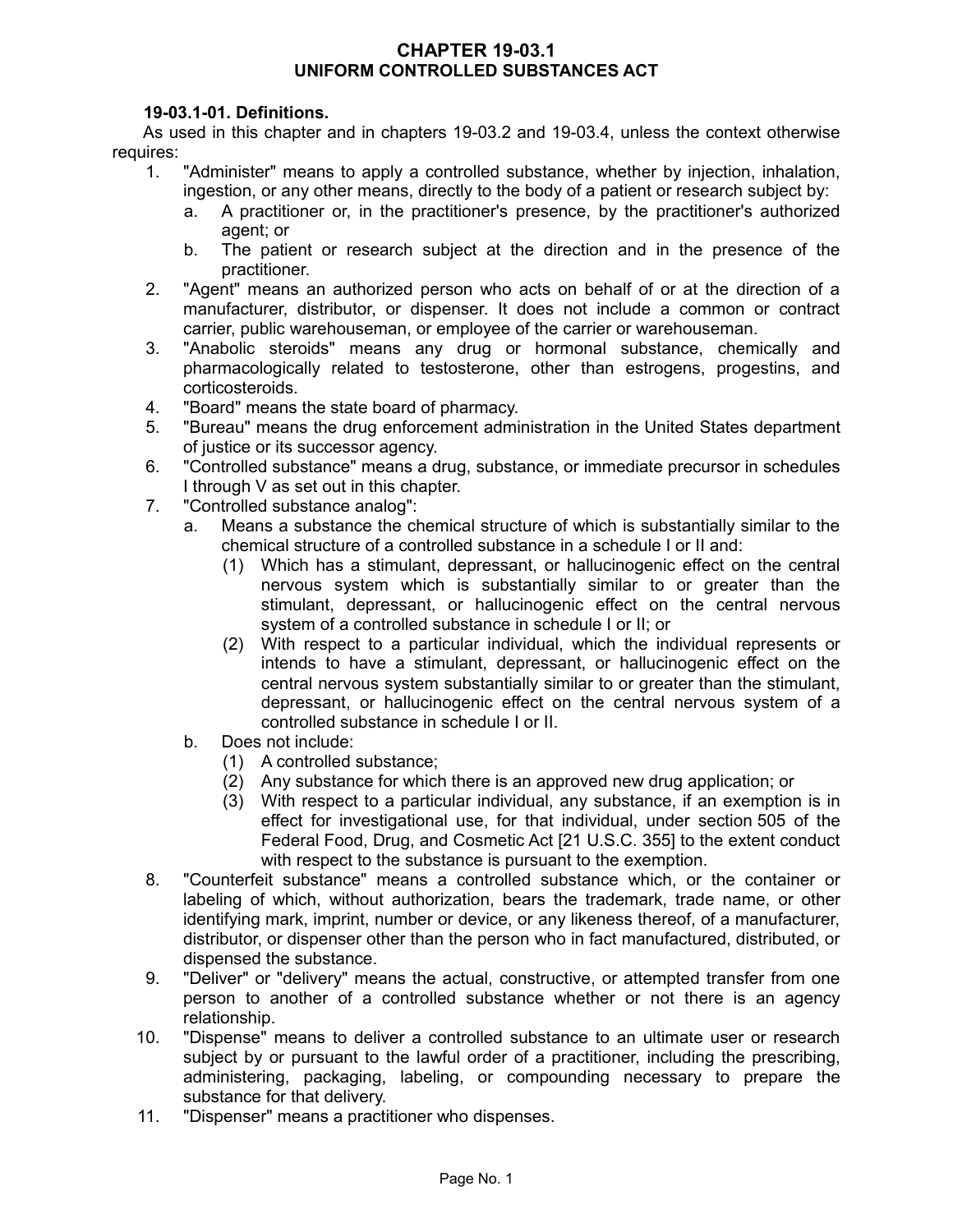- 12. "Distribute" means to deliver other than by administering or dispensing a controlled substance.
- 13. "Distributor" means a person who distributes.
- 14. "Drug" means:
	- a. Substances recognized as drugs in the official United States pharmacopeia national formulary, or the official homeopathic pharmacopeia of the United States, or any supplement to any of them;
	- b. Substances intended for use in the diagnosis, cure, mitigation, treatment, or prevention of disease in individuals or animals;
	- c. Substances, other than food, intended to affect the structure or any function of the body of individuals or animals; and
	- d. Substances intended for use as a component of any article specified in subdivision a, b, or c. The term does not include devices or their components, parts, or accessories.
- 15. "Immediate precursor" means a substance:
	- a. That the board has found to be and by rule designates as being the principal compound commonly used or produced primarily for use in the manufacture of a controlled substance;
	- b. That is an immediate chemical intermediary used or likely to be used in the manufacture of the controlled substance; and
	- c. The control of which is necessary to prevent, curtail, or limit the manufacture of the controlled substance.
- 16. "Manufacture" means the production, preparation, propagation, compounding, conversion, or processing of a controlled substance, either directly or indirectly by extraction from substances of natural origin, or independently by means of chemical synthesis, or by a combination of extraction and chemical synthesis and includes any packaging or repackaging of the substance or labeling or relabeling of its container. The term does not include the preparation or compounding of a controlled substance by an individual for the individual's own use or the preparation, compounding, packaging, or labeling of a controlled substance:
	- a. By a practitioner as an incident to the practitioner's administering or dispensing of a controlled substance in the course of the practitioner's professional practice; or
	- b. By a practitioner, or by the practitioner's authorized agent under the practitioner's supervision, for the purpose of, or as an incident to, research, teaching, or chemical analysis and not for sale.
- 17. "Marijuana" means all parts of the plant of the genus cannabis, whether growing or not; the seeds thereof; and every compound, manufacture, salt, derivative, mixture, or preparation of the plant. The term does not include:
	- a. The tetrahydrocannabinol extracted or isolated from the plant;
	- b. The mature stalks of the plant, fiber produced from the stalks, oil or cake made from the seeds of the plant, any other compound, manufacture, salt, derivative, mixture, or preparation of mature stalks (except the resin extracted therefrom), fiber, oil, or cake, or the sterilized seed of the plant which is incapable of germination;
	- c. Hemp as defined in chapter 4.1-18.1; or
	- d. A prescription drug approved by the United States food and drug administration under section 505 of the Federal Food, Drug, and Cosmetic Act [21 U.S.C. 355].
- 18. "Narcotic drug" means any of the following, whether produced directly or indirectly by extraction from substances of vegetable origin, or independently by means of chemical synthesis, or by a combination of extraction and chemical synthesis:
	- a. Opium and opiate and any salt, compound, derivative, or preparation of opium or opiate.
	- b. Any salt, compound, isomer, derivative, or preparation thereof which is chemically equivalent or identical with any of the substances referred to in subdivision a, but not including the isoquinoline alkaloids of opium.
	- c. Opium poppy and poppy straw.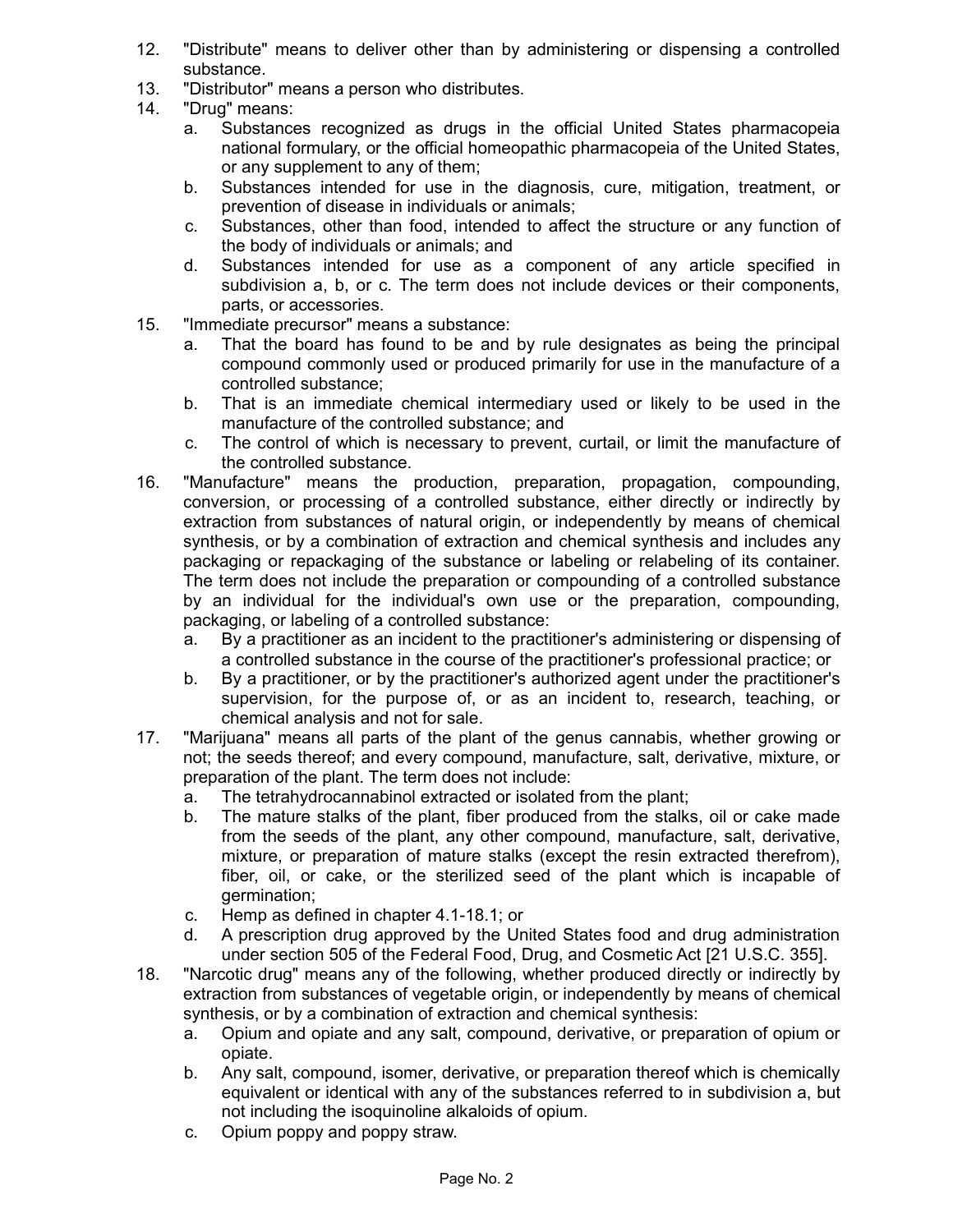- d. Coca leaves and any salt, compound, derivative, or preparation of coca leaves, any salt, compound, isomer, derivative, or preparation thereof which is chemically equivalent or identical with any of these substances, but not including decocainized coca leaves or extractions of coca leaves which do not contain cocaine or ecgonine.
- 19. "Opiate" means any substance having an addiction-forming or addiction-sustaining liability similar to morphine or being capable of conversion into a drug having addiction-forming or addiction-sustaining liability. The term does not include, unless specifically designated as controlled under section 19-03.1-02, the dextrorotatory isomer of 3-methoxy-n-methylmorphinan and its salts (dextromethorphan). The term includes its racemic and levorotatory forms.
- 20. "Opium poppy" means the plant of the species papaver somniferum L., except its seeds.
- 21. "Over-the-counter sale" means a retail sale of a drug or product other than a controlled, or imitation controlled, substance.
- 22. "Person" means individual, corporation, limited liability company, government or governmental subdivision or agency, business trust, estate, trust, partnership or association, or any other legal entity.
- 23. "Poppy straw" means all parts, except the seeds, of the opium poppy, after mowing.
- 24. "Practitioner" means:
	- a. A physician, dentist, veterinarian, pharmacist, scientific investigator, or other person licensed, registered, or otherwise permitted by the jurisdiction in which the individual is practicing to distribute, dispense, conduct research with respect to, or to administer a controlled substance in the course of professional practice or research.
	- b. A pharmacy, hospital, or other institution licensed, registered, or otherwise permitted to distribute, dispense, conduct research with respect to, or to administer a controlled substance in the course of professional practice or research in this state.
- 25. "Production" includes the manufacturing, planting, cultivating, growing, or harvesting of a controlled substance.
- 26. "Sale" includes barter, exchange, or gift, or offer therefor, and each such transaction made by a person, whether as principal, proprietor, agent, servant, or employee.
- 27. "Scheduled listed chemical product" means a product that contains ephedrine, pseudoephedrin, or phenylpropanolamine, or each of the salts, optical isomers, and salts of optical isomers of each chemical, and that may be marketed or distributed in the United States under the Federal Food, Drug, and Cosmetic Act [21 U.S.C. 301 et seq.] as a nonprescription drug unless prescribed by a licensed physician.
- 28. "State" when applied to a part of the United States includes any state, district, commonwealth, territory, insular possession thereof, and any area subject to the legal authority of the United States.
- 29. "Ultimate user" means an individual who lawfully possesses a controlled substance for the individual's own use or for the use of a member of the individual's household or for administering to an animal owned by the individual or by a member of the individual's household.

## **19-03.1-01.1. Board - Agreements - Gifts.**

- 1. In carrying out its duties under this chapter, the board shall consult with representatives of each of the following interests: North Dakota board of medicine, board of dental examiners, board of registry in podiatry, board of veterinary medical examiners, board of nursing, the college of pharmacy, and the school of medicine.
- 2. To carry out its duties under this chapter, the board may enter into agreements or memorandums of understanding with the interests named in subsection 1. Additionally, the board may contract for and accept private contributions, gifts, and grants-in-aid from the federal government, private industry, and other sources. The income received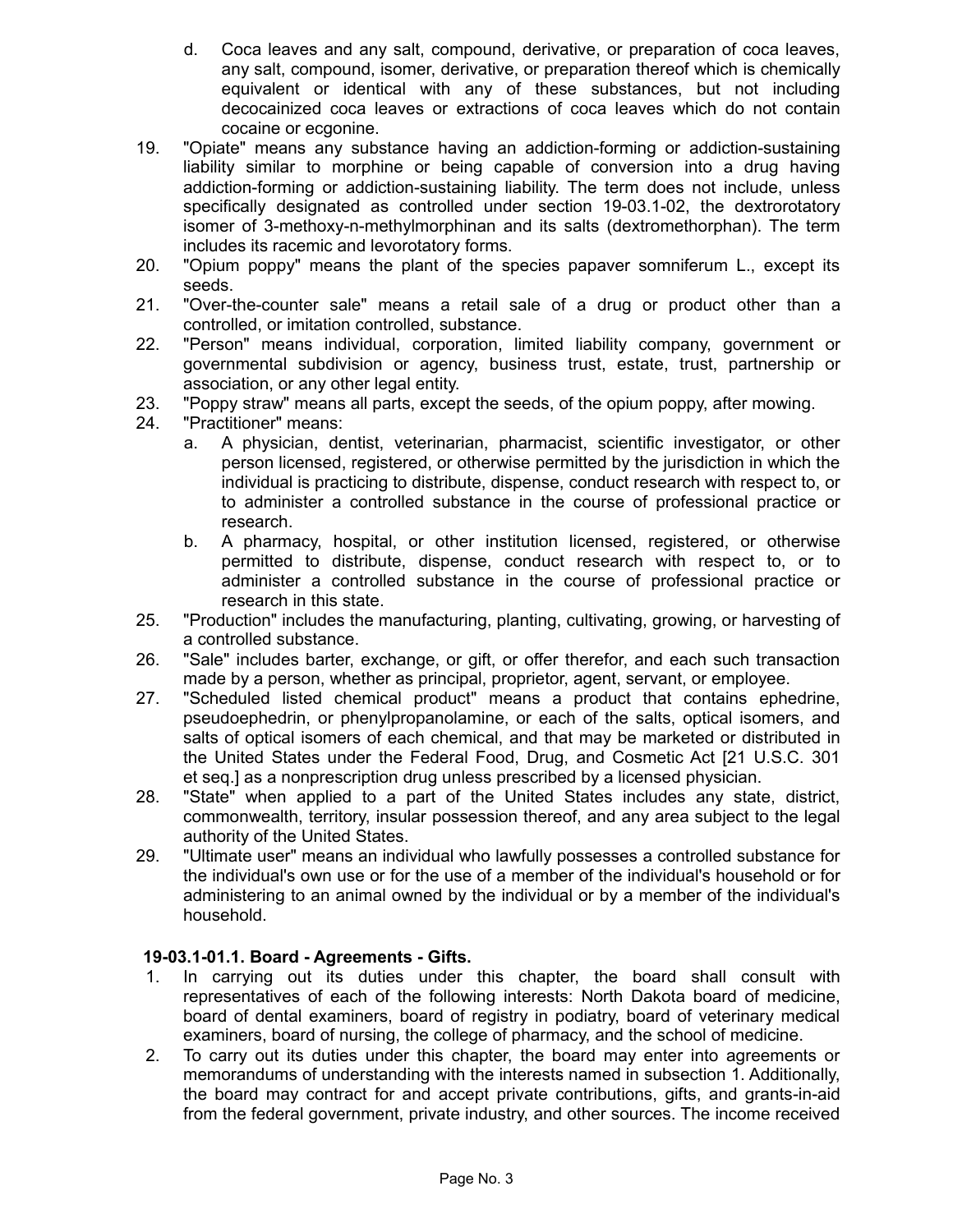from these sources must be spent for the purpose designated in the gift, grant, or donation.

# **19-03.1-02. Authority to control.**

- 1. The board shall administer this chapter and may add substances to or delete or reschedule all substances enumerated in the schedules in sections 19-03.1-05, 19-03.1-07, 19-03.1-09, 19-03.1-11, or 19-03.1-13 pursuant to the procedures of chapter 28-32. In making a determination regarding a substance, the board shall consider the following:
	- a. The actual or relative potential for abuse;
	- b. The scientific evidence of its pharmacological effect, if known;
	- c. The state of current scientific knowledge regarding the substance;
	- d. The history and current pattern of abuse;
	- e. The scope, duration, and significance of abuse;
	- f. The risk to the public health;
	- g. The potential of the substance to produce psychic or physiological dependence liability; and
	- h. Whether the substance is an immediate precursor of a substance already controlled under this chapter.
- 2. After considering the factors enumerated in subsection 1, the board shall make findings with respect thereto and issue a rule controlling the substance if it finds the substance has a potential for abuse.
- 3. If the board designates a substance as an immediate precursor, substances which are precursors of the controlled precursor are not subject to control solely because they are precursors of the controlled precursor.
- 4. If any substance is designated, rescheduled, or deleted as a controlled substance under federal law and notice thereof is given to the board, the board shall similarly control the substance under this chapter after the expiration of thirty days from publication in the federal register of a final order designating a substance as a controlled substance or rescheduling, or deleting a substance, unless within that thirty-day period, the board objects to inclusion, rescheduling, or deletion. In that case, the board shall publish the reasons for objection and afford all interested parties an opportunity to be heard. At the conclusion of the hearing, the board shall publish its decision, which is final unless altered by statute. Upon publication of objection to inclusion, rescheduling, or deletion under this chapter by the board, control under this chapter is stayed until the board publishes its decision.
- 5. Authority to control under this section does not extend to distilled spirits, wine, malt beverages, or tobacco as those terms are defined or used in title 5.

## **19-03.1-03. Nomenclature.**

The controlled substances listed or to be listed in the schedules in sections 19-03.1-05, 19-03.1-07, 19-03.1-09, 19-03.1-11, and 19-03.1-13 are included by whatever official, common, usual, chemical, or trade name designated.

#### **19-03.1-04. Schedule I tests.**

The board shall place a substance in schedule I if it finds that the substance:

- 1. Has high potential for abuse; and
- 2. Has no accepted medical use in treatment in the United States or lacks accepted safety for use in treatment under medical supervision.

#### **19-03.1-05. Schedule I.**

- 1. The controlled substances listed in this section are included in schedule I.
- 2. Schedule I consists of the drugs and other substances, by whatever official name, common or usual name, chemical name, or brand name designated, listed in this section.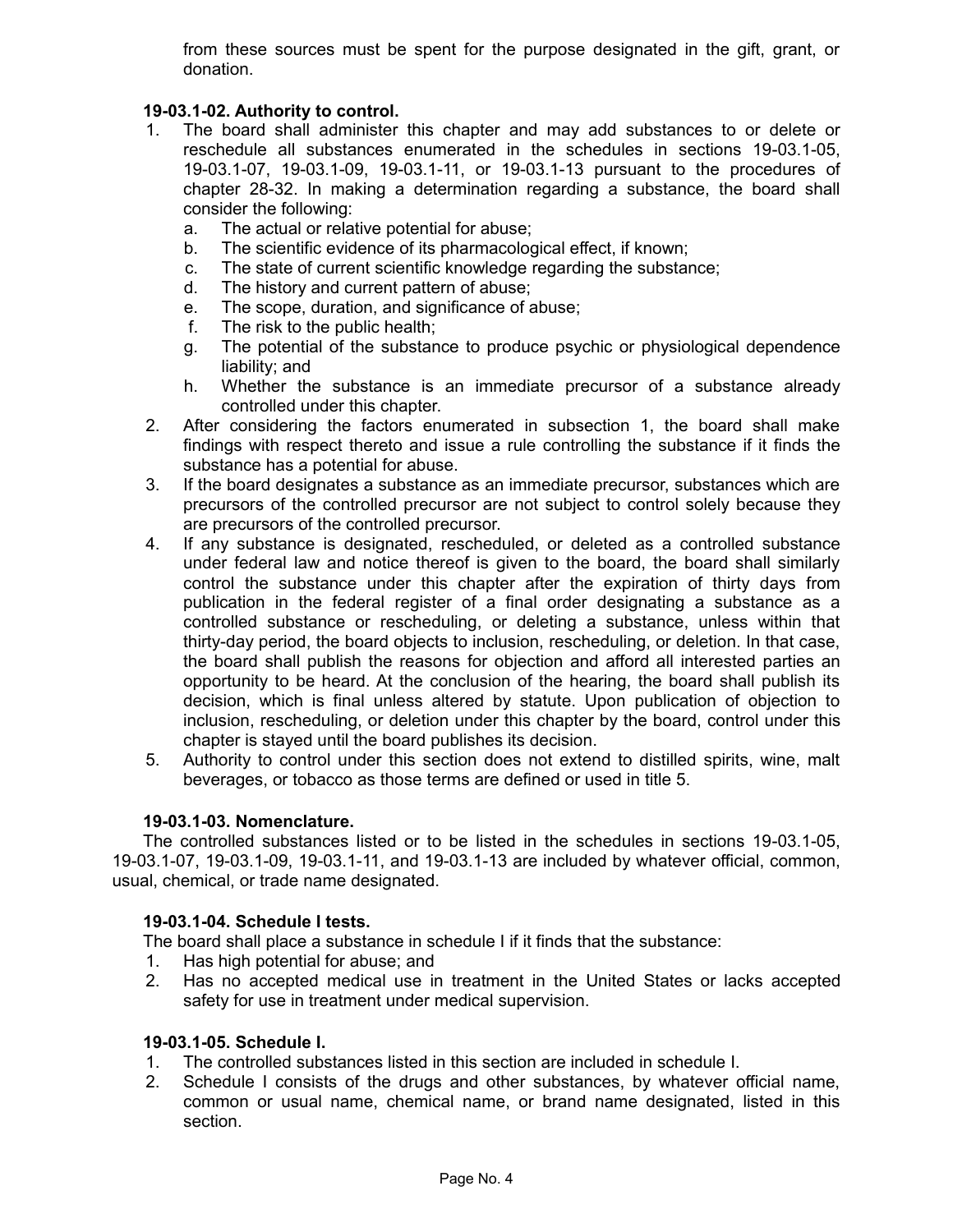- 3. Opiates. Unless specifically excepted or unless listed in another schedule, any of the following opiates, including their isomers, esters, ethers, salts, and salts of isomers, esters, and ethers, whenever the existence of those isomers, esters, ethers, and salts is possible within the specific chemical designation:
	- a. Acetylmethadol.
	- b. Allylprodine.
	- c. Alphacetylmethadol.
	- d. Alphameprodine.
	- e. Alphamethadol.
	- f. Benzethidine.
	- g. Betacetylmethadol.
	- h. Betameprodine.
	- i. Betamethadol.
	- j. Betaprodine.
	- k. Brorphine.
	- l. Clonitazene.
	- m. Dextromoramide.
	- n. Diampromide.
	- o. Diethylthiambutene.
	- p. Difenoxin.
	- q. Dimenoxadol.
	- r. Dimepheptanol.
	- s. Dimethylthiambutene.
	- t. Dioxaphetyl butyrate.
	- u. Dipipanone.
	- v. Ethylmethylthiambutene.
	- w. Etonitazene.
	- x. Etoxeridine.
	- y. Furethidine.
	- z. Hydroxypethidine.
	- aa. Isotonitazene.
	- bb. Ketobemidone.
	- cc. Levomoramide.
	- dd. Levophenacylmorphan.
	- ee. Morpheridine.
	- ff. MPPP (also known as 1-methyl-4-phenyl-4-propionoxypiperidine).
	- gg Noracymethadol.
	- hh. Norlevorphanol.
	- ii. Normethadone.
	- jj. Norpipanone.
	- kk. PEPAP (1-(2-Phenylethyl)-4-Phenyl-4-acetoxypiperidine).
	- ll. Phenadoxone.
	- mm. Phenampromide.
	- nn. Phenomorphan.
	- oo. Phenoperidine.
	- pp. Piritramide.
	- qq. Proheptazine.
	- rr. Properidine.
	- ss. Propiram.
	- tt. Racemoramide.
	- uu. Tilidine.
	- vv. Trimeperidine.
	- ww. 3,4-dichloro-N-[2-(dimethylamino)cyclohexyl]-N-methylbenzamide (also known as U-47700).
	- xx. 1-cyclohexyl-4-(1,2-diphenylethyl)piperazine (also know as MT-45).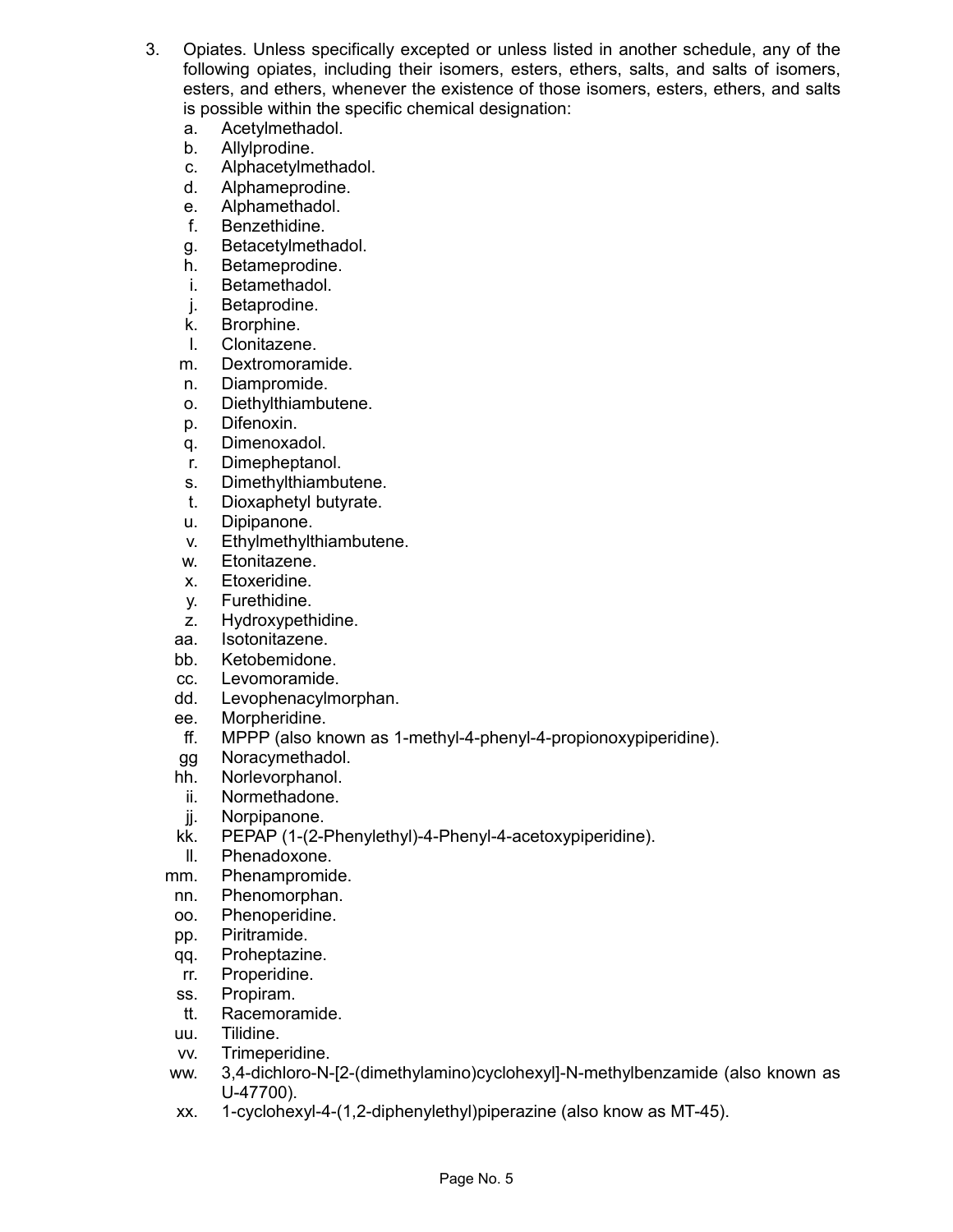- yy. 3,4-dichloro-*N*-{[1-(dimethylamino)cyclohexyl]methyl}benzamide (also known as AH-7921).
- zz. Zipeprol.
- aaa. Fentanyl derivatives. Unless specifically excepted or unless listed in another schedule or are not FDA approved drugs, and are derived from N-(1-(2- Phenylethyl)-4-piperidinyl)-N-phenylpropanamide (Fentanyl) by any substitution on or replacement of the phenethyl group, any substitution on the piperidine ring, any substitution on or replacement of the propanamide group, any substitution on the anilido phenyl group, or any combination of the above. Examples include:
	- (1) N-[1-(1-methyl-2-phenethyl)-4-piperidinyl]-N-phenylacetamide (also known as Acetyl-alpha-methylfentanyl).
	- (2) N-[1-(alpha-methyl-beta-phenyl)ethyl-4-piperidyl]propionanilide; 1-(1-methyl-2-phenylethyl)-4-(N-propanilido)piperidine (also known as Alphamethylfentanyl).
	- (3) N-[1-methyl-2-(2-thienyl)ethyl-4-piperidinyl]-N-phenylpropanamide (also known as Alpha-methylthiofentanyl).
	- (4) N-[1-(2-hydroxy-2-phenethyl)-4-piperidinyl]-N-phenylpropanamide (also known as Beta-hydroxyfentanyl).
	- (5) N-[1-(2-hydroxy-2-phenethyl)-3-methyl-4-piperidinyl]-N-phenylpropanamide (also known as Beta-hydroxy-3-methylfentanyl).
	- (6) N-[3-methyl-1-(2-phenylethyl)-4-piperidyl]-N-phenylpropanamide (also known as 3-Methylfentanyl).
	- (7) N-[3-methyl-1-(2-thienyl)ethyl-4-piperidinyl]-N-phenylpropanamide (also known as 3-Methylthiofentanyl).
	- (8) N-(4-fluorophenyl)-N-[1-(2-phenethyl)-4-piperidinyl]propanamide (also known as Para-fluorofentanyl).
	- (9) N-phenyl-N-[1-(2-thienyl)ethyl-4-piperidinyl]propanamide (also known as Thiofentanyl).
	- (10) N-(1-phenylethylpiperidin-4-yl)-N-phenylfuran-2-carboxamide (also known as Furanyl Fentanyl).
	- (11) N-(1-phenethylpiperidin-4-yl)-N-phenylbutyramide; N-(1-phenethylpiperidin-4-yl)-N-phenylbutanamide (also known as Butyryl Fentanyl).
	- (12) N-[1-[2-hydroxy-2-(thiophen-2-yl)ethyl]piperidin-4-yl]-N-phenylpropionamide; N-[1-[2-hydroxy-2-(2-thienyl)ethyl]-4-piperidinyl]-N-phenylpropanamide (also known as Beta-Hydroxythiofentanyl).
	- (13) N-(1-phenethylpiperidin-4-yl)-N-phenylacetamide (also known as Acetyl Fentanyl).
	- (14) N-(1-phenethylpiperidin-4-yl)-N-phenylacrylamide (also known as Acryl Fentanyl).
	- (15) N-(1-phenethylpiperidin-4-yl)-N-phenylpentanamide (also known as Valeryl Fentanyl).
	- (16) N-(4-fluorophenyl)-N-(1-phenethylpiperidin-4-yl)isobutyramide (also known as 4-Fluoroisobutyryl Fentanyl).
	- (17) N-(2-fluorophenyl)-N-(1-phenethylpiperidin-4-yl)propionamide (also known as Ortho-fluorofentanyl, 2-Fluorofentanyl).
	- (18) N-(1-phenethylpiperidin-4-yl)-N-phenyltetrahydrofuran-2-carboxamide (also known as Tetrahydrofuranyl Fentanyl).
	- (19) 2-methoxy-N-(1-phenethylpiperidin-4-yl)-N-phenylacetamide (also known as Methoxyacetyl Fentanyl).
	- (20) N-(1-phenethylpiperidin-4-yl)-N-phenylcyclopropanecarboxamide (also known as Cyclopropyl Fentanyl).
	- (21) N-(2-fluorophenyl)-2-methoxy-N-(1-phenethylpiperidin-4-yl)acetamide (also known as Ocfentanil).
	- (22) N-(1-phenethylpiperidin-4-yl)-N-phenylcyclopentanecarboxamide (also known as Cyclopentyl Fentanyl).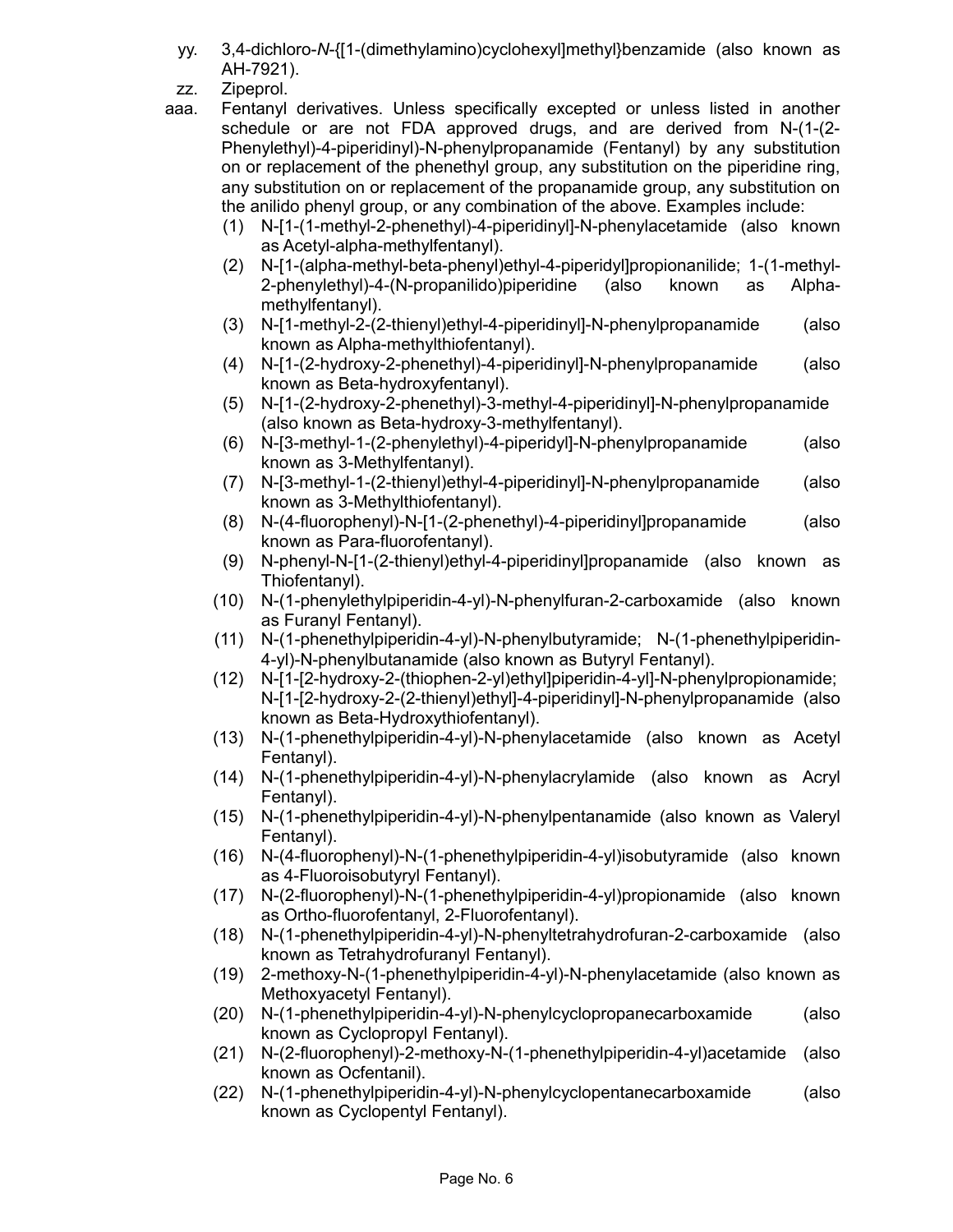- (23) N-(1-phenethylpiperidin-4-yl)-N-phenylisobutyramide (also known as Isobutyryl Fentanyl).
- (24) N-(4-chlorophenyl)-N-(1-phenethylpiperidin-4-yl)isobutyramide (also known as Para-chloroisobutyryl Fentanyl).
- (25) N-(4-methoxyphenyl)-N-(1-phenethylpiperidin-4-yl)butyramide (also known as Para-methoxybutyryl Fentanyl).
- (26) N-(4-fluorophenyl)-N-(1-phenethylpiperidin-4-yl)butyramide (also known as Para-fluorobutyryl Fentanyl).
- (27) N-(1-(2-fluorophenethyl)piperidin-4-yl)-N-(2-fluorophenyl)propionamide (also known as 2'-fluoro Ortho-fluorofentanyl).
- (28) N-(2-methylphenyl)-N-(1-phenethylpiperidin-4-yl)acetamide (also known as Ortho-methyl Acetylfentanyl).
- (29) N-(1-phenethylpiperidin-4-yl)-N,3-diphenylpropanamide (also known as Beta'-phenyl Fentanyl and Hydrocinnamoyl Fentanyl).
- (30) N-(1-phenethylpiperidin-4-yl)-N-phenylthiophene-2-carboxamide (also known as Thiofuranyl Fentanyl).
- (31) (E)-N-(1-phenethylpiperidin-4-yl)-N-phenylbut-2-enamide (also known as Crotonyl Fentanyl).
- 4. Opium derivatives. Unless specifically excepted or unless listed in another schedule, any of the following opium derivatives, its salts, isomers, and salts of isomers whenever the existence of such salts, isomers, and salts of isomers is possible within the specific chemical designation:
	- a. Acetorphine.
	- b. Acetyldihydrocodeine.
	- c. Benzylmorphine.
	- d. Codeine methylbromide.
	- e. Codeine-N-Oxide.
	- f. Cyprenorphine.
	- g. Desomorphine.
	- h. Dihydromorphine.
	- i. Drotebanol.
	- j. Etorphine (except hydrochloride salt).
	- k. Heroin.
	- l. Hydromorphinol.
	- m. Methyldesorphine.
	- n. Methyldihydromorphine.
	- o. Morphine methylbromide.
	- p. Morphine methylsulfonate.
	- q. Morphine-N-Oxide.
	- r. Myrophine.
	- s. Nicocodeine.
	- t. Nicomorphine.
	- u. Normorphine.
	- v. Pholcodine.
	- w. Thebacon.
- 5. Hallucinogenic substances. Unless specifically excepted or unless listed in another schedule, any material, compound, mixture, or preparation containing any quantity of the following hallucinogenic substances, including their salts, isomers, and salts of isomers whenever the existence of those salts, isomers, and salts of isomers is possible within the specific chemical designation (for purposes of this subsection only, the term "isomer" includes the optical, position, and geometric isomers):
	- a. Alpha-ethyltryptamine, its optical isomers, salts, and salts of isomers (also known as etryptamine; a-ethyl-1H-indole-3-ethanamine; 3-(2-aminobutyl) indole).
	- b. Alpha-methyltryptamine.
	- c. 4-methoxyamphetamine (also known as 4-methoxy-a-methylphenethylamine; paramethoxyamphetamine; PMA).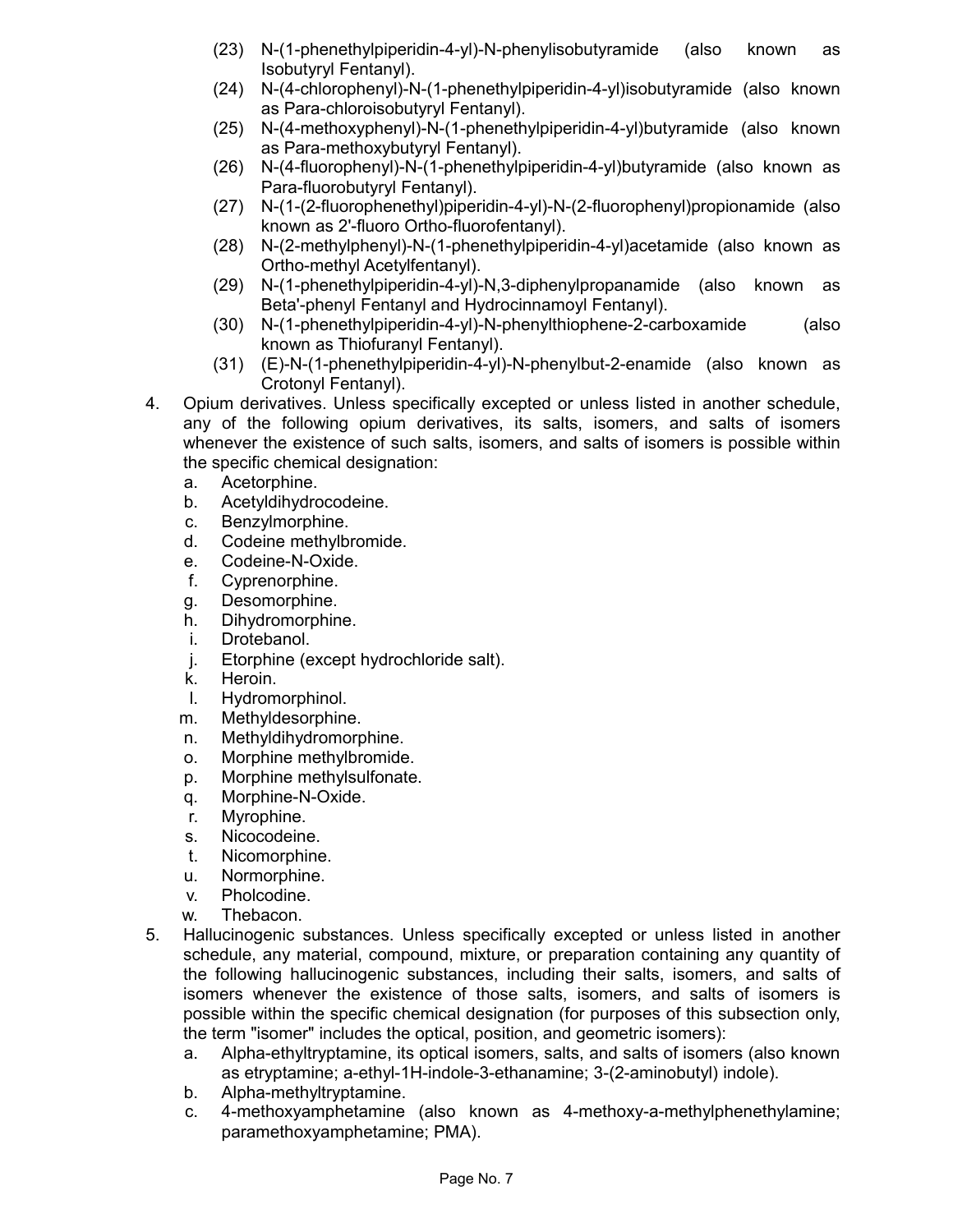- d. N-hydroxy-3,4-methylenedioxyamphetamine (also known as N-hydroxy-alphamethyl-3,4(methylenedioxy)phenylamine, and N-hydroxy MDA.
- e. Ibogaine (also known as 7-Ethyl-6, 6B, 7, 8, 9, 10, 12, 13-octahydro-2-methoxy-6, 9-methano-5 H-pyrido [1', 2':1,2] azepino (5,4-b) indole; Tabernanthe iboga).
- f. Lysergic acid diethylamide.
- g. Marijuana.
- h. Parahexyl (also known as 3-Hexyl-1-hydroxy-7,8,9,10-tetrahydro- 6,6,9-trimethyl-6H-dibenzol[b,d]pyran; Synhexyl).
- i. Peyote (all parts of the plant presently classified botanically as Lophophora williamsii Lemaire, whether growing or not, the seeds thereof, any extract from any part of such plant, and every compound, manufacture, salts, derivative, mixture, or preparation of such plant, its seeds, or its extracts).
- j. N-ethyl-3-piperidyl benzilate.
- k. N-methyl-3-piperidyl benzilate.
- l. Psilocybin.
- m. (1) Tetrahydrocannabinols, meaning tetrahydrocannabinols naturally contained in a plant of the genus Cannabis (cannabis plant), as well as synthetic equivalents of the substances contained in the cannabis plant, or in the resinous extractives of such plant, including synthetic substances, derivatives, and their isomers with similar chemical structure and pharmacological activity to those substances contained in the plant; such as the following:
	- (a) Delta-1 cis or trans tetrahydrocannabinol, and their optical isomers. Other names: Delta-9-tetrahydrocannabinol.
	- (b) Delta-6 cis or trans tetrahydrocannabinol, and their optical isomers. Other names: Delta-8-tetrahydrocannabinol.
	- (c) Delta-3,4 cis or trans tetrahydrocannabinol, and its optical isomers.

(Since nomenclature of these substances is not internationally standardized, compounds of these structures, regardless of numerical designation of atomic positions covered.)

(2) Tetrahydrocannabinols do not include:

- (a) The allowable amount of total tetrahydrocannabinol found in hemp as defined in chapter 4.1-18.1; or
- (b) A prescription drug approved by the United States food and drug administration under section 505 of the Federal Food, Drug, and Cosmetic Act [21 U.S.C. 355].
- n. Cannabinoids, synthetic. It includes the chemicals and chemical groups listed below, including their homologues, salts, isomers, and salts of isomers. The term "isomer" includes the optical, position, and geometric isomers.
	- (1) Indole carboxaldehydes. Any compound structurally derived from 1H-indole-3-carboxaldehyde or 1H-2-carboxaldehyde substituted in both of the following ways: at the nitrogen atom of the indole ring by an alkyl, haloalkyl, cyanoalkyl, alkenyl, cycloalkylmethyl, cycloalkylethyl, 1-(N-methyl-2 piperidinyl)methyl, 2-(4-morpholinyl)ethyl, 1-(N-methyl-2-pyrrolidinyl)methyl, 1-(N-methyl-3- morpholinyl)methyl, tetrahydropyranylmethyl, benzyl, or halo benzyl group; and, at the hydrogen of the carboxaldehyde by a phenyl, benzyl, cumyl, naphthyl, adamantyl, cyclopropyl, pyrrolidinyl, piperazinyl, or propionaldehyde group whether or not the compound is further modified to any extent in the following ways:
		- (a) Substitution to the indole ring to any extent; or
		- (b) Substitution to the phenyl, benzyl, cumyl, naphthyl, adamantyl, cyclopropyl, pyrrolidinyl, piperazinyl, or propionaldehyde group to any extent; or
		- (c) A nitrogen heterocyclic analog of the indole ring; or
		- (d) A nitrogen heterocyclic analog of the phenyl, benzyl, naphthyl, adamantyl, or cyclopropyl ring.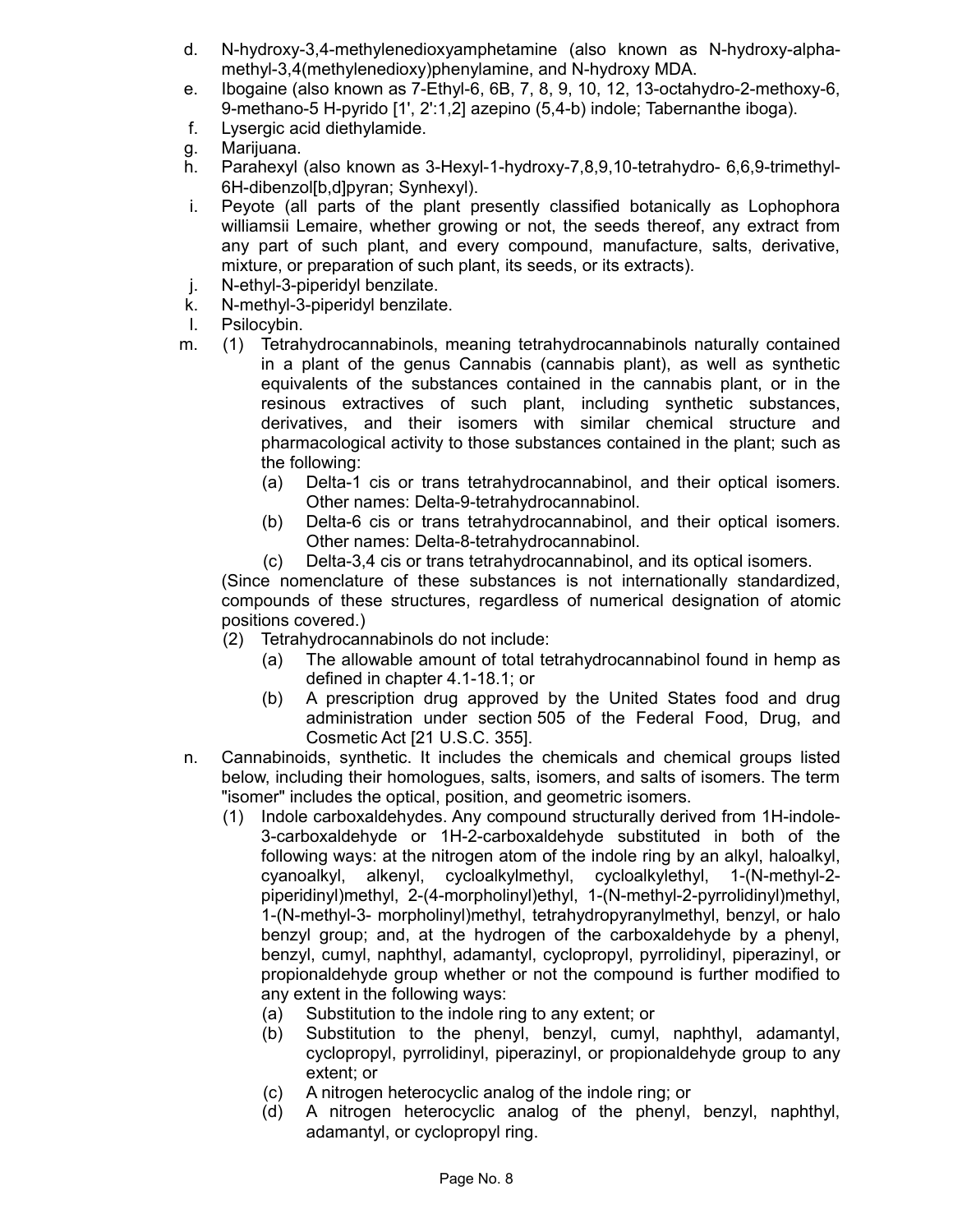- (e) Examples include:
	- [1] 1-Pentyl-3-(1-naphthoyl)indole Other names: JWH-018 and AM-678.
	- [2] 1-Butyl-3-(1-naphthoyl)indole Other names: JWH-073.
	- [3] 1-Pentyl-3-(4-methoxy-1-naphthoyl)indole Other names: JWH-081.
	- [4] 1-[2-(4-morpholinyl)ethyl]-3-(1-naphthoyl)indole Other names: JWH-200.
	- [5] 1-Propyl-2-methyl-3-(1-naphthoyl)indole Other names: JWH-015.
	- [6] 1-Hexyl-3-(1-naphthoyl)indole Other names: JWH-019.
	- [7] 1-Pentyl-3-(4-methyl-1-naphthoyl)indole Other names: JWH-122.
	- [8] 1-Pentyl-3-(4-ethyl-1-naphthoyl)indole Other names: JWH-210.
	- [9] 1-Pentyl-3-(4-chloro-1-naphthoyl)indole Other names: JWH-398.
	- [10] 1-(5-fluoropentyl)-3-(1-naphthoyl)indole Other names: AM-2201.
	- [11] 1-(2-cyclohexylethyl)-3-(2-methoxyphenylacetyl)indole Other names: RCS-8.
	- [12] 1-Pentyl-3-(2-methoxyphenylacetyl)indole Other names: JWH-250.
	- [13] 1-Pentyl-3-(2-methylphenylacetyl)indole Other names: JWH-251.
	- [14] 1-Pentyl-3-(2-chlorophenylacetyl)indole Other names: JWH-203.
	- [15] 1-Pentyl-3-(4-methoxybenzoyl) indole Other names: RCS-4.
	- [16] (1-(5-fluoropentyl)-3-(2-iodobenzoyl)indole) Other names: AM-694.
	- [17] (4-Methoxyphenyl)-[2-methyl-1-(2-(4-morpholinyl)ethyl)indol-3 yl]methanone - Other names: WIN 48,098 and Pravadoline.
	- [18] (1-Pentylindol-3-yl)-(2,2,3,3-tetramethylcyclopropyl)methanone -- Other names: UR-144.
	- [19] (1-(5-fluoropentyl)indol-3-yl)-(2,2,3,3 tetramethylcyclopropyl)methanone - Other names: XLR-11.
	- [20] (1-(2-morpholin-4-ylethyl)-1H-indol-3-yl)-(2,2,3,3 tetramethylcyclopropyl)methanone - Other names: A-796,260.
	- [21] (1-(5-fluoropentyl)-1H-indazol-3-yl)(naphthalen-1-yl)methanone -- Other names: THJ-2201.
	- [22] 1-naphthalenyl(1-pentyl-1H-indazol-3-yl)-methanone -- Other names: THJ-018.
	- [23] (1-(5-fluoropentyl)-1H-benzo[d]imidazol-2-yl)(naphthalen-1 yl)methanone - Other names: FUBIMINA.
	- [24] 1-[(N-methylpiperidin-2-yl)methyl]-3-(adamant-1-oyl) indole Other names: AM-1248.
	- [25] 1-Pentyl-3-(1-adamantoyl)indole Other names: AB-001 and JWH-018 adamantyl analog.
- (2) Indole carboxamides. Any compound structurally derived from 1H-indole-3 carboxamide or 1H-2-carboxamide substituted in both of the following ways: at the nitrogen atom of the indole ring by an alkyl, haloalkyl, cyanoalkyl, alkenyl, cycloalkylmethyl, cycloalkylethyl, 1-(N-methyl-2-piperidinyl)methyl, 2-(4-morpholinyl)ethyl, 1-(N-methyl-2-pyrrolidinyl)methyl, 1-(N-methyl-3 morpholinyl)methyl, tetrahydropyranylmethyl, benzyl, or halo benzyl group; and, at the nitrogen of the carboxamide by a phenyl, benzyl, cumyl, naphthyl, adamantyl, cyclopropyl, or propionaldehyde group whether or not the compound is further modified to any extent in the following ways:
	- (a) Substitution to the indole ring to any extent; or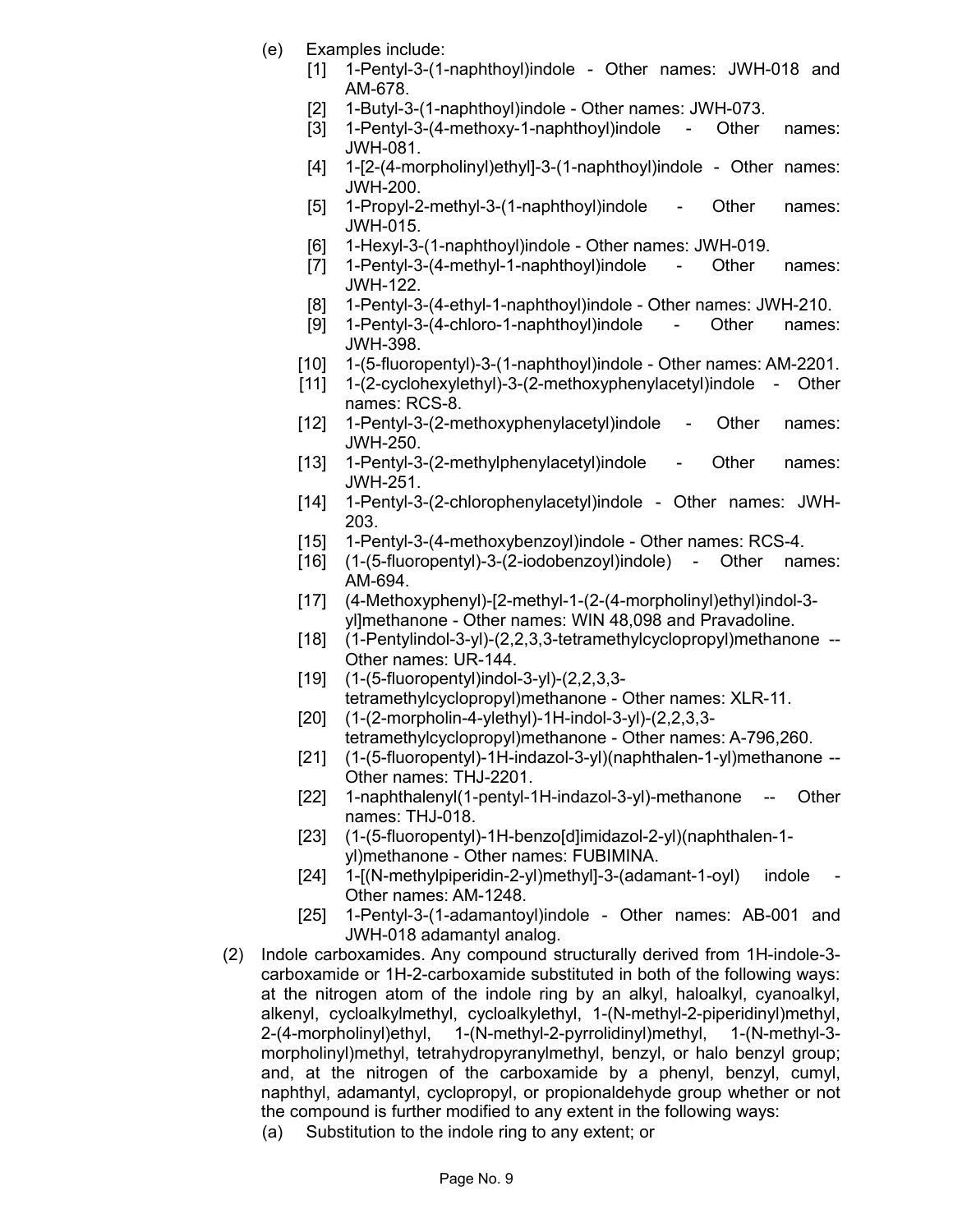- (b) Substitution to the phenyl, benzyl, cumyl, naphthyl, adamantyl, cyclopropyl, or propionaldehyde group to any extent; or
- (c) A nitrogen heterocyclic analog of the indole ring; or
- (d) A nitrogen heterocyclic analog of the phenyl, benzyl, naphthyl, adamantyl, or cyclopropyl ring.
- (e) Examples include:
	- [1] N-Adamantyl-1-pentyl-1H-indole-3-carboxamide Other names: JWH-018 adamantyl carboxamide, APICA, SDB-001, and 2NE1.
	- [2] N-Adamantyl-1-fluoropentylindole-3-carboxamide Other names: STS-135.
	- [3] N-Adamantyl-1-pentyl-1H-Indazole-3-carboxamide Other names: AKB 48 and APINACA.
	- [4] N-1-naphthalenyl-1-pentyl-1H-indole-3-carboxamide Other names: NNEI and MN-24.
	- [5] N-(1-Amino-3,3-dimethyl-1-oxobutan-2-yl)-1-pentyl-1H-indole-3 carboxamide - Other names: ADBICA.
	- [6] (S)-N-(1-amino-3-methyl-1-oxobutan-2-yl)-1-pentyl-1H-indazole-3-carboxamide - Other names: AB-PINACA.
	- [7] N-[(1S)-1-(aminocarbonyl)-2-methylpropyl]-1-[(4 fluorophenyl)methyl]-1H-indazole-3-carboxamide - Other names: AB-FUBINACA.
	- [8] N-(1-amino-3-methyl-1-oxobutan-2-yl)-1-(5-fluoropentyl)-1Hindazole-3-carboxamide - Other names: 5-Fluoro AB-PINACA and 5F-AB-PINACA.
	- [9] N-(1-amino-3,3-dimethyl-1-oxobutan-2-yl)-1-pentyl-1H-indazole-3-carboxamide - Other names: ADB-PINACA.
	- [10] N-[(1S)-1-(aminocarbonyl)-2-methylpropyl]-1-(cyclohexylmethyl)- 1H-indazole-3-carboxamide - Other names: AB-CHMINACA.
	- [11] N-(1-Amino-3,3-dimethyl-1-oxobutan-2-yl)-1-(4-fluorobenzyl)-1Hindazole-3-carboxamide - Other names: ADB-FUBINACA.
	- [12] N-(adamantan-1-yl)-1-(4-fluorobenzyl)-1H -indazole-3carboxamide - Other names: FUB-AKB48, FUB-APINACA, and AKB48 N-(4-FLUOROBENZYL).
	- [13] 1-(5-fluoropentyl)-N-(quinolin-8-yl)-1H-indazole-3-carboxamide -Other names: 5-fluoro-THJ.
	- [14] methyl 2-(1-(5-fluoropentyl)-1H-indazole-3-carboxamido)-3 methylbutanoate - Other names: 5-fluoro AMB and 5F-AMB.
	- [15] methyl 2-(1-(4-fluorobenzyl)-1H-indazole-3-carboxamido)-3 methylbutanoate - Other names: FUB-AMB, MMB-FUBINACA, and AMB-FUBINACA.
	- [16] N-[1-(aminocarbonyl)-2,2-dimethylpropyl]-1-(cyclohexylmethyl)-1 H-indazole-3-carboxamide - Other names: MAB-CHMINACA and ADB-CHMINACA.
	- [17] Methyl 2-(1-(5-fluoropentyl)-1H-indazole-3-carboxamido)-3,3 dimethylbutanoate - Other names: 5F-ADB and 5F-MDMB-PINACA.
	- [18] N-(adamantan-1-yl)-1-(5-fluoropentyl)-1H-indazole-3 carboxamide - Other names: 5F-APINACA and 5F-AKB48.
	- [19] Methyl 2-(1-(cyclohexylmethyl)-1H-indole-3-carboxamido)-3,3 dimethylbutanoate - Other names: MDMB-CHMICA and MMB-CHMINACA.
	- [20] Methyl 2-(1-(4-fluorobenzyl)-1H-indazole-3-carboxamido)-3,3 dimethylbutanoate - Other names: MDMB-FUBINACA.
	- [21] 1-(4-cyanobutyl)-N-(2-phenylpropan-2-yl)-1H-indazole-3-carboxa mide - Other names: 4-CN-CUMYL-BUTINACA; 4-cyano-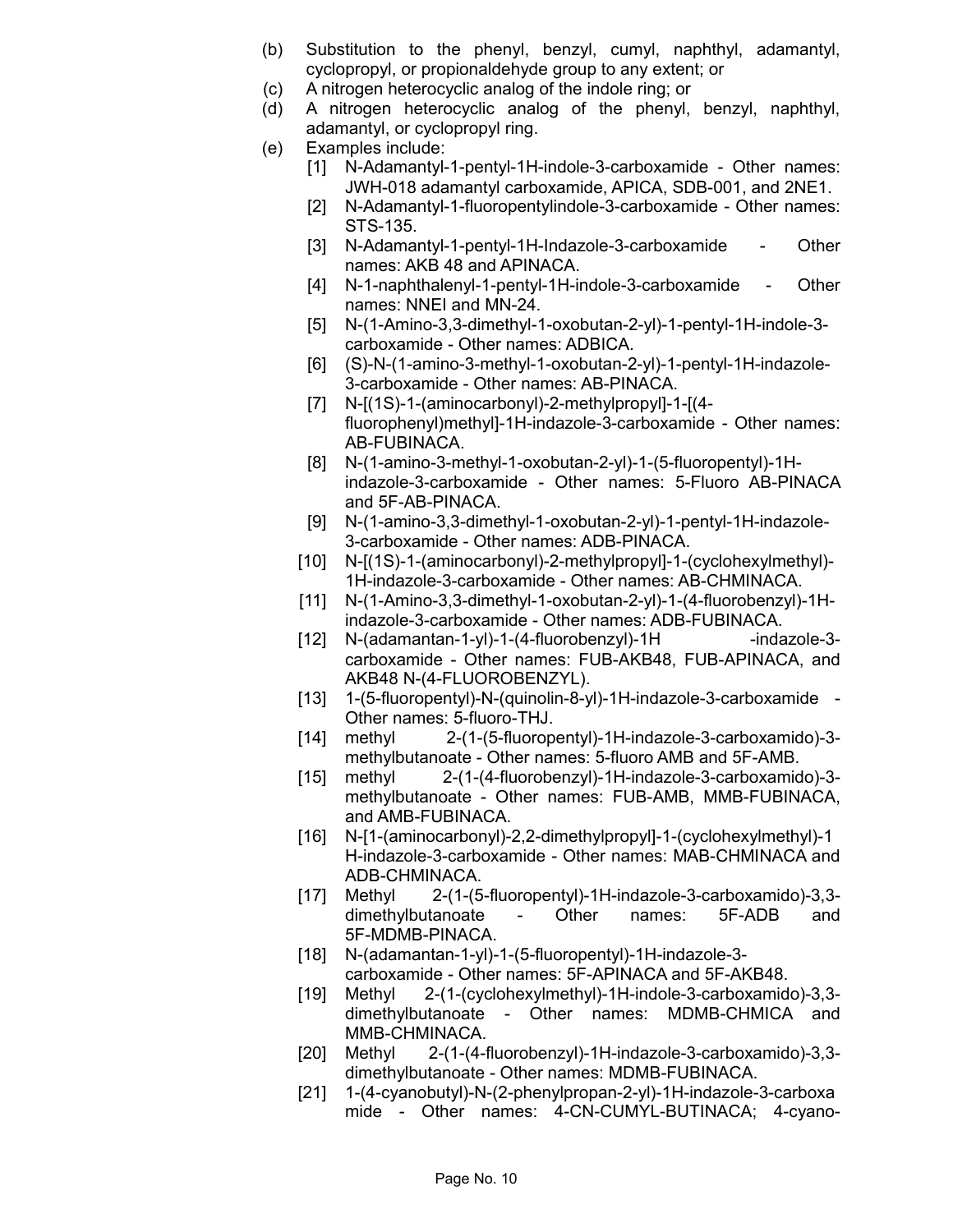CUMYL-BUTINACA; 4-CN-CUMYL BINACA; CUMYL-4CN -BINACA; SGT-78.

- [22] methyl 2-(1-(cyclohexylmethyl)-1H-indole-3-carboxamido)- 3-methylbutanoate - Other names: MMB-CHMICA, AMB-CHMICA.
- [23] 1-(5-fluoropentyl)-N-(2-phenylpropan-2-yl)-1H-pyrrolo[2,3-b]pyridi ne-3-carboxamide - Other names: 5F-CUMYL-P7AICA.
- [24] ethyl 2-(1-(5-fluoropentyl)-1H-indazole-3-carboxamido)-3,3 dimethylbutanoate - Other names: 5F-EDMB-PINACA.
- [25] methyl 2-(1-(5-fluoropentyl)-1H-indole-3-carboxamido)-3,3 dimethylbutanoate - Other names: 5F-MDMB-PICA.
- [26] 1-(5-fluoropentyl)-N-(2-phenylpropan-2-yl)-1H-indazole-3 carboxamide - Other names: 5F-CUMYL-PINACA, SGT-25.
- [27] (1-(4-fluorobenzyl)-1H-indol-3-yl)(2,2,3,3-tetramethylcyclopropyl) methanone - Other names: FUB-144.
- (3) Indole carboxylic acids. Any compound structurally derived from 1H-indole-3-carboxylic acid or 1H-2-carboxylic acid substituted in both of the following ways: at the nitrogen atom of the indole ring by an alkyl, haloalkyl, cyanoalkyl, alkenyl, cycloalkylmethyl, cycloalkylethyl, 1-(N-methyl-2 piperidinyl)methyl, 2-(4-morpholinyl)ethyl, 1-(N-methyl-2-pyrrolidinyl)methyl, 1-(N-methyl-3- morpholinyl)methyl, tetrahydropyranylmethyl, benzyl, or halo benzyl group; and, at the hydroxyl group of the carboxylic acid by a phenyl, benzyl, cumyl, naphthyl, adamantyl, cyclopropyl, or propionaldehyde group whether or not the compound is further modified to any extent in the following ways:
	- (a) Substitution to the indole ring to any extent; or
	- (b) Substitution to the phenyl, benzyl, cumyl, naphthyl, adamantyl, cyclopropyl, propionaldehyde group to any extent; or
	- (c) A nitrogen heterocyclic analog of the indole ring; or
	- (d) A nitrogen heterocyclic analog of the phenyl, benzyl, naphthyl, adamantyl, or cyclopropyl ring.
	- (e) Examples include:
		- [1] 1-(cyclohexylmethyl)-1H-indole-3-carboxylic acid 8-quinolinyl ester - Other names: BB-22 and QUCHIC.
		- [2] naphthalen-1-yl 1-(4-fluorobenzyl)-1H-indole-3-carboxylate Other names: FDU-PB-22.
		- [3] 1-pentyl-1H-indole-3-carboxylic acid 8-quinolinyl ester Other names: PB-22 and QUPIC.
		- [4] 1-(5-Fluoropentyl)-1H-indole-3-carboxylic acid 8-quinolinyl ester Other names: 5-Fluoro PB-22 and 5F-PB-22.
		- [5] quinolin-8-yl-1-(4-fluorobenzyl)-1H-indole-3-carboxylate Other names: FUB-PB-22.
		- [6] naphthalen-1-yl 1-(5-fluoropentyl)-1H-indole-3-carboxylate Other names: NM2201 and CBL2201.
- (4) Naphthylmethylindoles. Any compound containing a 1H-indol-3-yl-(1 naphthyl)methane structure with substitution at the nitrogen atom of the indole ring by an alkyl, haloalkyl, cyanoalkyl, alkenyl, cycloalkylmethyl, cycloalkylethyl, 1-(N-methyl-2-piperidinyl)methyl, 2-(4-morpholinyl)ethyl, 1- (N-methyl-2-pyrrolidinyl)methyl, 1-(N-methyl-3-morpholinyl)methyl, or (tetrahydropyran-4-yl)methyl group whether or not further substituted in the indole ring to any extent and whether or not substituted in the naphthyl ring to any extent. Examples include:
	- (a) 1-Pentyl-1H-indol-3-yl-(1-naphthyl)methane Other names: JWH-175.
	- (b) 1-Pentyl-1H-indol-3-yl-(4-methyl-1-naphthyl)methane Other names: JWH-184.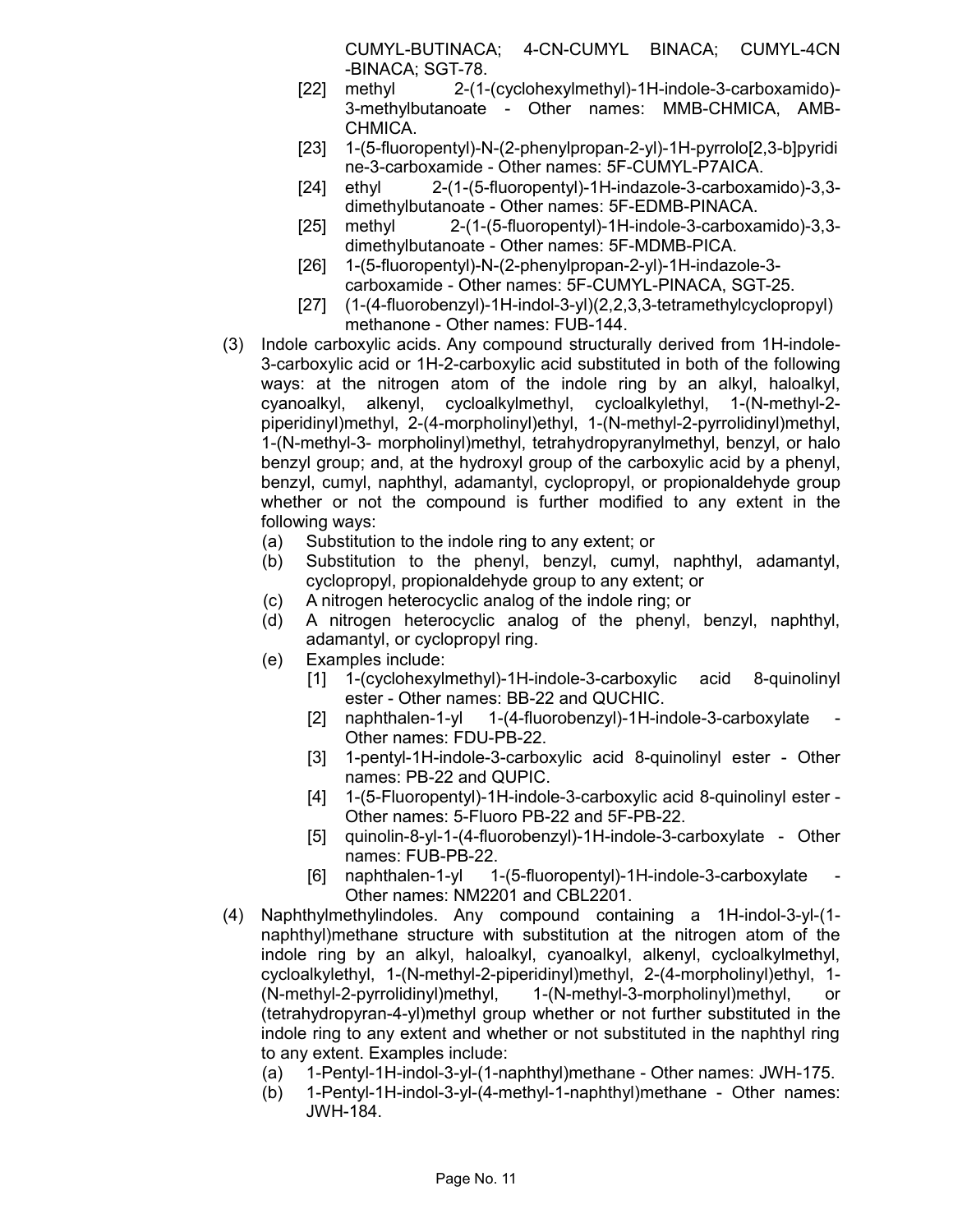- (5) Naphthoylpyrroles. Any compound containing a 3-(1-naphthoyl)pyrrole structure with substitution at the nitrogen atom of the pyrrole ring by an alkyl, haloalkyl, cyanoalkyl, alkenyl, cycloalkylmethyl, cycloalkylethyl, 1-(N-methyl-2-piperidinyl)methyl, 2-(4-morpholinyl)ethyl, 1-(N-methyl-2 pyrrolidinyl)methyl, 1-(N-methyl-3-morpholinyl)methyl, or (tetrahydropyran-4 yl)methyl group whether or not further substituted in the pyrrole ring to any extent, whether or not substituted in the naphthyl ring to any extent. Examples include: (5-(2-fluorophenyl)-1-pentylpyrrol-3-yl)-naphthalen-1 ylmethanone - Other names: JWH-307.
- (6) Naphthylmethylindenes. Any compound containing a naphthylideneindene structure with substitution at the 3-position of the indene ring by an alkyl, haloalkyl, cyanoalkyl, alkenyl, cycloalkylmethyl, cycloalkylethyl, 1-(N-methyl-2-piperidinyl)methyl, 2 (4 morpholinyl)ethyl, 1-(N-methyl-2 pyrrolidinyl)methyl, 1-(N-methyl-3-morpholinyl)methyl, or (tetrahydropyran-4 yl)methyl group whether or not further substituted in the indene ring to any extent, whether or not substituted in the naphthyl ring to any extent. Examples include: E-1-[1-(1-Naphthalenylmethylene)-1H-inden-3-yl]pentane - Other names: JWH-176.
- (7) Cyclohexylphenols. Any compound containing a 2-(3 hydroxycyclohexyl)phenol structure with substitution at the 5-position of the phenolic ring by an alkyl, haloalkyl, cyanoalkyl, alkenyl, cycloalkylmethyl, cycloalkylethyl, 1-(N-methyl-2-piperidinyl)methyl, 2-(4-morpholinyl)ethyl, 1- (N-methyl-2-pyrrolidinyl)methyl, 1-(N-methyl-3-morpholinyl)methyl, or (tetrahydropyran-4-yl)methyl group whether or not substituted in the cyclohexyl ring to any extent. Examples include:
	- (a) 5-(1,1-dimethylheptyl)-2-[(1R,3S)-3-hydroxycyclohexyl]-phenol Other names: CP 47,497.
	- (b) 5-(1,1-dimethyloctyl)-2-[(1R,3S)-3-hydroxycyclohexyl]-phenol Other names: Cannabicyclohexanol and CP 47,497 C8 homologue.
	- (c) 5-(1,1-dimethylheptyl)-2-[(1R,2R)-5-hydroxy-2-(3 hydroxypropyl)cyclohexyl]-phenol - Other names: CP 55,940.
- (8) Others specifically named:
	- (a) (6aR,10aR)-9-(hydroxymethyl)-6,6-dimethyl-3-(2-methyloctan-2-yl)- 6a,7,10,10a-tetrahydrobenzo[c]chromen-1-ol - Other names: HU-210.
	- (b) (6aS,10aS)-9-(hydroxymethyl)-6,6-dimethyl-3-(2-methyloctan-2-yl)- 6a, 7, 10, 10a-tetrahydrobenzol clchromen-1-ol - Other names: Dexanabinol and HU-211.
	- (c) 2,3-Dihydro-5-methyl-3-(4-morpholinylmethyl)pyrrolo[1,2,3-de]-1,4 benzoxazin-6-yl]-1-napthalenylmethanone - Other names: WIN 55,212-2.
	- (d) Naphthalen-1-yl-(4-pentyloxynaphthalen-1-yl)methanone Other names: CB-13.
- o. Substituted phenethylamines. This includes any compound, unless specifically excepted, specifically named in this schedule, or listed under a different schedule, structurally derived from phenylethan-2-amine by substitution on the phenyl ring in any of the following ways, that is to say, by substitution with a fused methylenedioxy ring, fused furan ring, or fused tetrahydrofuran ring; by substitution with two alkoxy groups; by substitution with one alkoxy and either one fused furan, tetrahydrofuran, or tetrahydropyran ring system; or by substitution with two fused ring systems from any combination of the furan, tetrahydrofuran, or tetrahydropyran ring systems.
	- (1) Whether or not the compound is further modified in any of the following ways, that is to say:
		- (a) By substitution of phenyl ring by any halo, hydroxyl, alkyl, trifluoromethyl, alkoxy, or alkylthio groups;
		- (b) By substitution at the 2-position by any alkyl groups; or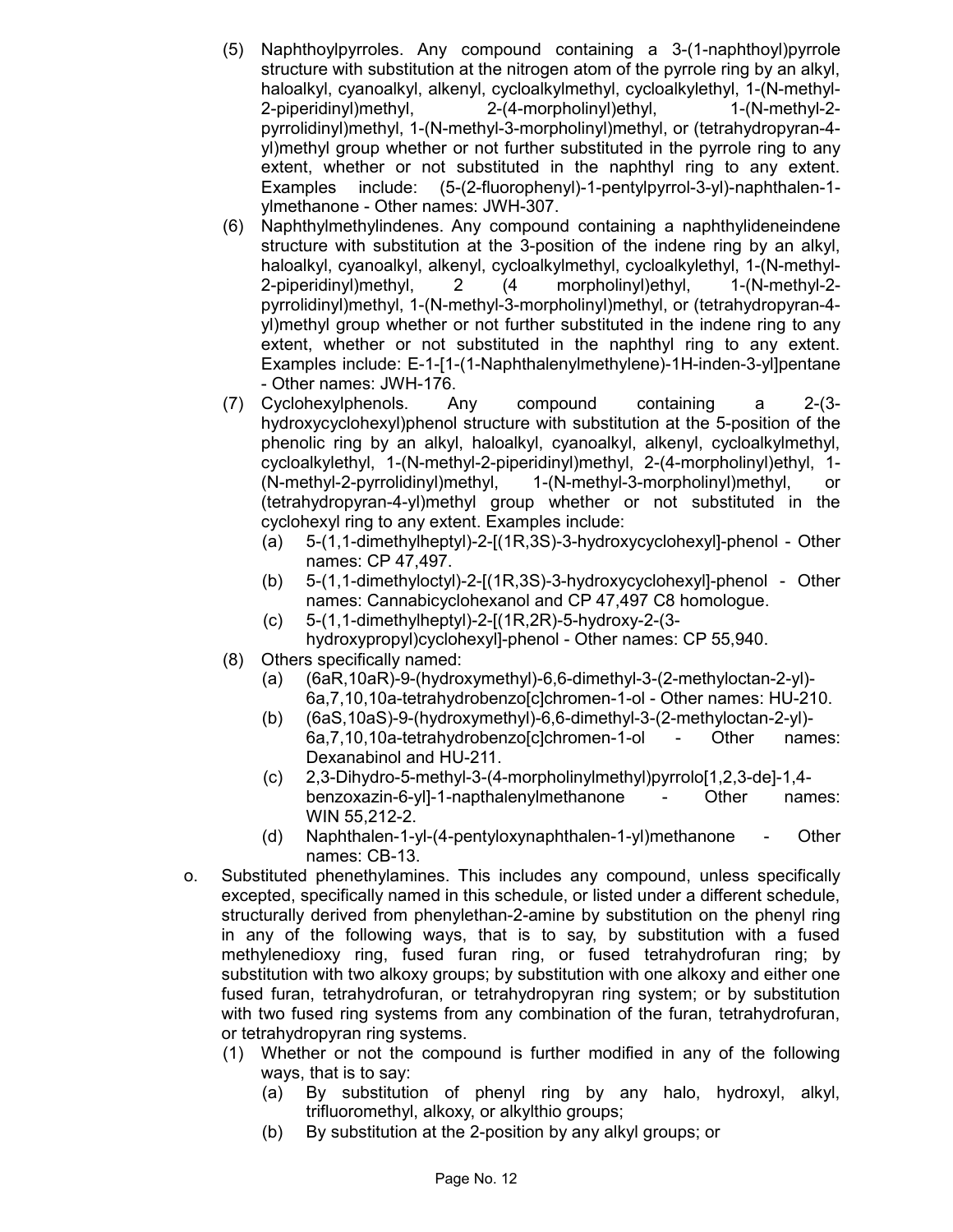- (c) By substitution at the 2-amino nitrogen atom with alkyl, dialkyl, benzyl, hydroxybenzyl, methylenedioxybenzyl, or methoxybenzyl groups.
- (2) Examples include:
	- (a) 2-(4-Chloro-2,5-dimethoxyphenyl)ethanamine (also known as 2C-C or 2,5-Dimethoxy-4-chlorophenethylamine).
	- (b) 2-(2,5-Dimethoxy-4-methylphenyl)ethanamine (also known as 2C-D or 2,5-Dimethoxy-4-methylphenethylamine).
	- (c) 2-(2,5-Dimethoxy-4-ethylphenyl)ethanamine (also known as 2C-E or 2,5-Dimethoxy-4-ethylphenethylamine).
	- (d) 2-(2,5-Dimethoxyphenyl)ethanamine (also known as 2C-H or 2,5- Dimethoxyphenethylamine).
	- (e) 2-(4-Iodo-2,5-dimethoxyphenyl)ethanamine (also known as 2C-I or 2,5-Dimethoxy-4-iodophenethylamine).
	- (f) 2-(2,5-Dimethoxy-4-nitro-phenyl)ethanamine (also known as 2C-N or 2,5-Dimethoxy-4-nitrophenethylamine).
	- (g) 2-(2,5-Dimethoxy-4-(n)-propylphenyl)ethanamine (also known as 2C-P or 2,5-Dimethoxy-4-propylphenethylamine).
	- (h) 2-[4-(Ethylthio)-2,5-dimethoxyphenyl]ethanamine (also known as 2C-T-2 or 2,5-Dimethoxy-4-ethylthiophenethylamine).
	- (i) 2-[4-(Isopropylthio)-2,5-dimethoxyphenyl]ethanamine (also known as 2C-T-4 or 2,5-Dimethoxy-4-isopropylthiophenethylamine).
	- (j) 2-(4-bromo-2,5-dimethoxyphenyl)ethanamine (also known as 2C-B or 2,5-Dimethoxy-4-bromophenethylamine).
	- (k) 2-(2,5-dimethoxy-4-(methylthio)phenyl)ethanamine (also known as 2C-T or 4-methylthio-2,5-dimethoxyphenethylamine).
	- (l) 1-(2,5-dimethoxy-4-iodophenyl)-propan-2-amine (also known as DOI or 2,5-Dimethoxy-4-iodoamphetamine).
	- (m) 1-(4-Bromo-2,5-dimethoxyphenyl)-2-aminopropane (also known as DOB or 2,5-Dimethoxy-4-bromoamphetamine).
	- (n) 1-(4-chloro-2,5-dimethoxy-phenyl)propan-2-amine (also known as DOC or 2,5-Dimethoxy-4-chloroamphetamine).
	- (o) 2-(4-bromo-2,5-dimethoxyphenyl)-N-[(2 methoxyphenyl)methyl]ethanamine (also known as 2C-B-NBOMe; 2,5B-NBOMe or 2,5-Dimethoxy-4-bromo-N-(2 methoxybenzyl)phenethylamine).
	- $(p)$  2-(4-iodo-2,5-dimethoxyphenyl)-N- $[(2$ methoxyphenyl)methyl]ethanamine (also known as 2C-I-NBOMe; 2,5I-NBOMe or 2,5-Dimethoxy-4-iodo-N-(2 methoxybenzyl)phenethylamine).
	- (q) N-(2-Methoxybenzyl)-2-(3,4,5-trimethoxyphenyl)ethanamine (also known as mescaline-NBOMe or 3,4,5-trimethoxy-N-(2 methoxybenzyl)phenethylamine).
	- (r) 2-(4-chloro-2,5-dimethoxyphenyl)-N-[(2 methoxyphenyl)methyl]ethanamine (also known as 2C-C-NBOMe; 2,5C-NBOMe or 2,5-Dimethoxy-4-chloro-N-(2 methoxybenzyl)phenethylamine).
	- (s) 2-(7-Bromo-5-methoxy-2,3-dihydro-1-benzofuran-4-yl)ethanamine (also known as 2CB-5-hemiFLY).
	- (t)  $2-(8-bromo-2,3,6,7-tetrahydrofuro$  [2,3-f][1]benzofuran-4yl)ethanamine (also known as 2C-B-FLY).
	- (u) 2-(10-Bromo-2,3,4,7,8,9-hexahydropyrano[2,3-g]chromen-5 yl)ethanamine (also known as 2C-B-butterFLY).
	- (v) N-(2-Methoxybenzyl)-1-(8-bromo-2,3,6,7-tetrahydrobenzo[1,2-b:4,5 b']difuran-4-yl)-2-aminoethane (also known as 2C-B-FLY-NBOMe).
	- (w) 1-(4-Bromofuro[2,3-f][1]benzofuran-8-yl)propan-2-amine (also known as bromo-benzodifuranyl-isopropylamine or bromo-dragonFLY).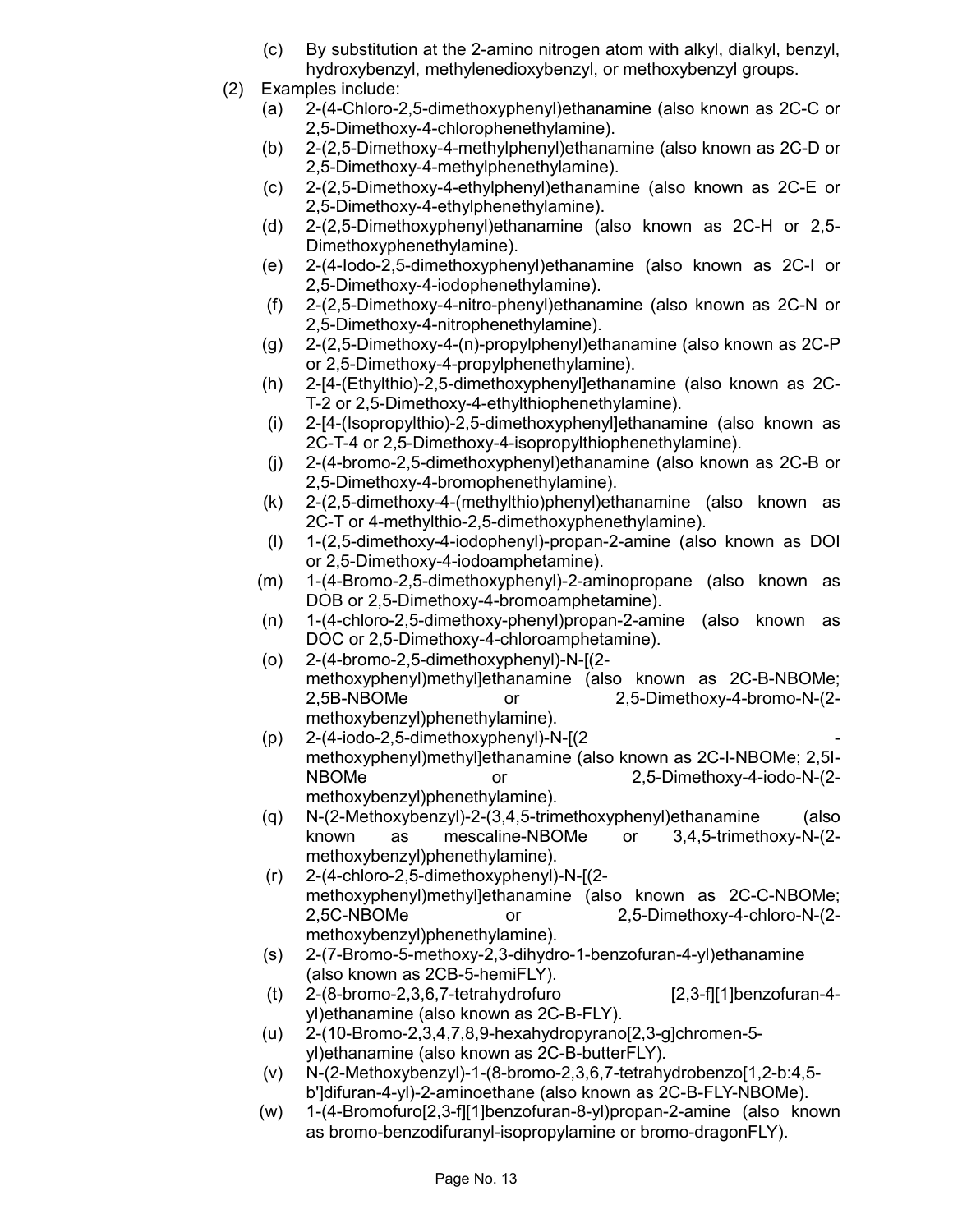- (x) N-(2-Hydroxybenzyl)-4-iodo-2,5-dimethoxyphenethylamine (also known as 2C-I-NBOH or 2,5I-NBOH).
- (y) 5-(2-Aminopropyl)benzofuran (also known as 5-APB).
- (z) 6-(2-Aminopropyl)benzofuran (also known as 6-APB).
- (aa) 5-(2-Aminopropyl)-2,3-dihydrobenzofuran (also known as 5-APDB).
- (bb) 6-(2-Aminopropyl)-2,3,-dihydrobenzofuran (also known as 6-APDB).
- (cc) 2,5-dimethoxy-amphetamine (also known as 2,5-dimethoxy-amethylphenethylamine; 2,5-DMA).
- (dd) 2,5-dimethoxy-4-ethylamphetamine (also known as DOET).
- (ee) 2,5-dimethoxy-4-(n)-propylthiophenethylamine (also known as 2C-T-7).
- (ff) 5-methoxy-3,4-methylenedioxy-amphetamine.
- (gg) 4-methyl-2,5-dimethoxy-amphetamine (also known as 4-methyl-2,5 dimethoxy-a-methylphenethylamine; DOM and STP).
- (hh) 3,4-methylenedioxy amphetamine (also known as MDA).
	- (ii) 3,4-methylenedioxymethamphetamine (also known as MDMA).
- (jj) 3,4-methylenedioxy-N-ethylamphetamine (also known as N-ethylalpha-methyl-3,4(methylenedioxy)phenethylamine, MDE, MDEA).
- (kk) 3,4,5-trimethoxy amphetamine.
- (ll) Mescaline (also known as 3,4,5-trimethoxyphenethylamine).
- p. Substituted tryptamines. This includes any compound, unless specifically excepted, specifically named in this schedule, or listed under a different schedule, structurally derived from 2-(1H-indol-3-yl)ethanamine (i.e., tryptamine) by monoor di-substitution of the amine nitrogen with alkyl or alkenyl groups or by inclusion of the amino nitrogen atom in a cyclic structure whether or not the compound is further substituted at the alpha-position with an alkyl group or whether or not further substituted on the indole ring to any extent with any alkyl, alkoxy, halo, hydroxyl, or acetoxy groups. Examples include:
	- (1) 5-methoxy-N,N-diallyltryptamine (also known as 5-MeO-DALT).
	- (2) 4-acetoxy-N,N-dimethyltryptamine (also known as 4-AcO-DMT or O-Acetylpsilocin).
	- (3) 4-hydroxy-N-methyl-N-ethyltryptamine (also known as 4-HO-MET).
	- (4) 4-hydroxy-N,N-diisopropyltryptamine (also known as 4-HO-DIPT).
	- (5) 5-methoxy-N-methyl-N-isopropyltryptamine (also known as 5-MeO-MiPT).
	- (6) 5-methoxy-N,N-dimethyltryptamine (also known as 5-MeO-DMT).
	- (7) Bufotenine (also known as 3-(Beta-Dimethyl-aminoethyl)-5-hydroxyindole; 3-(2-dimethylaminoethyl)-5-indolol; N, N-dimethylserotonin; 5-hydroxy-N,Ndimethyltryptamine; mappine).
	- (8) 5-methoxy-N,N-diisopropyltryptamine (also known as 5-MeO-DiPT).
	- (9) Diethyltryptamine (also known as N,N-Diethyltryptamine; DET).
	- (10) Dimethyltryptamine (also known as DMT).
	- (11) Psilocyn.
- q. 1-[3-(trifluoromethylphenyl)]piperazine (also known as TFMPP).
- r. 1-[4-(trifluoromethylphenyl)]piperazine.
- s. 6,7-dihydro-5H-indeno-(5,6-d)-1,3-dioxol-6-amine (also known as 5,6- Methylenedioxy-2-aminoindane or MDAI).
- t. 2-(Ethylamino)-2-(3-methoxyphenyl)cyclohexanone (also known as Methoxetamine or MXE).
- u. Ethylamine analog of phencyclidine (also known as N-ethyl-1 phenylcyclohexylamine, (1-phenylcyclohexyl) ethylamine, N-(1-phenylcyclohexyl) ethylamine, cyclohexamine, PCE).
- v. Pyrrolidine analog of phencyclidine (also known as 1-(1-phenylcyclohexyl) pyrrolidine, PCPy, PHP).
- w. Thiophene analog of phencyclidine (also known as  $(1-[1-(2-thieny])$  cyclohexyl piperidine; 2-Thienylanalog of phencyclidine; TPCP, TCP).
- x. 1-[1-(2-thienyl)cyclohexyl]pyrrolidine (also known as TCPy).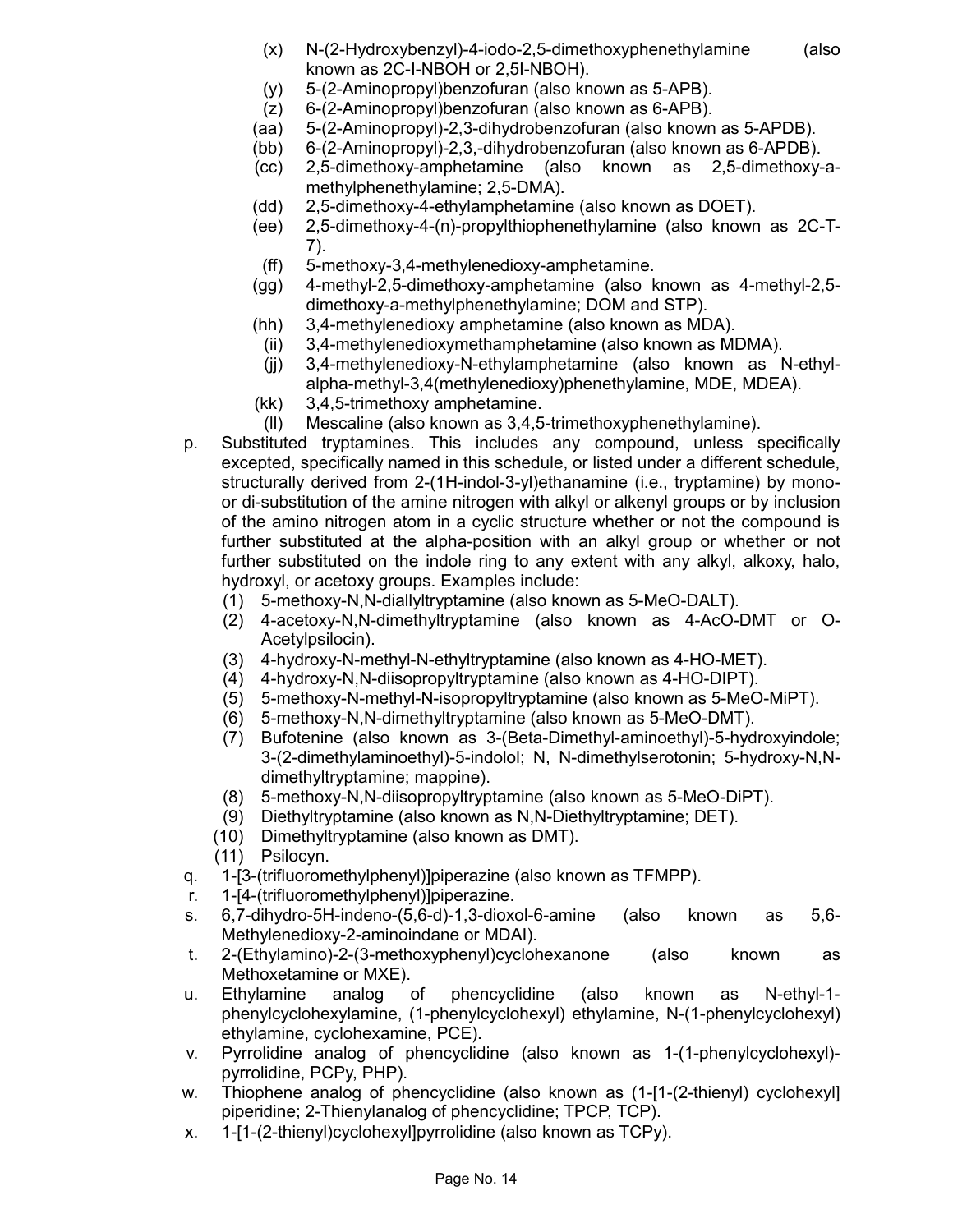y. Salvia divinorum, salvinorin A, or any of the active ingredients of salvia divinorum.

- 6. Depressants. Unless specifically excepted or unless listed in another schedule, any material compound, mixture, or preparation which contains any quantity of the following substances having a depressant effect on the central nervous system, whenever the existence of such salts, isomers, and salts of isomers is possible within the specific chemical designation:
	- a. Gamma-hydroxybutyric acid.
	- b. Mecloqualone.
	- c. Methaqualone.
	- d. Clonazolam (also known as Clonitrazolam).
	- e. Etizolam.
	- f. Flualprazolam.
	- g. Flubromazepam.
	- h. Flubromazolam.
	- i. Adinazolam.
- 7. Stimulants. Unless specifically excepted or unless listed in another schedule, any material, compound, mixture, or preparation which contains any quantity of the following substances having a stimulant effect on the central nervous system, including its salts, isomers, and salts of isomers:
	- a. Aminorex (also known as 2-amino-5-phenyl-2-oxazoline, or 4,5-dihydro-5-phenyl-2-oxazolamine).
	- b. Cathinone.
	- c. Substituted cathinones. Any compound, material, mixture, preparation, or other product, unless listed in another schedule or an approved food and drug administration drug (e.g., buproprion, pyrovalerone), structurally derived from 2 aminopropan-1-one by substitution at the 1-position with either phenyl, naphthyl, or thiophene ring systems, whether or not the compound is further modified in any of the following ways:
		- (1) By substitution in the ring system to any extent with alkyl, alkylenedioxy, alkoxy, haloalkyl, hydroxyl, or halide substituents, whether or not further substituted in the ring system by one or more other univalent substitutents;
		- (2) By substitution at the 3-position with an acyclic alkyl substituent;
		- (3) By substitution at the 2-amino nitrogen atom with alkyl, dialkyl, benzyl, or methoxybenzyl groups; or
		- (4) By inclusion of the 2-amino nitrogen atom in a cyclic structure. Some trade or other names:
			- (a) 3,4-Methylenedioxy-alpha-pyrrolidinopropiophenone (also known as MDPPP).
			- (b) 3,4-Methylenedioxy-N-ethylcathinone (also known as Ethylone, MDEC, or bk-MDEA).
			- (c) 3,4-Methylenedioxy-N-methylcathinone (also known as Methylone or bk-MDMA).
			- (d) 3,4-Methylenedioxypyrovalerone (also known as MDPV).
			- (e) 3,4-Dimethylmethcathinone (also known as 3,4-DMMC).
			- (f) 2-(methylamino)-1-phenylpentan-1-one (also known as Pentedrone).
			- (g) 2-Fluoromethcathinone (also known as 2-FMC).
			- (h) 3-Fluoromethcathinone (also known as 3-FMC).
			- (i) 4-Methylethcathinone (also known as 4-MEC and 4-methyl-Nethylcathinone).
			- (j) 4-Fluoromethcathinone (also known as Flephedrone and 4-FMC).
			- (k) 4-Methoxy-alpha-pyrrolidinopropiophenone (also known as MOPPP).
			- (l) 4-Methoxymethcathinone (also known as Methedrone; bk-PMMA).
			- (m) 4'-Methyl-alpha-pyrrolidinobutiophenone (also known as MPBP).
			- (n) Alpha-methylamino-butyrophenone (also known as Buphedrone or MABP).
			- (o) Alpha-pyrrolidinobutiophenone (also known as alpha-PBP).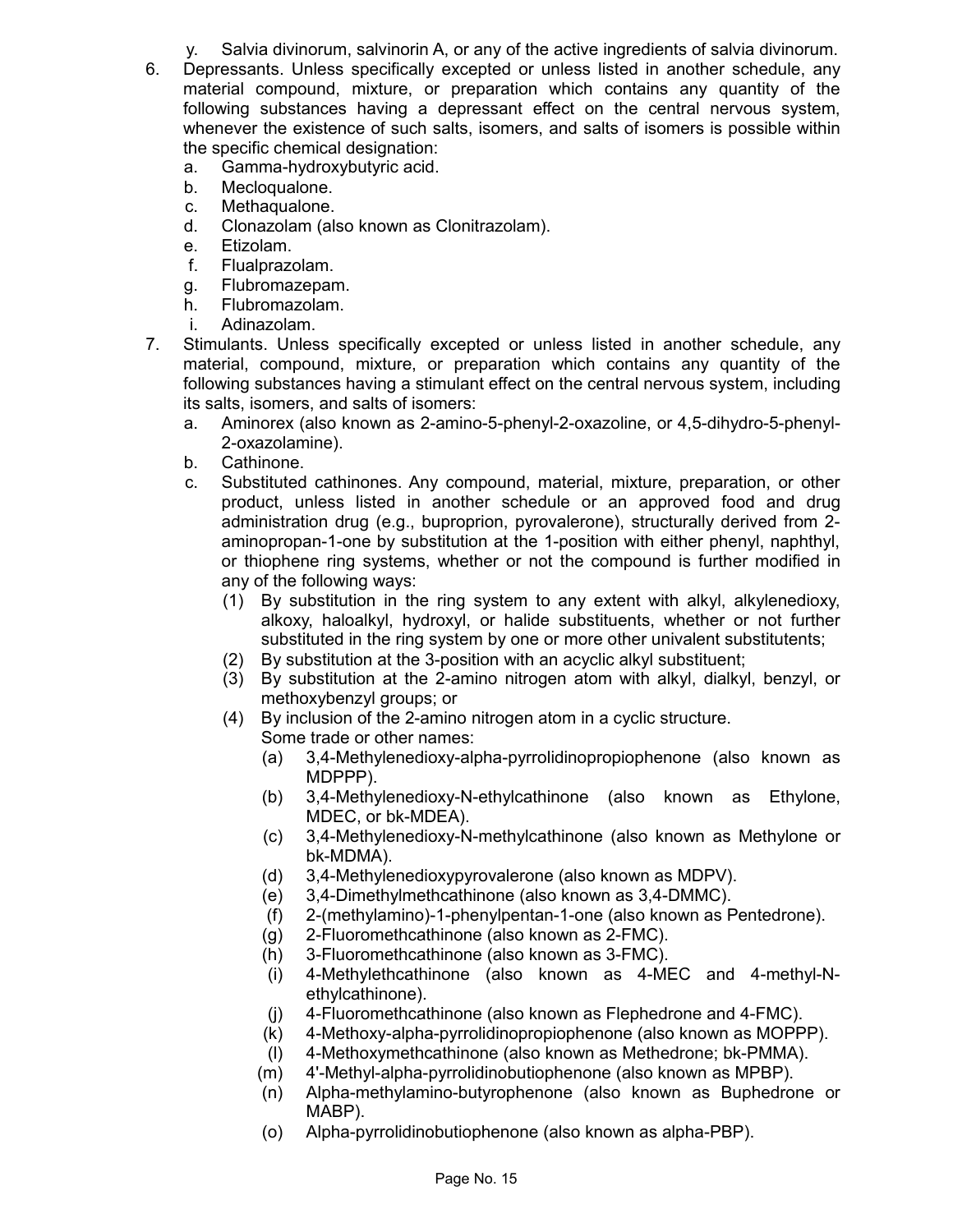- (p) Alpha-pyrrolidinopropiophenone (also known as alpha-PPP).
- (q) Alpha-pyrrolidinopentiophenone (also known as Alphapyrrolidinovalerophenone or alpha-PVP).
- (r) Beta-keto-N-methylbenzodioxolylbutanamine (also known as Butylone or bk-MBDB).
- (s) Ethcathinone (also known as N-Ethylcathinone).
- (t) 4-Methylmethcathinone (also known as Mephedrone or 4-MMC).
- (u) Methcathinone.
- (v) N,N-dimethylcathinone (also known as metamfepramone).
- (w) Naphthylpyrovalerone (naphyrone).
- (x) B-Keto-Methylbenzodioxolylpentanamine (also known as Pentylone).
- (y) 4-Methyl-alpha-pyrrolidinopropiophenone (also known as 4-MePPP and MPPP).
- (z) 1-(1,3-benzodioxol-5-yl)-2-(ethylamino)-pentan-1-one (also known as Ephylone and N-Ethylpentylone).
- (aa) N-ethylhexedrone.
- (bb) Alpha-pyrrolidinohexanophenone (also known as alpha-PHP).
- (cc) 4-methyl-alpha-ethylaminopentiophenone (also known as 4-MEAP).
- (dd) 4'-methyl-alpha-pyrrolidinohexiophenone (also known as MPHP).
- (ee) Alpha-pyrrolidinoheptaphenone (also known as PV8).
- (ff) 4-chloro-alpha-pyrrolidinovalerophenone (also known 4-chloro-alpha-PVP).
- d. Fenethylline.
- e. Fluoroamphetamine.
- f. Fluoromethamphetamine.
- g. (±)cis-4-methylaminorex (also known as (±)cis-4,5-dihydro-4-methyl-5-phenyl-2 oxazolamine).
- h. N-Benzylpiperazine (also known as BZP, 1-benzylpiperazine).
- i. N-ethylamphetamine.
- j. N, N-dimethylamphetamine (also known as N,N-alpha-trimethylbenzeneethanamine; N,N-alpha-trimethylphenethylamine).
- k. 1-(4-methoxyphenyl)-N-methylpropan-2-amine (also known as paramethoxymethamphetamine and PMMA).

## **19-03.1-06. Schedule II tests.**

The board shall place a substance in schedule II if it finds that:

- 1. The substance has high potential for abuse;
- 2. The substance has currently accepted medical use in treatment in the United States or currently accepted medical use with severe restrictions; and
- 3. The abuse of the substance may lead to severe psychic or physical dependence.

## **19-03.1-07. Schedule II.**

- 1. The controlled substances listed in this section are included in schedule II.
- 2. Schedule II consists of the drugs and other substances, by whatever official name, common or usual name, chemical name, or brand name designated, listed in this section.
- 3. Substances, vegetable origin or chemical synthesis. Unless specifically excepted or unless listed in another schedule, any of the following substances whether produced directly or indirectly by extraction from substances of vegetable origin, or independently by means of chemical synthesis, or by a combination of extraction and chemical synthesis:
	- a. Opium and opiate, and any salt, compound, derivative, or preparation of opium or opiate, excluding apomorphine, thebaine-derived butorphanol, dextrorphan, nalbuphine, naldemedine, nalmefene, naloxegol, naloxone, 6 beta-naltrexol, naltrexone, and samidorphan and their respective salts, but including the following: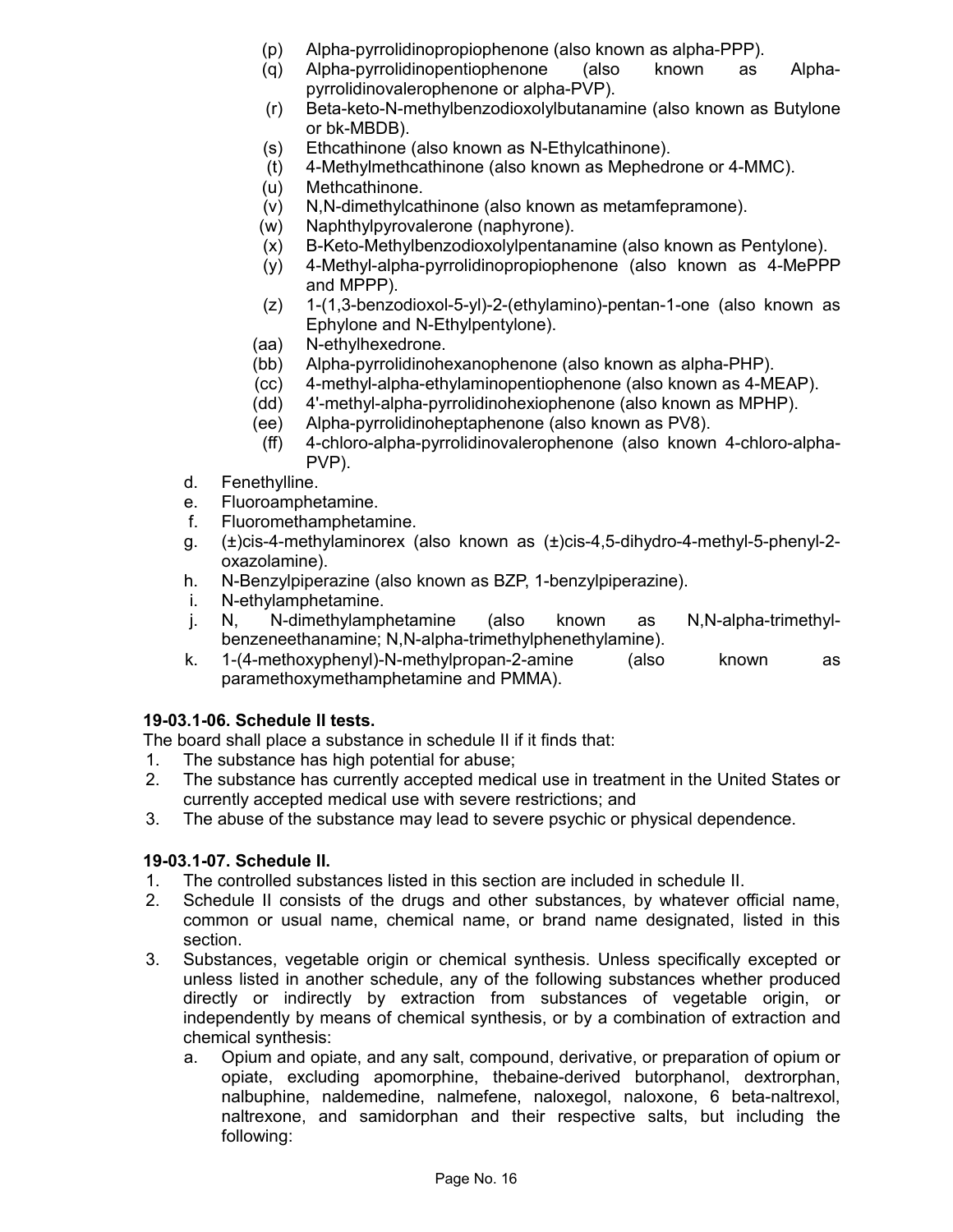- (1) Codeine.
- (2) Dihydroetorphine.
- (3) Ethylmorphine.
- (4) Etorphine hydrochloride.
- (5) Granulated opium.
- (6) Hydrocodone.
- (7) Hydromorphone.
- (8) Metopon.
- (9) Morphine.
- (10) Noroxymorphone.
- (11) Opium extracts.
- (12) Opium fluid.
- (13) Oripavine.
- (14) Oxycodone.
- (15) Oxymorphone.
- (16) Powder opium.
- (17) Raw opium.
- (18) Thebaine.
- (19) Tincture of opium.
- b. Any salt, compound, derivative, or preparation thereof which is chemically equivalent or identical with any of the substances referred to in subdivision a, but not including the isoquinoline alkaloids of opium.
- c. Opium poppy and poppy straw.
- d. Coca leaves and any salt, compound, derivative, or preparation of coca leaves, including cocaine and ecgonine and their salts, isomers, derivatives, and salts of isomers and derivatives, and any salt, compound, derivative, or preparation thereof that is chemically equivalent or identical with any of these substances, except that the nondosage substances must include decocainized coca leaves or extractions of coca leaves which do not contain cocaine or ecgonine.
- e. Concentrate of poppy straw (the crude extract of poppy straw in either liquid, solid, or powder form which contains the phenanthrine alkaloids of the opium poppy).
- 4. Opiates. Unless specifically excepted or unless in another schedule, any of the following opiates, including their isomers, esters, ethers, salts, and salts of isomers, esters, and ethers whenever the existence of those isomers, esters, ethers, and salts is possible within the specific chemical designation, dextrophan and levopropoxyphene excepted:
	- a. Alfentanil.
	- b. Alphaprodine.
	- c. Anileridine.
	- d. Bezitramide.
	- e. Bulk dextropropoxyphene (nondosage forms).
	- f. Carfentanil.
	- g. Dihydrocodeine.
	- h. Diphenoxylate.
	- i. Fentanyl.
	- j. Isomethadone.
	- k. Levo-alphaacetylmethadol (LAAM).
	- l. Levomethorphan.
	- m. Levorphanol.
	- n. Metazocine.
	- o. Methadone.
	- p. Methadone-Intermediate, 4-cyano-2-dimethylamino-4, 4-diphenyl butane.
	- q. Moramide-Intermediate, 2-methyl-3-morpholino-1, 1-diphenylpropane-carboxylic acid.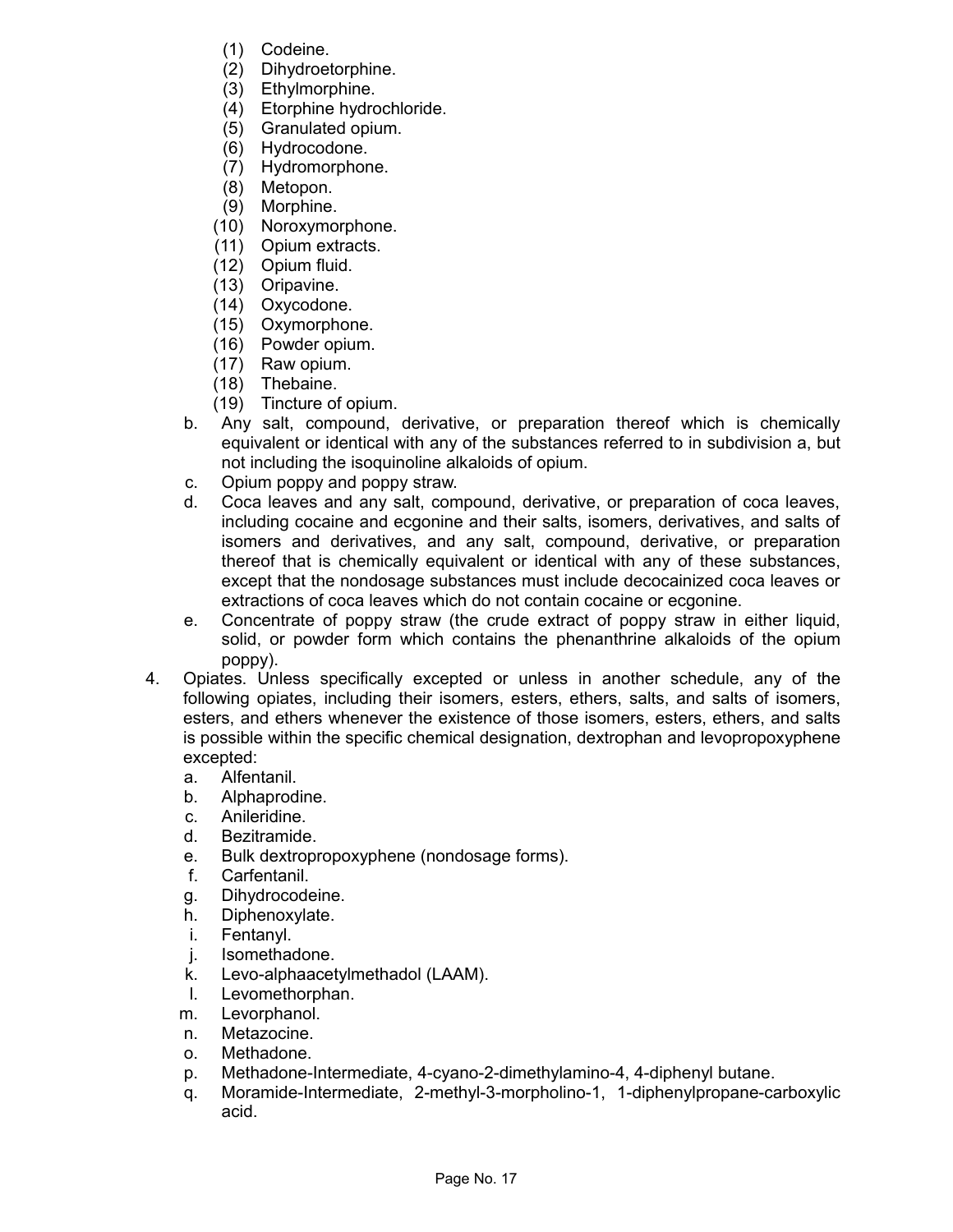r. Oliceridine (N-[(3-methoxythiophen-2-yl)methyl] ({2-[(9R)-9-(pyridin-2-yl)-6 oxaspiro [4.5]decan-9-yl]ethyl})amine fumarate).

- s. Pethidine (also known as meperidine).
- t. Pethidine-Intermediate-A, 4-cyano-1-methyl-4-phenylpiperidine.
- u. Pethidine-Intermediate-B, ethyl-4-phenylpiperidine-4-carboxylate.
- v. Pethidine-Intermediate-C, 1-methyl-4-phenylpiperidine-4-carboxylic acid.
- w. Phenazocine.
- x. Priminodine.
- y. Racemethorphan.
- z. Racemorphan.
- aa. Remifentanil.
- bb. Sufentanil.
- cc. Tapentadol.
- dd. Thiafentanil.
- 5. Stimulants. Unless specifically excepted or unless listed in another schedule, any material, compound, mixture, or preparation which contains any quantity of the following substances having a stimulant effect on the central nervous system:
	- a. Amphetamine, its salts, optical isomers, and salts of its optical isomers.
	- b. Lisdexamfetamine, its salts, isomers, and salts of isomers.
	- c. Methamphetamine, its salts, isomers, and salts of isomers.
	- d. Phenmetrazine and its salts.
	- e. Methylphenidate.
- 6. Depressants. Unless specifically excepted or unless listed in another schedule, any material, compound, mixture, or preparation which contains any quantity of the following substances having a depressant effect on the central nervous system, including its salts, isomers, and salts of isomers whenever the existence of such salts, isomers, and salts of isomers is possible within the specific chemical designation:
	- a. Amobarbital.
	- b. Glutethimide.
	- c. Pentobarbital.
	- d. Phencyclidine.
	- e. Secobarbital.
- 7. Hallucinogenic substances.
	- a. Nabilone [another name for nabilone (±)-trans-3-(1, 1-dimethylheptyl)-6, 6a, 7, 8, 10, 10a-hexahydro-1-hydroxy-6, 6-dimethyl-9Hdibenzo [b, d] pyran-9-one].
	- b. Dronabinol [(-)-delta-9-trans tetrahydrocannabinol] in an oral solution in a drug product approved for marketing by the federal food and drug administration.
- 8. Immediate precursors. Unless specifically excepted or unless listed in another schedule, any material, compound, mixture, or preparation that contains any quantity of the following substances:
	- a. Immediate precursor to amphetamine and methamphetamine: Phenylacetone. Some trade or other names: phenyl-2-propanone; P2P, benzyl methyl ketone; methyl benzyl ketone.
	- b. Immediate precursors to phencyclidine (PCP):
		- (1) 1-phenylcyclohexylamine.
		- (2) 1-piperidinocyclohexanecarbonitrile (PCC).
	- c. Immediate precursors to fentanyl:
		- (1) 4-anilino-N-phenethylpiperidine (ANPP).
		- (2) N-phenyl-N-(piperidin-4-yl)propionamide (norfentanyl).

# **19-03.1-08. Schedule III tests.**

The board shall place a substance in schedule III if it finds that:

- 1. The substance has a potential for abuse less than the substances listed in schedules I and II;
- 2. The substance has currently accepted medical use in treatment in the United States; and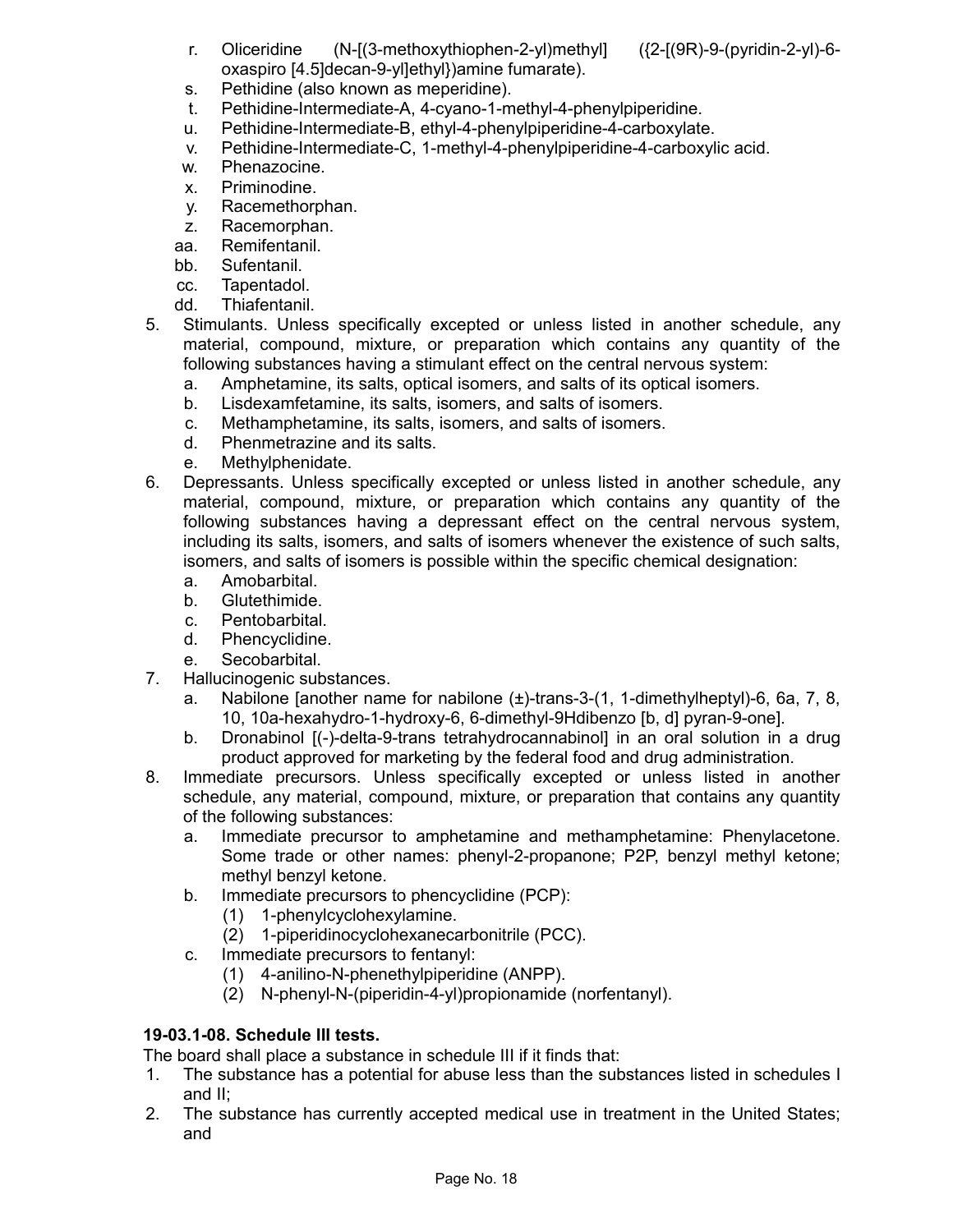3. Abuse of the substance may lead to moderate or low physical dependence or high psychological dependence.

# **19-03.1-09. Schedule III.**

- 1. The controlled substances listed in this section are included in schedule III.
- 2. Schedule III consists of the drugs and other substances, by whatever official name, common or usual name, chemical name, or brand name designated, listed in this section.
- 3. Stimulants. Unless specifically excepted or unless listed in another schedule, any material, compound, mixture, or preparation which contains any quantity of the following substances having a stimulant effect on the central nervous system, including its salts, isomers (whether optical, position, or geometric), and salts of such isomers whenever the existence of such salts, isomers, and salts of isomers is possible within the specific chemical designation:
	- a. Those compounds, mixtures, or preparations in dosage unit form containing any stimulant substances listed in schedule II and any other drug of the quantitative composition shown in that schedule for those drugs or which is the same except that it contains a lesser quantity of controlled substances.
	- b. Benzphetamine.
	- c. Chlorphentermine.
	- d. Clortermine.
	- e. Phendimetrazine.
- 4. Depressants. Unless specifically excepted or unless listed in another schedule, any material, compound, mixture, or preparation that contains any quantity of the following substances having a depressant effect on the central nervous system:
	- a. Any compound, mixture, or preparation containing:
		- (1) Amobarbital;
		- (2) Secobarbital;
		- (3) Pentobarbital;

or any salt thereof and one or more other active medicinal ingredients which are not listed in any schedule.

- b. Any suppository dosage form containing:
	- (1) Amobarbital;
	- (2) Secobarbital;
	- (3) Pentobarbital;

or any salt of any of these drugs and approved by the food and drug administration for marketing only as a suppository.

- c. Any substance that contains any quantity of a derivative of barbituric acid, or any salt of a derivative of barbituric acid, except those substances which are specifically listed in other schedules thereof.
- d. Chlorhexadol.
- e. Embutramide.
- f. Gamma-hydroxybutyric acid in a United States food and drug administrationapproved drug product.
- g. Ketamine.
- h. Lysergic acid.
- i. Lysergic acid amide.
- j. Methyprylon.
- k. Perampanel.
- l. Sativex or its successor name as determined by the federal food and drug administration.
- m. Sulfondiethylmethane.
- n. Sulfonethylmethane.
- o. Sulfonmethane.
- p. Tiletamine and zolazepam or any salt thereof. Some trade or other names for a tiletamine-zolazepam combination product: Telazol. Some trade or other names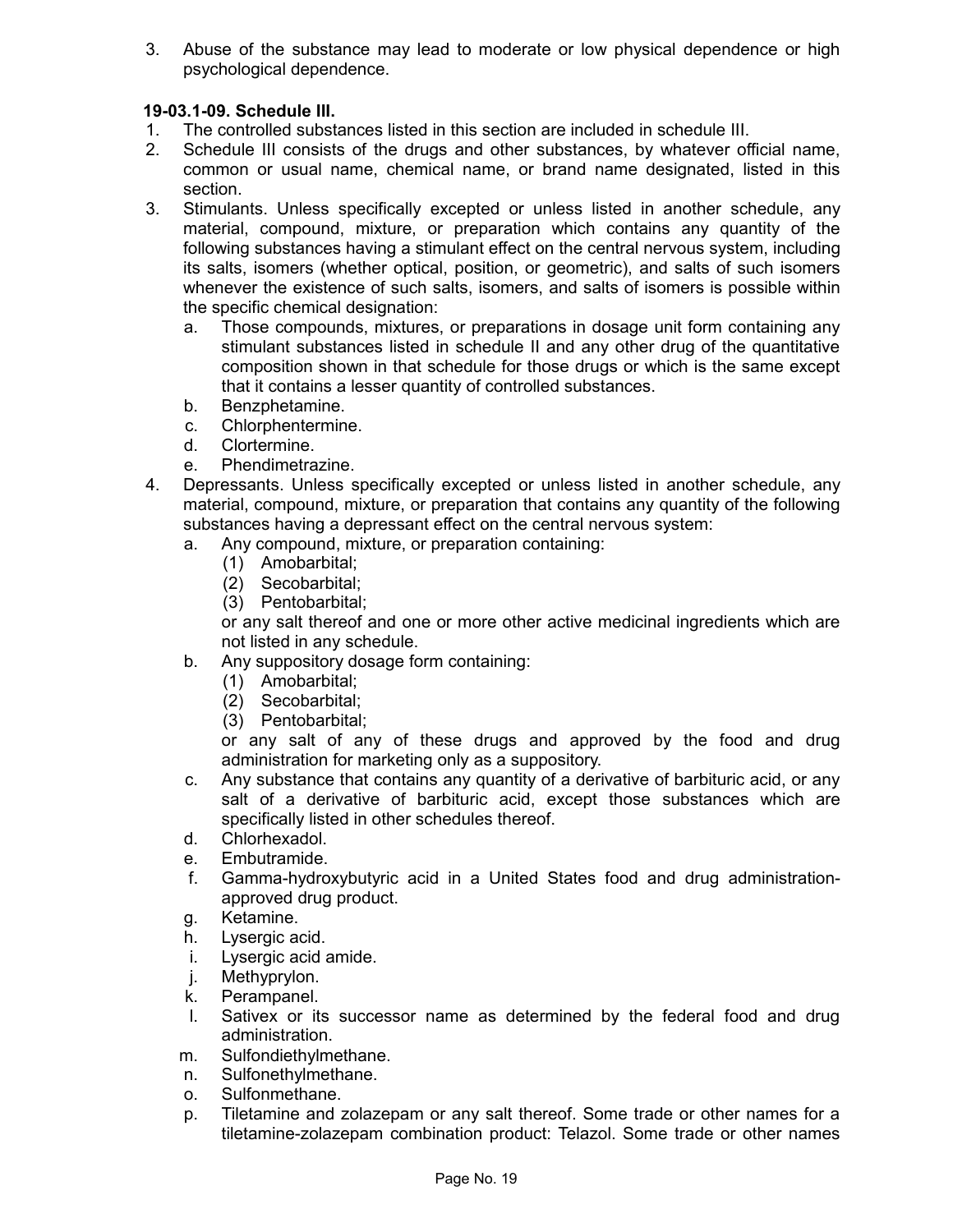for tiletamine: 2-(ethylamino)-2-(2-thienyl)-cyclohexanone. Some trade or other names for zolazepam: 4-2(2-fluorophenyl)-6, 8-dihydro-1,3,8-trimethylpyrazolo- [3,4-e][1,4]-diazepin-7(1H)-one, flupyrazapon.

- 5. Nalorphine.
- 6. Narcotic drugs. Unless specifically excepted or unless listed in another schedule, any material, compound, mixture, or preparation that contains any of the following narcotic drugs, or their salts calculated as the free anhydrous base or alkaloid, in limited quantities as set forth below:
	- a. (1) Not more than 1.80 grams of codeine per 100 milliliters or not more than 90 milligrams per dosage unit, with an equal or greater quantity of an isoquinoline alkaloid of opium.
		- (2) Not more than 1.80 grams of codeine per 100 milliliters or not more than 90 milligrams per dosage unit, with one or more active, non-narcotic ingredients in recognized therapeutic amounts.
		- (3) Not more than 1.80 grams of dihydrocodeine per 100 milliliters or not more than 90 milligrams per dosage unit, with one or more active, non-narcotic ingredients in recognized therapeutic amounts.
		- (4) Not more than 300 milligrams of ethylmorphine per 100 milliliters or not more than 15 milligrams per dosage unit, with one or more active, non-narcotic ingredients in recognized therapeutic amounts.
		- (5) Not more than 500 milligrams of opium per 100 milliliters or per 100 grams, or not more than 25 milligrams per dosage unit, with one or more active, non-narcotic ingredients in recognized therapeutic amounts.
		- (6) Not more than 50 milligrams of morphine per 100 milliliters or per 100 grams with one or more active, non-narcotic ingredients in recognized therapeutic amounts.
	- b. Buprenorphine.
- 7. Anabolic steroids. Unless specifically excepted or unless listed in another schedule, any material, compound, mixture, or preparation that contains any of the following anabolic steroids:
	- a. 3beta,17-dihydroxy-5a-androstane;
	- b. 3alpha,17beta-dihydroxy-5a-androstane;
	- c. 5alpha-androstan-3,17-dione;
	- d. 1-androstenediol (3beta,17beta-dihydroxy-5alpha-androst-1-ene);
	- e. 1-androstenediol (3alpha,17beta-dihydroxy-5alpha-androst-1-ene);
	- f. 4-androstenediol (3beta,17beta-dihydroxy-4-ene);
	- g. 5-androstenediol (3beta,17beta-dihydroxy-androst-5-ene);
	- h. 1-androstenedione ([5alpha]-androst-1-en-3,17-dione);
	- i. 4-androstenedione (androst-4-en-3,17-dione);
	- j. 5-androstenedione (androst-5-en-3,17-dione);
	- k. Bolasterone (7alpha,17alpha-dimethyl-17beta-hydroxyandrost-4-en-3-one);
	- l. Boldenone (17beta-hydroxyandrost-1,4,-diene-3-one);
	- m. Boldione (androsta-1,4-diene-3,17-dione);
	- n. Calusterone (7beta,17alpha-dimethyl-17beta-hydroxyandrost-4-en-3-one);
	- o. Clostebol (4-chloro-17beta-hydroxyandrost-4-en-3-one);
	- p. Dehydrochloromethyltestosterone (4-chloro-17beta-hydroxy-17alpha-methylandrost-1,4-dien-3-one);
	- q. Delta-1-dihydrotestosterone (also known as '1-testosterone') (17beta-hydroxy-5alpha-androst-1-en-3-one);
	- r. Desoxymethyltestosterone (17a-methyl-5a-androst-2-en-17ol) (also known as madol);
	- s. 4-dihydrotestosterone (17beta-hydroxy-androstan-3-one);
	- t. Drostanolone (17beta-hydroxy-2alpha-methyl-5alpha-androstan-3-one);
	- u. Ethylestrenol (17alpha-ethyl-17beta-hydroxyestr-4-ene);
	- v. Fluoxymesterone (9-fluoro-17alpha-methyl-11beta, 17beta-dihydroxyandrost-4 en-3-one);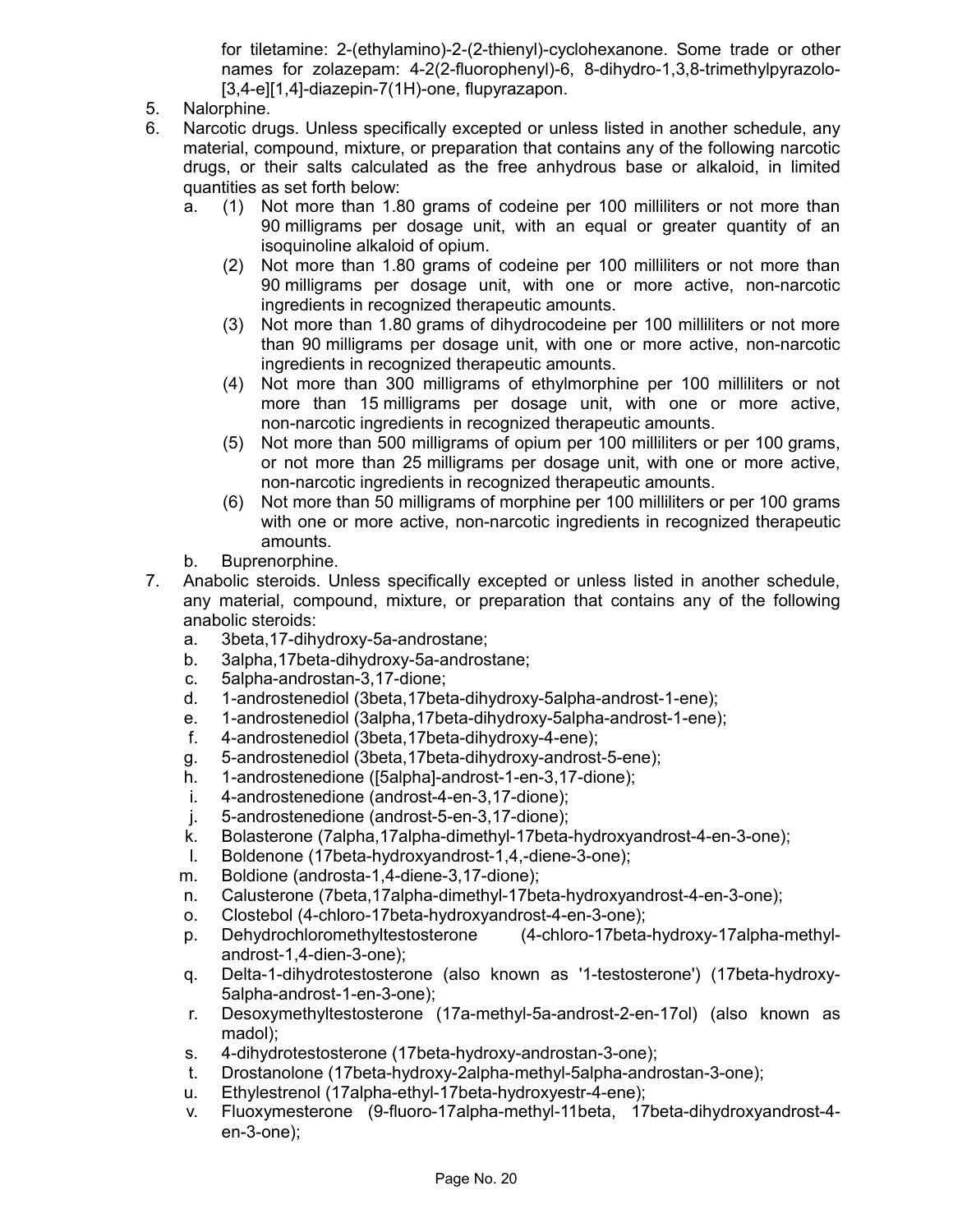- w. Formebolone (2-formyl-17alpha-methyl-11alpha, 17beta-dihydroxyandrost-1,4 dien-3-one);
- x. Furazabol (17alpha-methyl-17beta-hydroxyandrostano[2,3-c]-furazan);
- y. 13beta-ethyl-17alpha-hydroxygon-4-en-3-one;
- z. 4-hydroxytestosterone (4,17beta-dihydroxy-androst-4-en-3-one);
- aa. 4-hydroxy-19-nortestosterone (4,17beta-dihydroxy-estr-4-en-3-one);
- bb. Mestanolone (17alpha-methyl-17beta-hydroxy-5-androstan-3-one);
- cc. Mesterolone (1alpha-methyl-17beta-hydroxy-[5alpha]-androstan-3-one);
- dd. Methandienone (17alpha-methyl-17beta-dihydroxyandrost-1,4-dien-3-one);
- ee. Methandriol (17alpha-methyl-3beta,17beta-dihydroxyandrost-5-ene);
- ff. Methasterone (2[alpha],17[alpha]-dimethyl-5[alpha]-androstan-17[beta]-ol-3-one);
- gg. Methenolone (1-methyl-17beta-hydroxy-5alpha-androst-1-en-3-one);
- hh. 17alpha-methyl-3beta,17beta-dihydroxy-5a-androstane;
- ii. 17alpha-methyl-3alpha,17beta-dihydroxy-5a-androstane;
- jj. 17alpha-methyl-3beta,17beta-dihyroxyandrost-4-ene;
- kk. 17alpha-methyl-4-hydroxynandrolone (17alpha-methyl-4-hydroxy-17betahydroxyestr-4-en-3-one);
- ll. Methyldienolone (17alpha-methyl-17beta-hydroxyestra-4,9(10)-dien-3-one);
- mm. Methyltrienolone (17alpha-methyl-17beta-hydroxyestra-4,9(11)-trien-3-one);
- nn. Methyltestosterone (17alpha-methyl-17beta-hydroxyandrost-4-en-3-one);
- oo. Mibolerone (7alpha,17alpha-dimethyl-17beta-hydroxyestr-4-en-3-one);
- pp. 17alpha-methyl-delta1-dihydrotestosterone (17bbeta-hydroxy-17alpha-methyl-5alpha-androst-1-en-3-one) (also known as '17-alpha-methyl-1-testosterone');
- qq. Nandrolone (17beta-hydroxyestr-4-en-3-one);
- rr. 19-nor-4-androstenediol (3beta,17beta-dihydroxyestr-4-ene);
- ss. 19-nor-4-androstenediol (3alpha,17beta-dihydroxyestr-4-ene);
- tt. 19-nor-5-androstenediol (3beta,17beta-dihydroxyestr-5-ene);
- uu. 19-nor-5-androstenediol (3alpha,17-beta-dihydroxyester-5-ene);
- vv. 19-nor-4-androstenedione (estr-4-en-3,17-dione);
- ww. 19-nor-4,9(10)-androstadienedione (estra-4,9(10)-diene-3,17-dione);
- xx. 19-nor-5-androstenedione (estr-5-en-3,17-dione);
- yy. Norboletheone (13beta,17alpha-diethyl-17beta-hydroxygon-4-en-3-one);
- zz. Norclostebol (4-chloro-17beta-hydroxyestr-4-en-3-one);
- aaa. Norethandrolone (17alpha-ethyl-17beta-hydroxyestr-4-en-3-one);
- bbb. Normethandrolone (17alpha-methyl-17beta-hydroxyestr-4-en-3-one);
- ccc. Oxandrolone (17alpha-methyl-17beta-hydroxy-2-oxa-[5alpha]-androstan-3-one);
- ddd. Oxymesterone (17alpha-methyl-4-17beta-dihydroxyandrost-4-en-3-one);
- eee. Oxymetholone (17alpha-methyl-2-hydroxymethylene-17beta-hydroxy [5alpha] androstan-3-one);
- fff. Stanozolol (17alpha-methyl-17beta-hydroxy[5alpha]-androst-2-eno[3,2-c] pyrazole);
- ggg. Stenbolone (17beta-hydroxy-2-methyl-[5alpha]-androst-1-en-3-one);
- hhh. Prostanozol (17[beta]- hydroxy-5[alpha]-androstano[3,2-c]pyrazole);
- iii. Testolactone (13-hydroxy-3-oxo-13,17-secoandrosta-1,4-dien-17-oic acid lactone);
- jjj. Testosterone (17beta-hydroxyandrost-4-en-3-one);
- kkk. Tetrahydrogestrinone (13beta,17alpha-diethyl-17beta-hydroxygon-4,9,11-trien-3 one);
	- lll. Trenbolone (17beta-hydroxyestr-4,9,11-trien-3-one); or any salt, ester, or isomer of a drug or substance described or listed in this subsection, if that salt, ester, or isomer promotes muscle growth.

The term does not include an anabolic steroid that is expressly intended for administration through implants to cattle or other nonhuman species and which has been approved by the secretary of health and human services for administration unless any person prescribes, dispenses, possesses, delivers, or distributes for human use.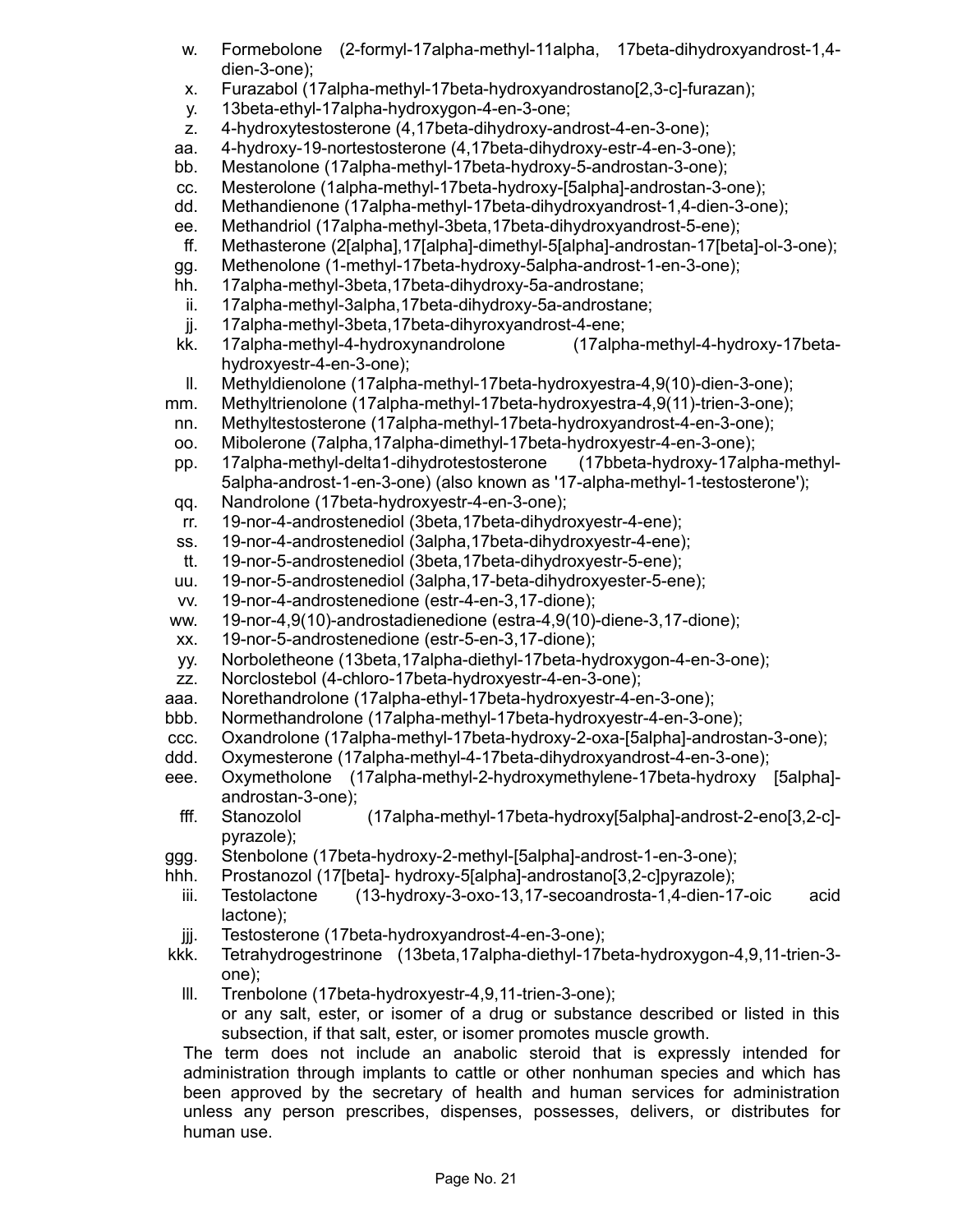- 8. Hallucinogenic substances.
	- a. Dronabinol (synthetic) [(-)-delta-9-(trans)-tetrahydrocannabinol] in sesame oil and encapsulated in a soft gelatin capsule in a United States food and drug administration-approved drug product.
	- b. Any product in hard or soft gelatin capsule form containing natural dronabinol (derived from the cannabis plant) or synthetic dronabinol (produced from synthetic materials) in sesame oil, for which an abbreviated new drug application has been approved by the food and drug administration under section 505(j) of the Federal Food, Drug, and Cosmetic Act [21 U.S.C. 355(j)] which references as its listed drug the drug product referred to in subdivision a.
- 9. The board may except by rule any compound, mixture, or preparation containing any stimulant or depressant substance listed in subsections 3 and 4 from the application of all or any part of this chapter if the compound, mixture, or preparation contains one or more active medicinal ingredients not having a stimulant or depressant effect on the central nervous system, and if the admixtures are included therein in combinations, quantity, proportion, or concentration that vitiate the potential for abuse of the substances which have a stimulant or depressant effect on the central nervous system.

# **19-03.1-10. Schedule IV tests.**

The board shall place a substance in schedule IV if it finds that:

- 1. The substance has a low potential for abuse relative to substances in schedule III;
- 2. The substance has currently accepted medical use in treatment in the United States; and
- 3. Abuse of the substance may lead to limited physical dependence or psychological dependence relative to the substances in schedule III.

# **19-03.1-11. Schedule IV.**

- 1. The controlled substances listed in this section are included in schedule IV.
- 2. Schedule IV consists of the drugs and other substances, by whatever official name, common or usual name, chemical name, or brand name designated, listed in this section.
- 3. Narcotic drugs. Unless specifically excepted or unless listed in another schedule, any material, compound, mixture, or preparation containing any of the following narcotic drugs or their salts calculated as the free anhydrous base or alkaloid, in limited quantities as set forth below:
	- a. Not more than 1 milligram of difenoxin and not less than 25 micrograms of atropine sulfate per dosage unit.
	- b. Dextropropoxyphene (also known as alpha-(+)-4-dimethylamino- 1,2-diphenyl-3 methyl-2-propionoxybutane).
	- c. 2-[(dimethylamino)methyl]-1-(3-methoxyphenyl)cyclohexanol, its salts, optical and geometric isomers and salts of these isomers including Tramadol.
- 4. Depressants. Unless specifically excepted or unless listed in another schedule, any material, compound, mixture, or preparation containing any quantity of the following substances, including their salts, isomers, and salts of isomers whenever the existence of those salts, isomers, and salts of isomers is possible within the specific chemical designation:
	- a. Alprazolam.
	- b. Alfaxalone.
	- c. Barbital.
	- d. Brexanolone.
	- e. Bromazepam.
	- f. Camazepam.
	- g. Carisoprodol.
	- h. Chloral betaine.
	- i. Chloral hydrate.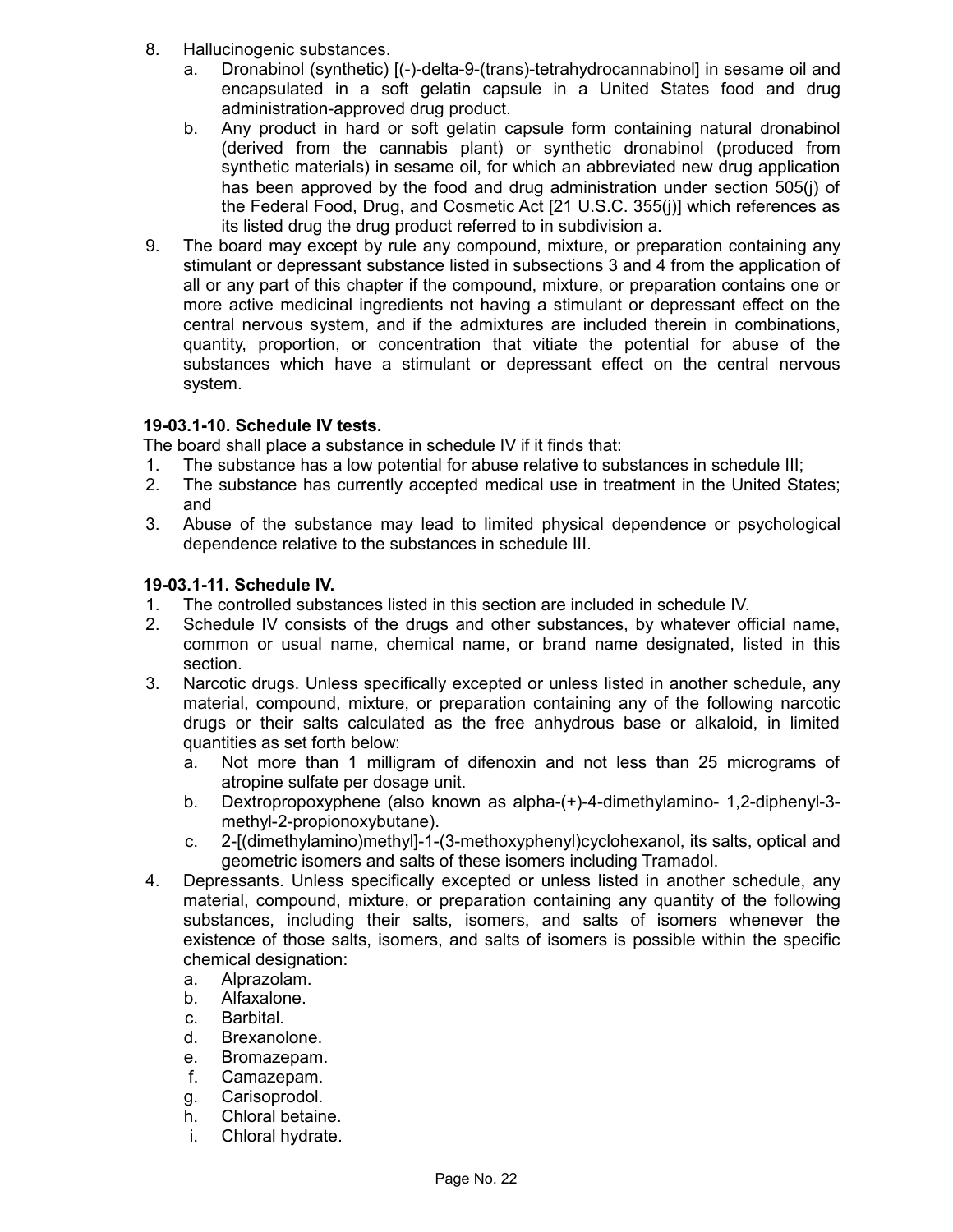- j. Chlordiazepoxide.
- k. Clobazam.
- l. Clonazepam.
- m. Clorazepate.
- n. Clotiazepam.
- o. Cloxazolam.
- p. Delorazepam.
- q. Diazepam.
- r. Dichloralphenazone.
- s. Estazolam.
- t. Ethchlorvynol.
- u. Ethinamate.
- v. Ethyl loflazepate.
- w. Fludiazepam.
- x. Flunitrazepam.
- y. Flurazepam.
- z. Fospropofol.
- aa. Halazepam.
- bb. Haloxazolam.
- cc. Indiplon.
- dd. Ketazolam.
- ee. Lemborexant.
- ff. Loprazolam.
- gg. Lorazepam.
- hh. Lorcaserin.
- ii. Lormetazepam.
- jj. Mebutamate.
- kk. Medazepam.
- ll. Meprobamate.
- mm. Methohexital.
- nn. Methylphenobarbital (also known as mephobarbital).
- oo. Midazolam.
- pp. Nimetazepam.
- qq. Nitrazepam.
- rr. Nordiazepam.
- ss. Oxazepam.
- tt. Oxazolam.
- uu. Paraldehyde.
- vv. Petrichloral.
- ww. Phenobarbital.
- xx. Pinazepam.
- yy. Propofol.
- zz. Prazepam.
- aaa. Quazepam.
- bbb. Remimazolam.
- ccc. Suvorexant.
- ddd. Temazepam.
- eee. Tetrazepam.
- fff. Triazolam.
- ggg. Zaleplon.
- hhh. Zolpidem.
- iii. Zopiclone.
- 5. Fenfluramine. Any material, compound, mixture, or preparation which contains any quantity of the following substances, including its salts, isomers (whether optical, position, or geometric), and salts of such isomers, whenever the existence of such salts, isomers, and salts of isomers is possible: Fenfluramine.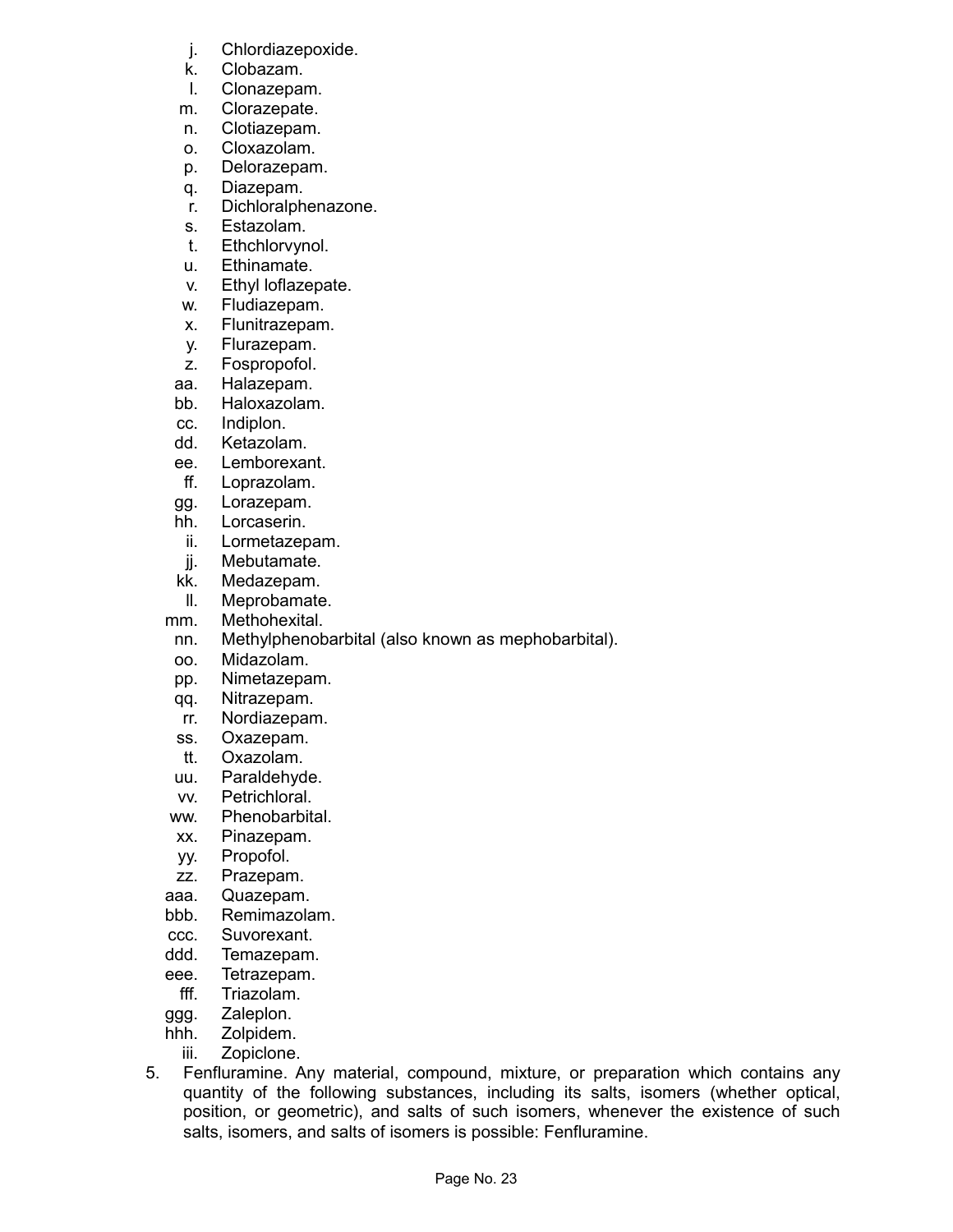- 6. Stimulants. Unless specifically excepted or unless listed in another schedule, any material, compound, mixture, or preparation which contains any quantity of the following substances having a stimulant effect on the central nervous system, including its salts, isomers, and salts of isomers:
	- a. Cathine.
	- b. Diethylpropion.
	- c. Fencamfamin.
	- d. Fenproporex.
	- e. Mazindol.
	- f. Mefenorex.
	- g. Modafinil.
	- h. Pemoline (including organometallic complexes and chelates thereof).
	- i. Phentermine.
	- j. Pipradrol.
	- k. Sibutramine.
	- l. Solriamfetol.
	- m. SPA ((-)-1-dimethylamino-1, 2-diphenylethane).
- 7. Other substances. Unless specifically excepted or unless listed in another schedule, any material, compound, mixture, or preparation which contains any quantity of:
	- a. Pentazocine, including its salts.
	- b. Butorphanol, including its optical isomers.
	- c. Eluxadoline (5-[[[(2*S*)-2-amino-3-[4-aminocarbonyl)-2,6-dimethylphenyl]-1 oxopropyl][(1*S*)-1-(4-phenyl-1*H*-imidazol-2-yl)ethyl]amino]methyl]-2 methoxybenzoic acid) (including its optical isomers) and its salts, isomers, and salts of isomers.
- 8. The board may except by rule any compound, mixture, or preparation containing any depressant substance listed in subsection 2 from the application of all or any part of this chapter if the compound, mixture, or preparation contains one or more active medicinal ingredients not having a depressant effect on the central nervous system, and if the admixtures are included therein in combinations, quantity, proportion, or concentration that vitiate the potential for abuse of the substances which have a depressant effect on the central nervous system.

## **19-03.1-12. Schedule V tests.**

The board shall place a substance in schedule V if it finds that:

- 1. The substance has low potential for abuse relative to the controlled substances listed in schedule IV;
- 2. The substance has currently accepted medical use in treatment in the United States; and
- 3. The substance has limited physical dependence or psychological dependence liability relative to the controlled substances listed in schedule IV.

## **19-03.1-13. Schedule V.**

- 1. The controlled substances listed in this section are included in schedule V.
- 2. Schedule V consists of the drugs and other substances, by whatever official name, common or usual name, chemical name, or brand name designated, listed in this section.
- 3. Narcotic drugs. Unless specifically excepted or unless listed in another schedule, any material, compound, mixture, or preparation containing any of the following narcotic drugs and their salts.
- 4. Narcotic drugs containing non-narcotic active medicinal ingredients. Any compound, mixture, or preparation containing any of the following narcotic drugs, or their salts calculated as the free anhydrous base or alkaloid, in limited quantities as set forth below, which includes one or more non-narcotic active medicinal ingredients in sufficient proportion to confer upon the compound, mixture, or preparation valuable medicinal qualities other than those possessed by narcotic drugs alone.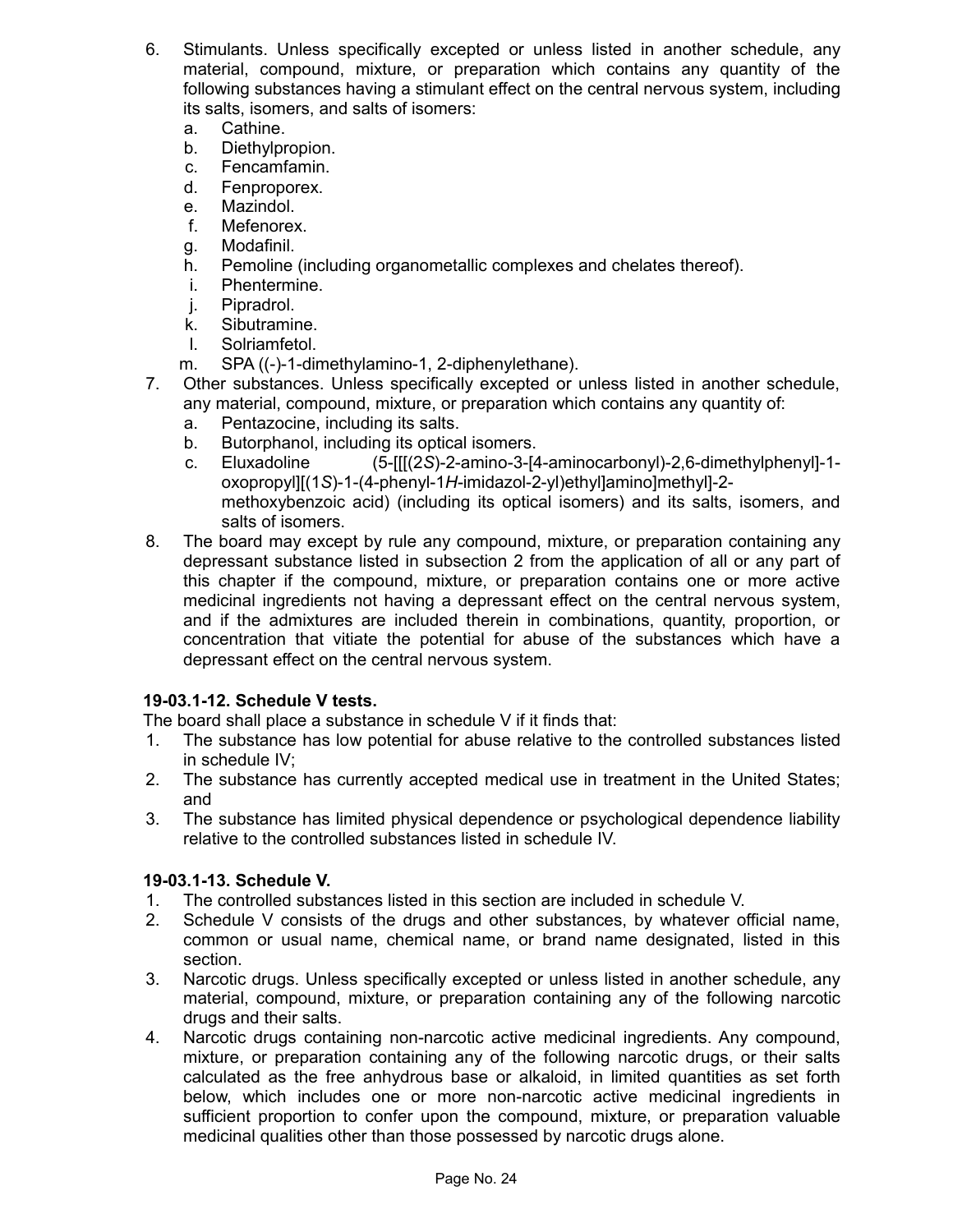- a. Not more than 200 milligrams of codeine per 100 milliliters or per 100 grams.
- b. Not more than 100 milligrams of dihydrocodeine per 100 milliliters or per 100 grams.
- c. Not more than 100 milligrams of ethylmorphine per 100 milliliters or per 100 grams.
- d. Not more than 2.5 milligrams of diphenoxylate and not less than 25 micrograms of atropine sulfate per dosage unit.
- e. Not more than 100 milligrams of opium per 100 milliliters or per 100 grams.
- f. Not more than 0.5 milligram of difenoxin and not less than 25 micrograms of atropine sulfate per dosage unit.
- 5. Depressants. Unless specifically exempted or excluded or unless listed in another schedule, any material, compound, mixture, or preparation that contains any quantity of the following substances having a depressant effect on the central nervous system, including its salts, isomers, and salts of isomers whenever the existence of such salts, isomers, and salts of isomers is possible:
	- a. Brivaracetam ((2S)-2-[(4R)-2-oxo-4-propylpyrrolidin-1-yl]butanamide) (also referred to as BRV; UCB-34714; Briviact) (including its salts).
	- b. Cenobamate [(1R)-1-(2-chlorophenyl)-2-(tetrazol-2-yl)ethyl] carbamate; 2Htetrazole-2-ethanol, alpha-(2-chlorophenyl)-, carbamate (ester), (alphaR)-; carbamic acid (R)-(+)-1-(2-chlorophenyl)-2-(2H-tetrazol-2-yl)ethyl ester).
	- c. Ezogabine N-[2-amino-4-(4-fluorobenzylamino)-phenyl]-carbamic acid ethyl ester.
	- d. Lacosamide [(R)-2-acetoamido-N-benzyl-3-methoxy-propionamide].
	- e. Lasmiditan [2,4,6-trifluoro-N-(6-(1-methylpiperidine-4-carbonyl)pyridine-2-ylbenzamide].
	- f. Pregabalin [(S)-3-(aminomethyl)-5-methylhexanoic acid].
	- g. Gabapentin [2-[1-(aminomethyl) cyclohexyl] acetic acid].
- 6. Stimulants. Unless specifically exempted or excluded or unless listed in another schedule, any material, compound, mixture, or preparation containing any quantity of the following substances having a stimulant effect on the central nervous system, including their salts, isomers, and salts of isomers: Pyrovalerone.

## **19-03.1-14. Republishing of schedules.**

The board shall revise and republish the schedules annually.

## **19-03.1-15. Rules.**

The board may adopt rules pursuant to chapter 28-32 and charge reasonable fees relating to the registration and control of the manufacture, distribution, and dispensing of controlled substances within this state.

## **19-03.1-16. Registration requirements.**

- 1. Every person who manufactures, distributes, or dispenses any controlled substance within this state or who proposes to engage in the manufacture, distribution, or dispensing of any controlled substance within this state shall obtain annually a registration issued by the board in accordance with its rules.
- 2. Persons registered by the board under this chapter to manufacture, distribute, dispense, or conduct research with controlled substances may possess, manufacture, distribute, dispense, or conduct research with those substances to the extent authorized by their registration and in conformity with the other provisions of this chapter.
- 3. The following persons need not register and may lawfully possess controlled substances under this chapter:
	- a. An agent or employee of any registered manufacturer, distributor, or dispenser of any controlled substance if an agent or employee is acting in the usual course of an agent's or employee's business or employment.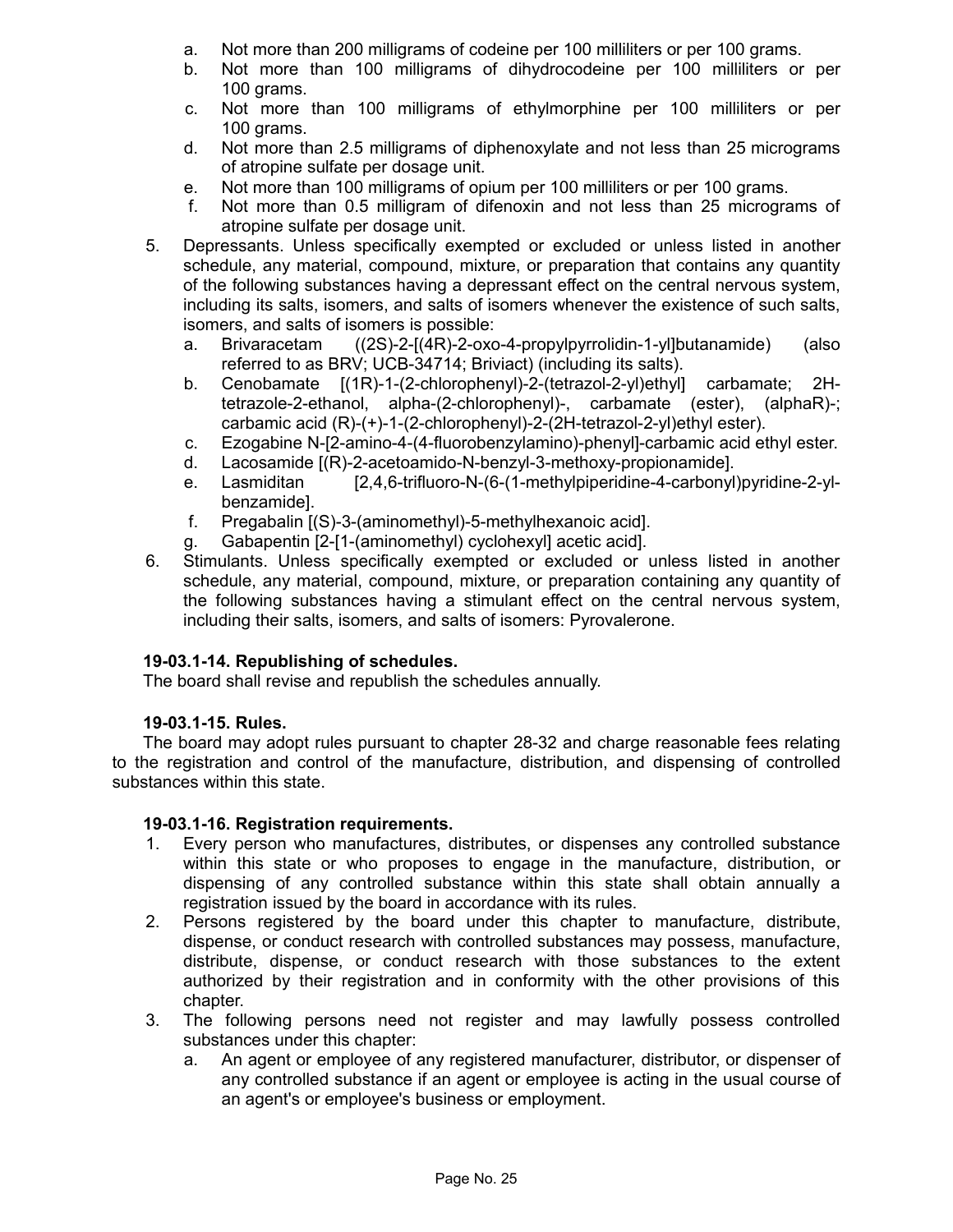- b. A common or contract carrier or warehouseman, or an employee thereof, whose possession of any controlled substance is in the usual course of business or employment.
- c. An ultimate user or a person in possession of any controlled substance pursuant to a lawful order of a practitioner or in lawful possession of a schedule V substance.
- 4. The board may waive by rule the requirement for registration of certain manufacturers, distributors, or dispensers if it finds it consistent with the public health and safety.
- 5. A separate registration is required at each principal place of business or professional practice where the applicant manufactures, distributes, or dispenses controlled substances.
- 6. The board may inspect the establishment of a registrant or applicant for registration in accordance with the rules of the board.

# **19-03.1-17. Registration. (Effective through August 31, 2022)**

- 1. The board shall register an applicant to manufacture or distribute controlled substances included in sections 19-03.1-05, 19-03.1-07, 19-03.1-09, 19-03.1-11, and 19-03.1-13 unless it determines that the issuance of that registration would be inconsistent with the public interest. In determining the public interest, the board shall consider the following factors:
	- a. Maintenance of effective controls against diversion of controlled substances into other than legitimate medical, scientific, or industrial channels;
	- b. Compliance with applicable state and local laws;
	- c. Any convictions of the applicant under any federal and state laws relating to any controlled substance;
	- d. Past experience in the manufacture or distribution of controlled substances and the existence in the applicant's establishment of effective controls against diversion;
	- e. Furnishing by the applicant of false or fraudulent material in any application filed under this chapter;
	- f. Suspension or revocation of the applicant's federal registration to manufacture, distribute, or dispense controlled substances as authorized by federal law; and
	- g. Any other factors relevant to and consistent with the public health and safety.
- 2. Registration under subsection 1 does not entitle a registrant to manufacture and distribute controlled substances in schedule I or II other than those specified in the registration.
- 3. Practitioners must be registered to dispense any controlled substances or to conduct research with controlled substances in schedules II through V if they are authorized to dispense or conduct research under the laws of this state. The board need not require separate registration under this chapter for practitioners engaging in research with non-narcotic controlled substances in schedules II through V where the registrant is already registered under this chapter in another capacity. Practitioners registered under federal law to conduct research with schedule I substances may conduct research with schedule I substances within this state upon furnishing the state department of health evidence of that federal registration.
- 4. Compliance by manufacturers and distributors with the provisions of the federal law respecting registration (excluding fees) entitles them to be registered under this chapter.

## **Registration. (Effective after August 31, 2022)**

- 1. The board shall register an applicant to manufacture or distribute controlled substances included in sections 19-03.1-05, 19-03.1-07, 19-03.1-09, 19-03.1-11, and 19-03.1-13 unless it determines that the issuance of that registration would be inconsistent with the public interest. In determining the public interest, the board shall consider the following factors:
	- a. Maintenance of effective controls against diversion of controlled substances into other than legitimate medical, scientific, or industrial channels;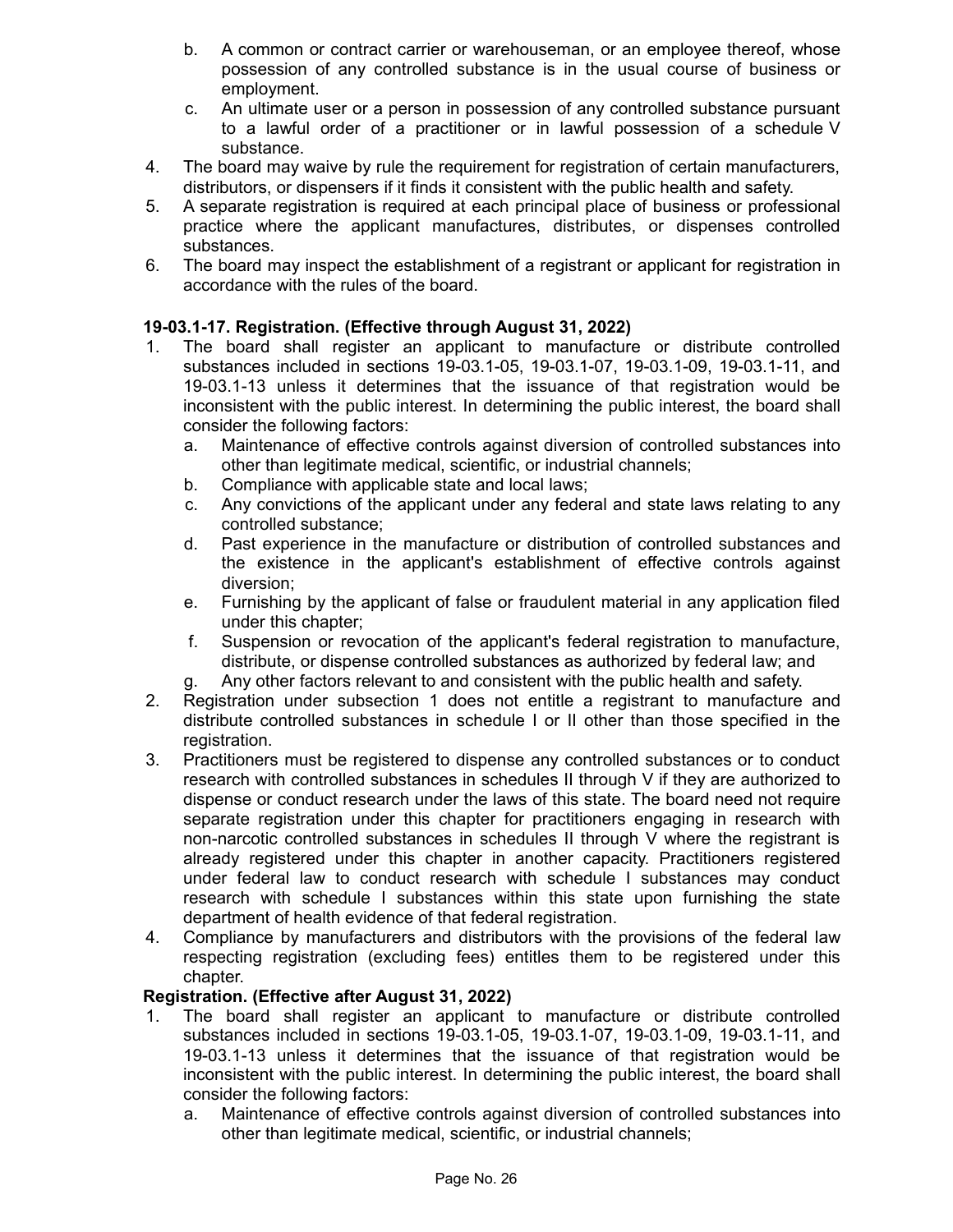- b. Compliance with applicable state and local laws;
- c. Any convictions of the applicant under any federal and state laws relating to any controlled substance;
- d. Past experience in the manufacture or distribution of controlled substances and the existence in the applicant's establishment of effective controls against diversion;
- e. Furnishing by the applicant of false or fraudulent material in any application filed under this chapter;
- f. Suspension or revocation of the applicant's federal registration to manufacture, distribute, or dispense controlled substances as authorized by federal law; and
- g. Any other factors relevant to and consistent with the public health and safety.
- 2. Registration under subsection 1 does not entitle a registrant to manufacture and distribute controlled substances in schedule I or II other than those specified in the registration.
- 3. Practitioners must be registered to dispense any controlled substances or to conduct research with controlled substances in schedules II through V if they are authorized to dispense or conduct research under the laws of this state. The board need not require separate registration under this chapter for practitioners engaging in research with non-narcotic controlled substances in schedules II through V where the registrant is already registered under this chapter in another capacity. Practitioners registered under federal law to conduct research with schedule I substances may conduct research with schedule I substances within this state upon furnishing the department evidence of that federal registration.
- 4. Compliance by manufacturers and distributors with the provisions of the federal law respecting registration (excluding fees) entitles them to be registered under this chapter.

## **19-03.1-17.1. Criminal history record checks.**

The board may require an applicant for registration or a registrant whose registration is subject to revocation or suspension or employees or officers of an applicant or registrant to submit to a statewide and nationwide criminal history record check. The nationwide criminal history record check must be conducted in the manner provided by section 12-60-24. All costs associated with obtaining a background check are the responsibility of the applicant or registrant.

#### **19-03.1-18. Revocation and suspension of registration.**

- 1. A registration under section 19-03.1-17 to manufacture, distribute, or dispense a controlled substance may be suspended or revoked by the board upon a finding that the registrant:
	- a. Has furnished false or fraudulent material information in any application filed under this chapter;
	- b. Has been convicted of a felony under any state or federal law relating to any controlled substance; or
	- c. Has had the registrant's federal registration suspended or revoked to manufacture, distribute, or dispense controlled substances.
- 2. The board may limit revocation or suspension of a registration to the particular controlled substance with respect to which grounds for revocation or suspension exist.
- 3. If the board suspends or revokes a registration, all controlled substances owned or possessed by the registrant at the time of suspension or the effective date of the revocation order may be placed under seal. No disposition may be made of substances under seal until the time for taking an appeal has elapsed or until all appeals have been concluded unless a court, upon application therefor, orders the sale of perishable substances and the deposit of the proceeds of the sale with the court. Upon a revocation order becoming final, all controlled substances may be forfeited to the state.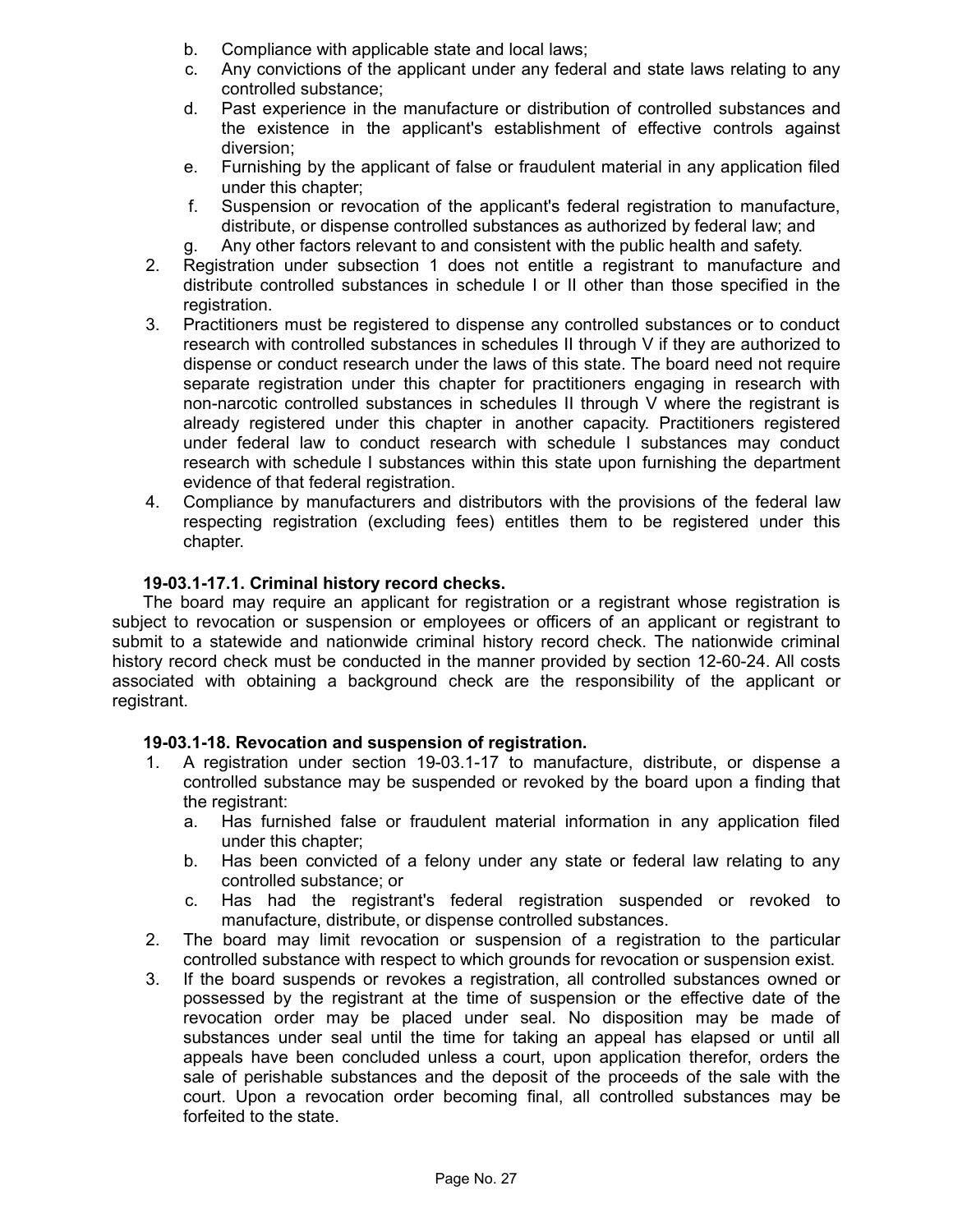4. The board shall promptly notify the bureau of all orders suspending or revoking registration and all forfeitures of controlled substances.

#### **19-03.1-19. Order to show cause.**

- 1. Before denying, suspending, or revoking a registration, or refusing a renewal of registration, the board shall serve upon the applicant or registrant an order to show cause why registration should not be denied, revoked, or suspended, or why the renewal should not be refused. The order to show cause must contain a statement of the basis therefor and must call upon the applicant or registrant to appear before the board at a time and place not less than thirty days after the date of service of the order, but in the case of a denial or renewal of registration the show cause order must be served not later than thirty days before the expiration of the registration. These proceedings must be conducted in accordance with chapter 28-32 without regard to any criminal prosecution or other proceeding. Proceedings to refuse renewal of registration do not abate the existing registration which remains in effect pending the outcome of the administrative hearing.
- 2. The board may suspend, without an order to show cause, any registration simultaneously with the institution of proceedings under section 19-03.1-18, or where renewal of registration is refused, if it finds that there is an imminent danger to the public health or safety which warrants this action. The suspension continues in effect until the conclusion of the proceedings, including judicial review thereof, unless sooner withdrawn by the board or dissolved by a court of competent jurisdiction.

#### **19-03.1-20. Records of registrants.**

Persons registered to manufacture, distribute, or dispense controlled substances under this chapter shall keep records and maintain inventories in conformance with the recordkeeping and inventory requirements of federal law and with any additional rules the board issues.

#### **19-03.1-20.1. Report of any theft or loss.**

The registrant shall immediately, within one business day, notify the state board of pharmacy of any theft or significant loss of controlled substances. This report may be telephoned, faxed, or electronic mailed to the state board of pharmacy. In addition, significant loss has been further defined to include a list of factors that are relevant in deciding whether a loss was significant. This list is as follows:

- 1. The actual quantity of controlled substances lost in relation to the type of business;
- 2. The specific controlled substances lost;
- 3. Whether the loss of the controlled substances can be associated with access to those controlled substances by specific individuals, or whether the loss can be attributed to unique activities that may take place involving the controlled substances;
- 4. A pattern of losses over a specific time period, whether the losses appear to be random, and the results of efforts taken to resolve the losses; and, if known
- 5. Whether specific controlled substances are likely candidates for diversion; and
- 6. Local trends and other indicators of the diversion potential of the missing controlled substance.

#### **19-03.1-21. Order forms.**

Controlled substances in schedules I and II must be distributed by a registrant to another registrant only pursuant to an order form. Compliance with the provisions of federal law respecting order forms must be deemed compliance with this section.

#### **19-03.1-22. Prescriptions.**

1. Except when dispensed directly by a practitioner, other than a pharmacy, to an ultimate user, no controlled substance in schedule II may be dispensed without the written prescription of a practitioner. When the patient is a hospice patient or resides in a licensed long-term care facility and the prescription has been signed by the practitioner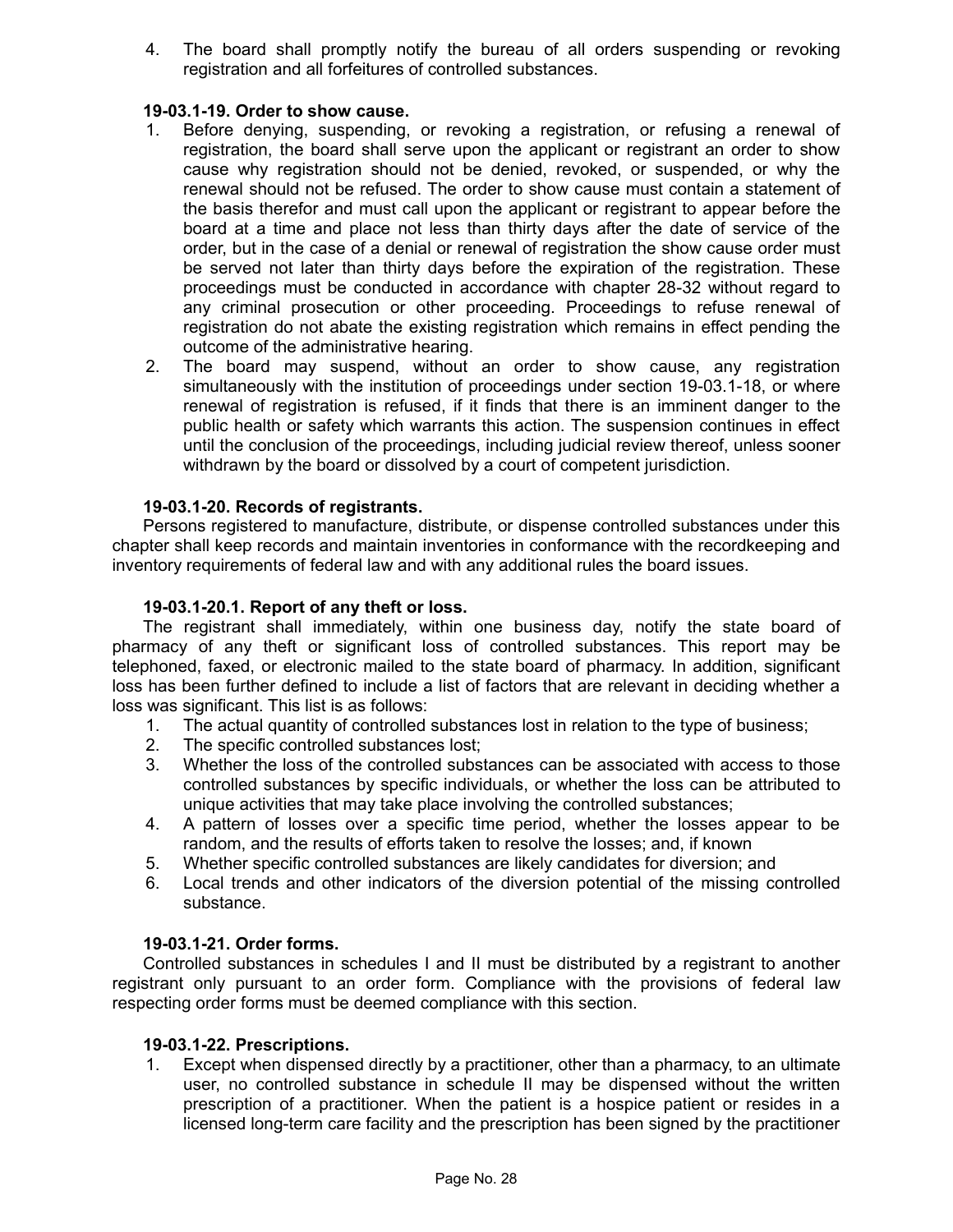before faxing, the facsimile may serve as the original prescription without another signature. The prescription may not be filled more than six months after the date it was written.

- 2. In emergency situations, as defined by rule of the board, schedule II drugs may be dispensed upon oral prescription of a practitioner, reduced promptly to writing, and filed by the pharmacy. Prescriptions must be retained in conformity with the requirements of section 19-03.1-20. No prescription for a schedule II substance may be refilled.
- 3. Except when dispensed directly by a practitioner, other than a pharmacy, to an ultimate user, a controlled substance included in schedule III or IV, which is a prescription drug as determined under this chapter or chapter 19-02.1, may not be dispensed without a written or oral prescription of a practitioner. The prescription may not be filled or refilled more than six months after the date thereof or be refilled more than five times, unless renewed by the practitioner. Any oral prescription for such drugs must be promptly reduced to writing by the pharmacist, intern, or technician on a new prescription blank. When the patient is a hospice patient or resides in a licensed long-term care facility and the prescription has been signed by the practitioner before faxing, the facsimile may serve as the original prescription without another signature.
- 4. Except when dispensed directly by a practitioner, other than a pharmacy, to an ultimate user, no controlled substance included in schedule V must be dispensed without the written or oral prescription of a practitioner. The prescription may not be filled or refilled more than six months after the date thereof or be refilled more than five times unless renewed by the practitioner. Any oral prescription for such compound, mixture, or preparation must be promptly reduced to writing by the pharmacist, intern, or technician on a new prescription blank. When the patient is a hospice patient or resides in a licensed long-term care facility and the prescription has been signed by the practitioner before faxing, the facsimile may serve as the original prescription without another signature.

#### **19-03.1-22.1. Volatile chemicals - Inhalation of vapors prohibited - Definitions - Penalty.**

- 1. An individual is guilty of a class B misdemeanor if that individual intentionally inhales the vapors of a volatile chemical in a manner designed to affect the individual's central nervous system; to create or induce a condition of intoxication, hallucination, or elation; or to distort, disturb, or change the individual's eyesight, thinking processes, balance, or coordination. An individual is guilty of a class A misdemeanor if that individual violates this section for a third or subsequent offense within one year of the first offense. For a third or subsequent offense, the sentence must include an order for an addiction evaluation by, and compliance with recommendations from, an appropriate licensed addiction treatment program.
- 2. This section does not apply to inhalations specifically prescribed for medical, dental, or optometric treatment purposes or to controlled substances described in this chapter. For the purposes of this section, "volatile chemical" includes the following chemicals or their isomers:
	- a. Acetone.
	- b. Aliphatic hydrocarbons.
	- c. Amyl nitrite.
	- d. Butane.
	- e. Butyl nitrite.
	- f. Carbon tetrachloride.
	- g. Chlorinated hydrocarbons.
	- h. Chlorofluorocarbons.
	- i. Chloroform.
	- j. Cyclohexane.
	- k. Diethyl ether.
	- l. Ethyl acetate.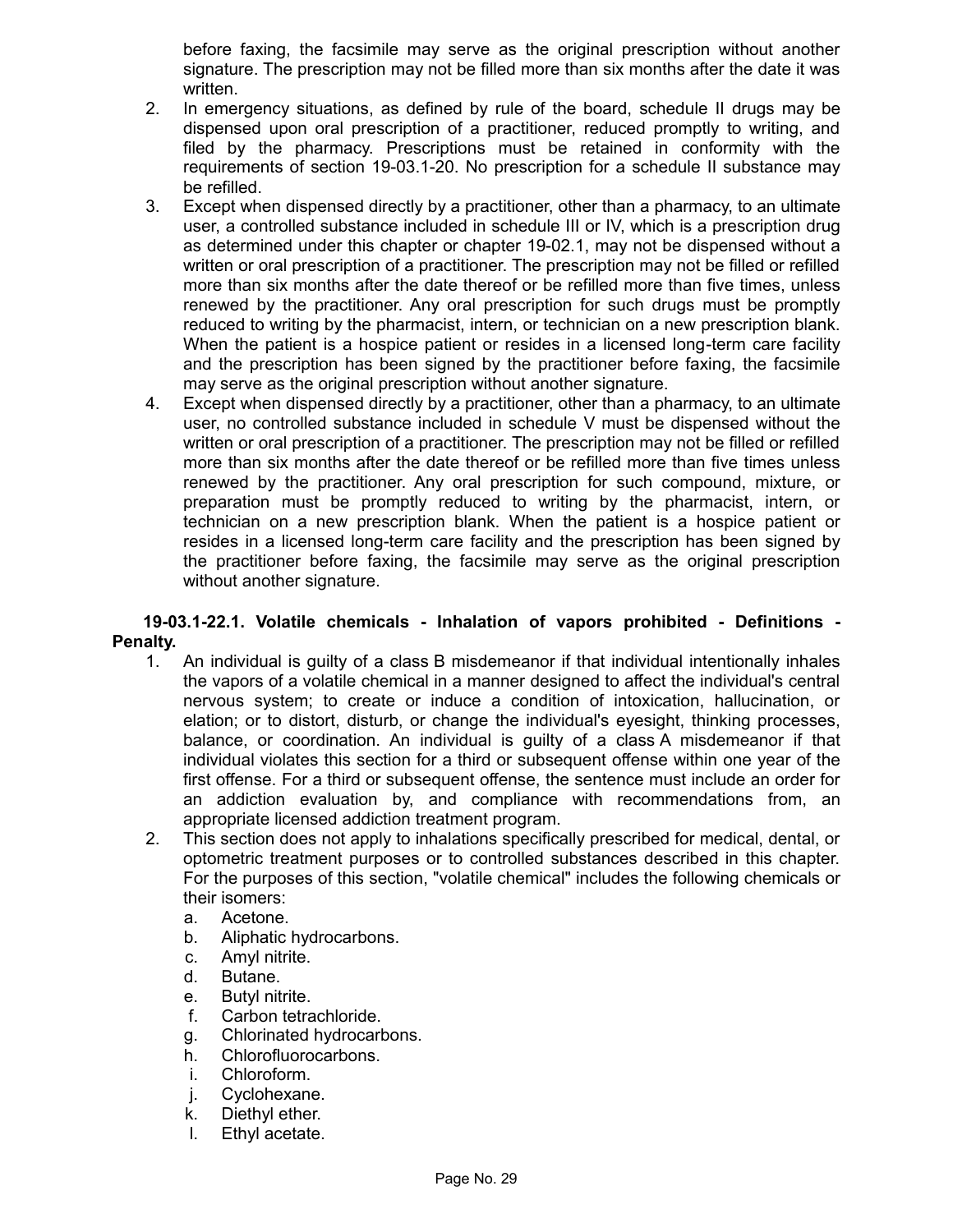- m. Fluorocarbon.
- n. Glycol ether inter solvent.
- o. Glycol ether solvent.
- p. Hexane.
- q. Ketone solvent.
- r. Methanol.
- s. Methyl cellosolve acetate.
- t. Methyl ethyl ketone.
- u. Methyl isobutyl ketone.
- v. Nitrous oxide.
- w. Petroleum distillate.
- x. Toluene.
- y. Trichloroethane.
- z. Trichloroethylene.
- aa. Xylol or xylene.

# **19-03.1-22.2. Endangerment of child or vulnerable adult.**

- 1. For purposes of this section:
	- a. "Chemical substance" means a substance intended to be used as a precursor in the manufacture of a controlled substance or any other chemical intended to be used in the manufacture of a controlled substance. Intent under this subsection may be demonstrated by the substance's use, quantity, manner of storage, or proximity to other precursors or to manufacturing equipment.
	- b. "Child" means an individual who is under the age of eighteen years.
	- c. "Controlled substance" means the same as that term is defined in section 19-03.1-01, except the term does not include less than one-half ounce [14.175 grams] of marijuana or less than two grams of tetrahydrocannabinol.
	- d. "Drug paraphernalia" means the same as that term is defined in section 19-03.4-01.
	- e. "Prescription" means the same as that term is described in section 19-03.1-22.
	- f. "Vulnerable adult" means a vulnerable adult as the term is defined in section 50-25.2-01.
- 2. Unless a greater penalty is otherwise provided by law, a person who knowingly or intentionally causes or permits a child or vulnerable adult to be exposed to, to ingest or inhale, or to have contact with a controlled substance, chemical substance, or drug paraphernalia as defined in subsection 1, is guilty of a class C felony.
- 3. Unless a greater penalty is otherwise provided by law, a person who violates subsection 2, and a child or vulnerable adult actually suffers bodily injury by exposure to, ingestion of, inhalation of, or contact with a controlled substance, chemical substance, or drug paraphernalia, is guilty of a class B felony unless the exposure, ingestion, inhalation, or contact results in the death of the child or vulnerable adult, in which case the person is guilty of a class A felony.
- 4. It is an affirmative defense to a violation of this section that the controlled substance was provided by lawful prescription for the child or vulnerable adult and that it was administered to the child or vulnerable adult in accordance with the prescription instructions provided with the controlled substance.

# **19-03.1-22.3. Ingesting a controlled substance - Venue for violation - Penalty.**

- 1. Except as provided in subsection 2, a person who intentionally ingests, inhales, injects, or otherwise takes into the body a controlled substance, unless the substance was obtained directly from a practitioner or pursuant to a valid prescription or order of a practitioner while acting in the course of the practitioner's professional practice, is guilty of a class A misdemeanor. This subsection does not apply to ingesting, inhaling, injecting, or otherwise taking into the body marijuana or tetrahydrocannabinol.
- 2. A person who is under twenty-one years of age and intentionally ingests, inhales, injects, or otherwise takes into the body a controlled substance that is marijuana or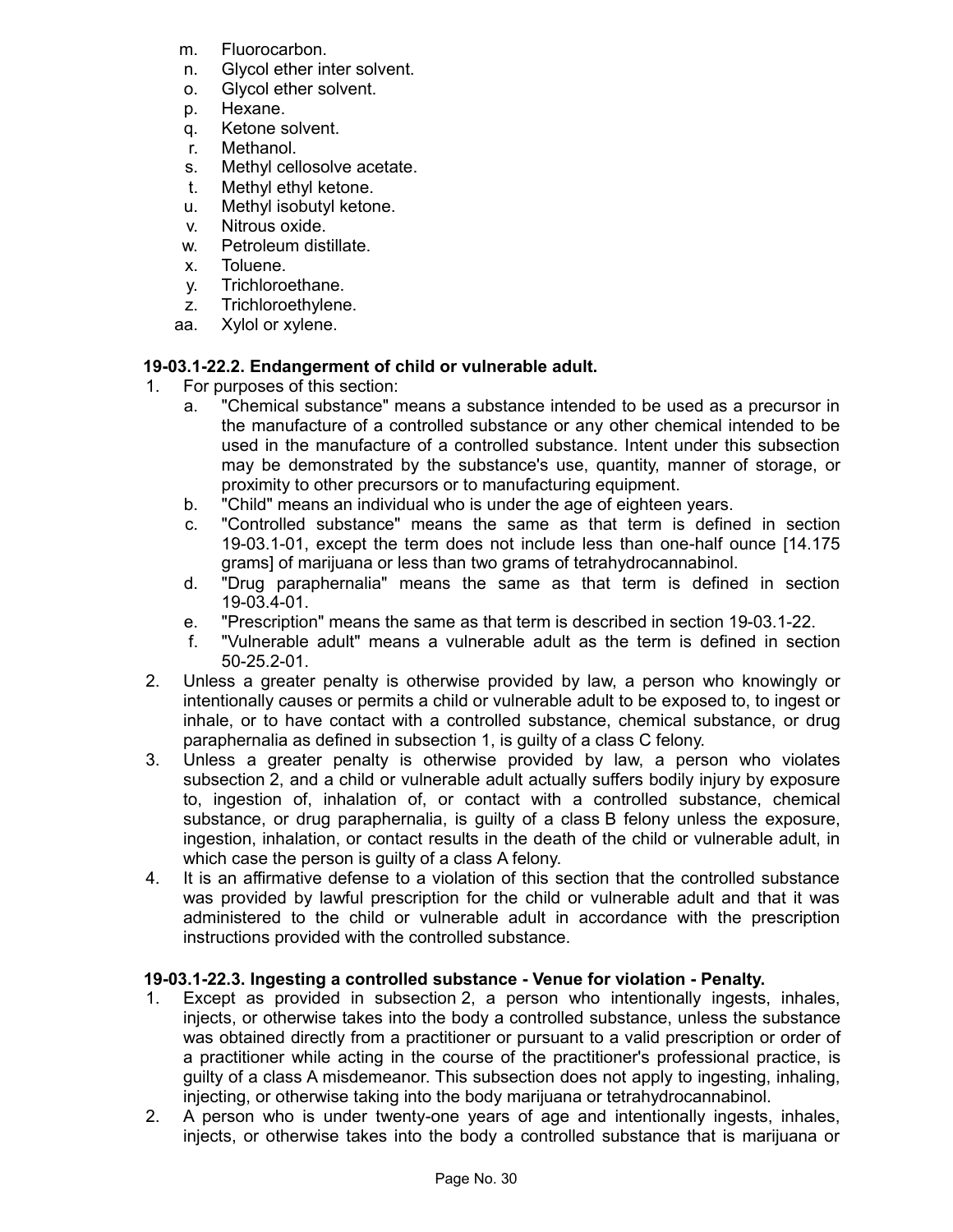tetrahydrocannabinol, unless the substance was medical marijuana obtained in accordance with chapter 19-24.1, is guilty of a class B misdemeanor.

3. The venue for a violation of this section exists in either the jurisdiction in which the controlled substance was ingested, inhaled, injected, or otherwise taken into the body or the jurisdiction in which the controlled substance was detected in the body of the accused.

# **19-03.1-22.4. Controlled substances dispensed by means of the internet.**

- 1. As used in this section:
	- a. "Covering practitioner" means, with respect to a patient, a practitioner who conducts a medical evaluation, other than an in-person medical evaluation, at the request of a practitioner who:
		- (1) Has conducted at least one in-person medical evaluation of the patient or an evaluation of the patient through the practice of telemedicine, within the previous twenty-four months; and
		- (2) Is temporarily unavailable to conduct the evaluation of the patient.
	- b. "Deliver, distribute, or dispense by means of the internet" refers, respectively, to delivery, distribution, or dispensing of a controlled substance that is caused or facilitated by means of the internet.
	- c. "In-person medical evaluation" means a medical evaluation that is conducted with the patient in the physical presence of the practitioner, without regard to whether portions of the evaluation are conducted by other health professionals.
	- d. "Internet" and "practice of telemedicine" have the meanings set forth in the Ryan Haight Online Pharmacy Consumer Protection Act of 2008 [Pub. L. 110-425; 21 U.S.C. 802-803].
	- e. "Valid prescription" means a prescription that is issued for a legitimate medical purpose in the usual course of professional practice by a:
		- (1) Practitioner who has conducted at least one in-person medical evaluation of the patient; or
		- (2) Covering practitioner.
- 2. A controlled substance that is a prescription drug may not be delivered, distributed, or dispensed by means of the internet without a valid prescription, but nothing in this subsection may be construed to imply that one in-person medical evaluation by itself demonstrates that a prescription has been validly issued for a legitimate medical purpose within the usual course of professional practice.
- 3. This section applies to the delivery, distribution, and dispensing of a controlled substance by means of the internet from a location whether within or outside this state to a person or an address in this state.
- 4. Nothing in this section applies to the delivery, distribution, or dispensing of a controlled substance by a practitioner engaged in the practice of telemedicine in accordance with applicable federal and state laws.
- 5. Nothing in this section may be construed as authorizing, prohibiting, or limiting the use of electronic prescriptions for controlled substances.

## **19-03.1-22.5. Controlled substance analog use - Venue for violation - Penalty.**

- 1. The use of controlled substance analog includes the ingestion, inhalation, absorption, or any other method of taking the controlled substance analog into the body. An individual who intentionally uses a controlled substance analog is guilty of a class A misdemeanor for a first offense and a class C felony for a second or subsequent offense, unless the individual obtains the analog directly from a practitioner or pursuant to a valid prescription or order of a practitioner.
- 2. The venue for a violation under this section exists in the jurisdiction in which the substance was used or in which the substance was detected.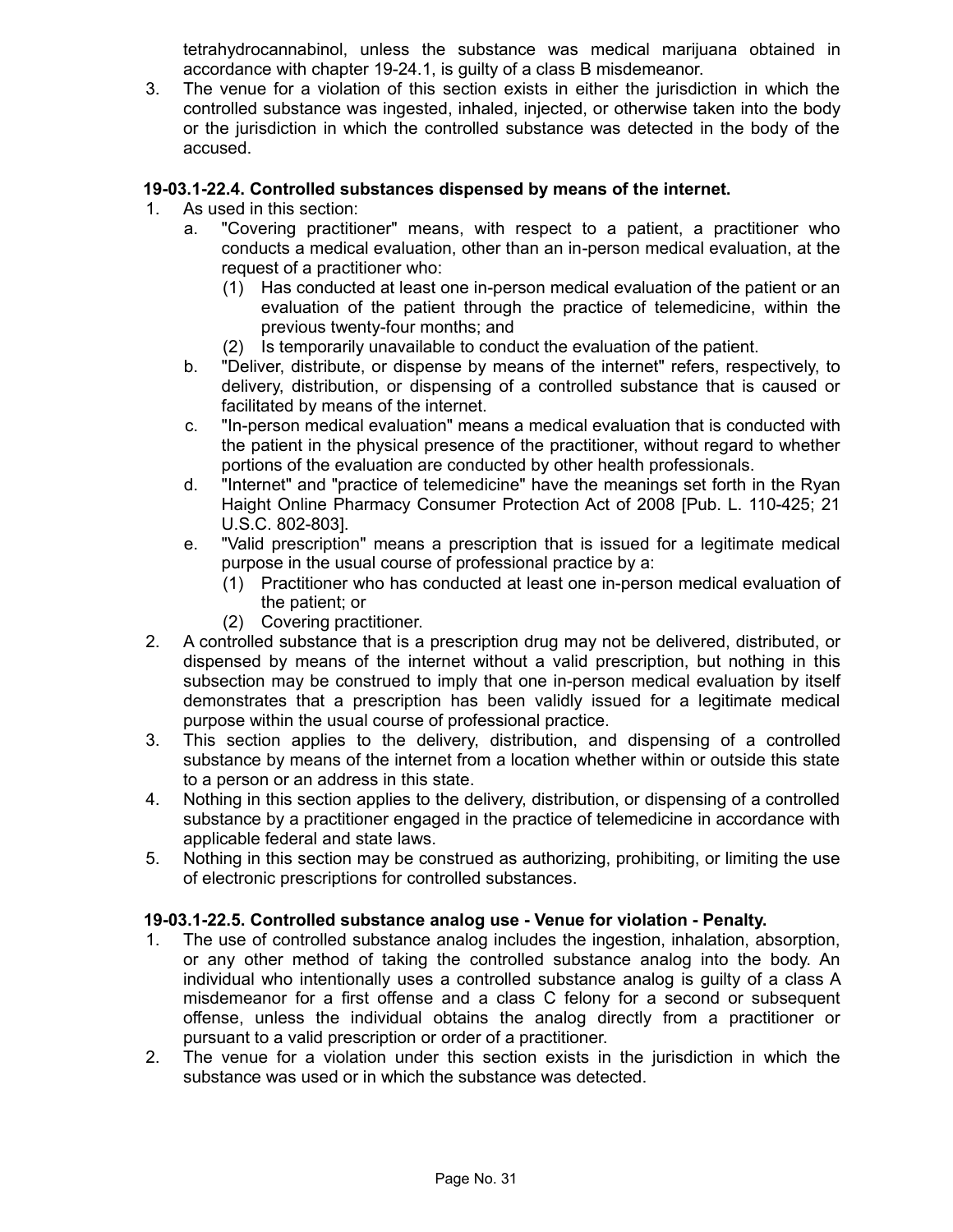# **19-03.1-23. Prohibited acts - Penalties. (Effective through August 31, 2022)**

- 1. Except as authorized by this chapter, it is unlawful for a person to willfully, as defined in section 12.1-02-02, manufacture, deliver, or possess with intent to manufacture or deliver, a controlled substance, or to deliver, distribute, or dispense a controlled substance by means of the internet, but a person who violates section 12-46-24 or 12-47-21 may not be prosecuted under this subsection. A person who violates this subsection with respect to:
	- a. A controlled substance classified in schedule I or II which is a narcotic drug, or methamphetamine, is guilty of a class B felony.
	- b. Any other controlled substance classified in schedule I, II, or III, or a controlled substance analog, except marijuana or tetrahydrocannabinol is guilty of a class B felony.
	- c. Marijuana, tetrahydrocannabinol, or a substance classified in schedule IV, is guilty of a class C felony.
	- d. A substance classified in schedule V, is guilty of a class A misdemeanor.
- 2. A prior misdemeanor conviction under subsection 7 or a prior conviction under subsection 3 or 4 of section 19-03.4-03 may not be considered a prior offense under subsection 1.
- 3. Except as authorized by this chapter, it is unlawful for any person to willfully, as defined in section 12.1-02-02, create, deliver, distribute, or dispense a counterfeit substance by means of the internet or any other means, or possess with intent to deliver, a counterfeit substance by means of the internet or any other means, but any person who violates section 12-46-24 or 12-47-21 may not be prosecuted under this subsection. Any person who violates this subsection with respect to:
	- a. A counterfeit substance classified in schedule I, II, or III, is guilty of a class B felony.
	- b. A counterfeit substance classified in schedule IV, is guilty of a class C felony.
	- c. A counterfeit substance classified in schedule V, is guilty of a class A misdemeanor.
- 4. A person at least eighteen years of age who solicits, induces, intimidates, employs, hires, or uses a person under eighteen years of age to aid or assist in the manufacture, delivery, or possession with intent to manufacture or deliver a controlled substance for the purpose of receiving consideration or payment for the manufacture or delivery of any controlled substance is guilty of a class B felony. It is not a defense to a violation of this subsection that the defendant did not know the age of a person protected under this subsection.
- 5. Except for a prior conviction equivalent to a misdemeanor violation of subsection 7 or a prior conviction under subsection 3 or 4 of section 19-03.4-03, a violation of this title or a law of another state or the federal government which is equivalent to an offense with respect to the manufacture, delivery, or intent to deliver a controlled substance under this title committed while the offender was an adult and which resulted in a plea or finding of guilt must be considered a prior offense under subsection 1. The prior offense must be alleged in the complaint, information, or indictment. The plea or finding of guilt for the prior offense must have occurred before the date of the commission of the offense or offenses charged in the complaint, information, or indictment.
- 6. It is unlawful for a person to willfully, as defined in section 12.1-02-02:
	- a. Serve as an agent, intermediary, or other entity that causes the internet to be used to bring together a buyer and seller to engage in the delivery, distribution, or dispensing of a controlled substance in a manner not authorized by this chapter; or
	- b. Offer to fill or refill a prescription for a controlled substance based solely on a consumer's completion of an online medical questionnaire.

A person who violates this subsection is guilty of a class C felony.

7. a. It is unlawful for any person to willfully, as defined in section 12.1-02-02, possess a controlled substance or a controlled substance analog unless the substance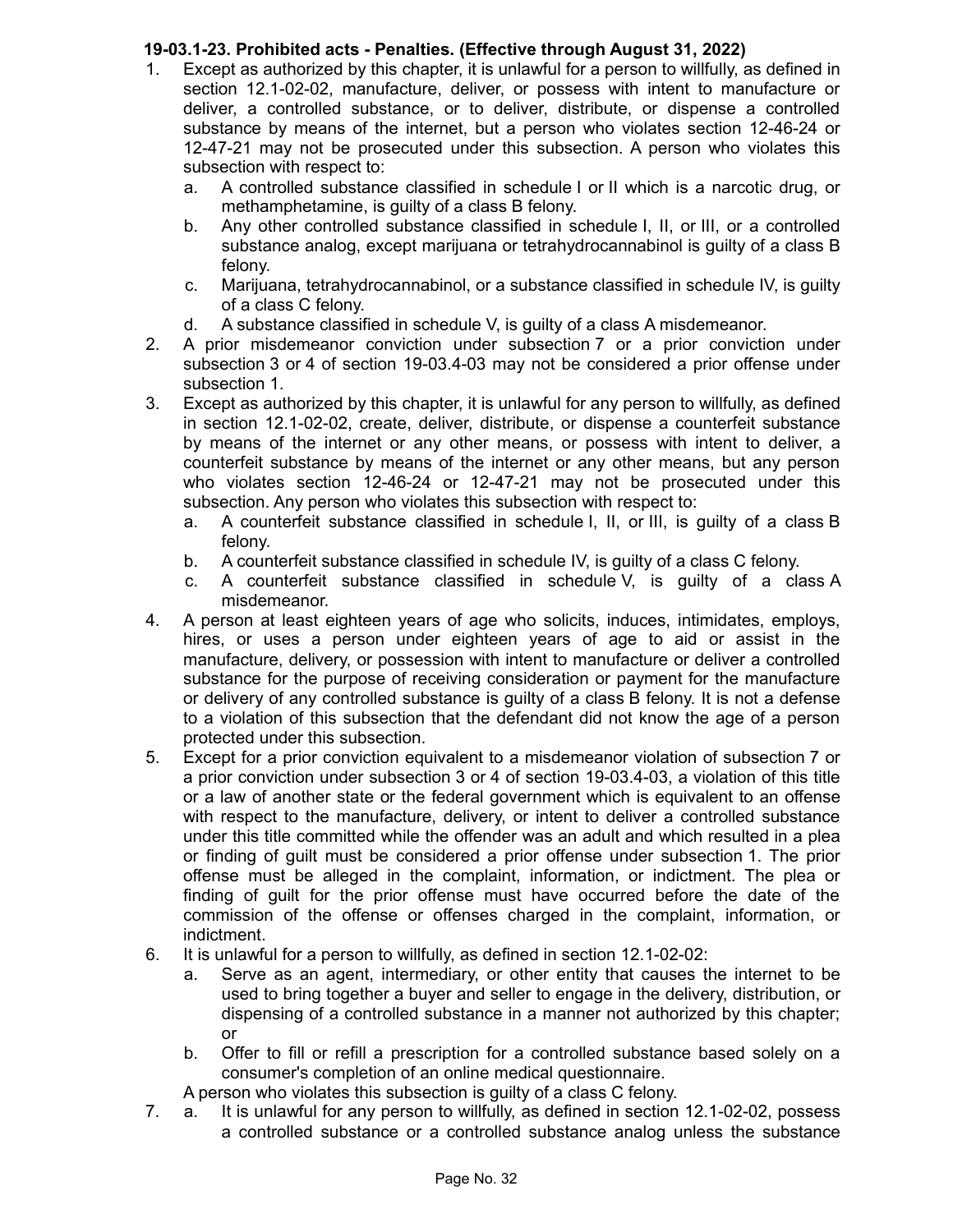was obtained directly from, or pursuant to, a valid prescription or order of a practitioner while acting in the course of the practitioner's professional practice, or except as otherwise authorized by this chapter, but any person who violates section 12-46-24 or 12-47-21 may not be prosecuted under this subsection.

- b. Except as otherwise provided in this subsection, any person who violates this subsection is guilty of a class A misdemeanor for the first offense under this subsection and a class C felony for a second or subsequent offense under this subsection.
- c. If, at the time of the offense the person is in or on the real property comprising a public or private elementary or secondary school or a public career and technical education school, the person is guilty of a class B felony, unless the offense involves marijuana or tetrahydrocannabinol.
- d. A person who violates this subsection by possessing:
	- (1) Marijuana:
		- (a) In an amount of less than one-half ounce [14.175 grams] is guilty of an infraction.
		- (b) At least one-half ounce [14.175 grams] but not more than 500 grams of marijuana is guilty of a class B misdemeanor.
		- (c) More than 500 grams of marijuana is guilty of a class A misdemeanor.
	- (2) Tetrahydrocannabinol:
		- (a) In an amount less than two grams is guilty of an infraction.
		- (b) At least two grams but not more than six grams of tetrahydrocannabinol is guilty of a class B misdemeanor.
		- (c) More than six grams of tetrahydrocannabinol is guilty of a class A misdemeanor.
- e. If an individual is sentenced to the legal and physical custody of the department of corrections and rehabilitation under this subsection, the department may place the individual in a drug and alcohol treatment program designated by the department. Upon the successful completion of the drug and alcohol treatment program, the department shall release the individual from imprisonment to begin any court-ordered period of probation.
- f. If the individual is not subject to any court-ordered probation, the court shall order the individual to serve the remainder of the sentence of imprisonment on supervised probation subject to the terms and conditions imposed by the court.
- g. Probation under this subsection may include placement in another facility, treatment program, drug court, or veterans treatment docket. If an individual is placed in another facility or treatment program upon release from imprisonment, the remainder of the sentence must be considered as time spent in custody.
- h. An individual incarcerated under this subsection as a result of a second probation revocation is not eligible for release from imprisonment upon the successful completion of treatment.
- i. A person who violates this subsection regarding possession of five or fewer capsules, pills, or tablets of a schedule II, III, IV, or V controlled substance or controlled substance analog is guilty of a class A misdemeanor.
- 8. Except as provided by section 19-03.1-45, a court may order a person who violates this chapter or chapter 19-03.4 to undergo a drug addiction evaluation by a licensed addiction counselor. The evaluation must indicate the prospects for rehabilitation and whether addiction treatment is required. If ordered, the evaluation must be submitted to the court before imposing punishment for a felony violation or a misdemeanor violation.
- 9. If a person pleads guilty or is found guilty of a first offense regarding possession of one ounce [28.35 grams] or less of marijuana or two grams or less of tetrahydrocannabinol and a judgment of guilt is entered, a court, upon motion, shall seal the court record of that conviction if the person is not subsequently convicted within two years of a further violation of this chapter. Once sealed, the court record may not be opened even by order of the court.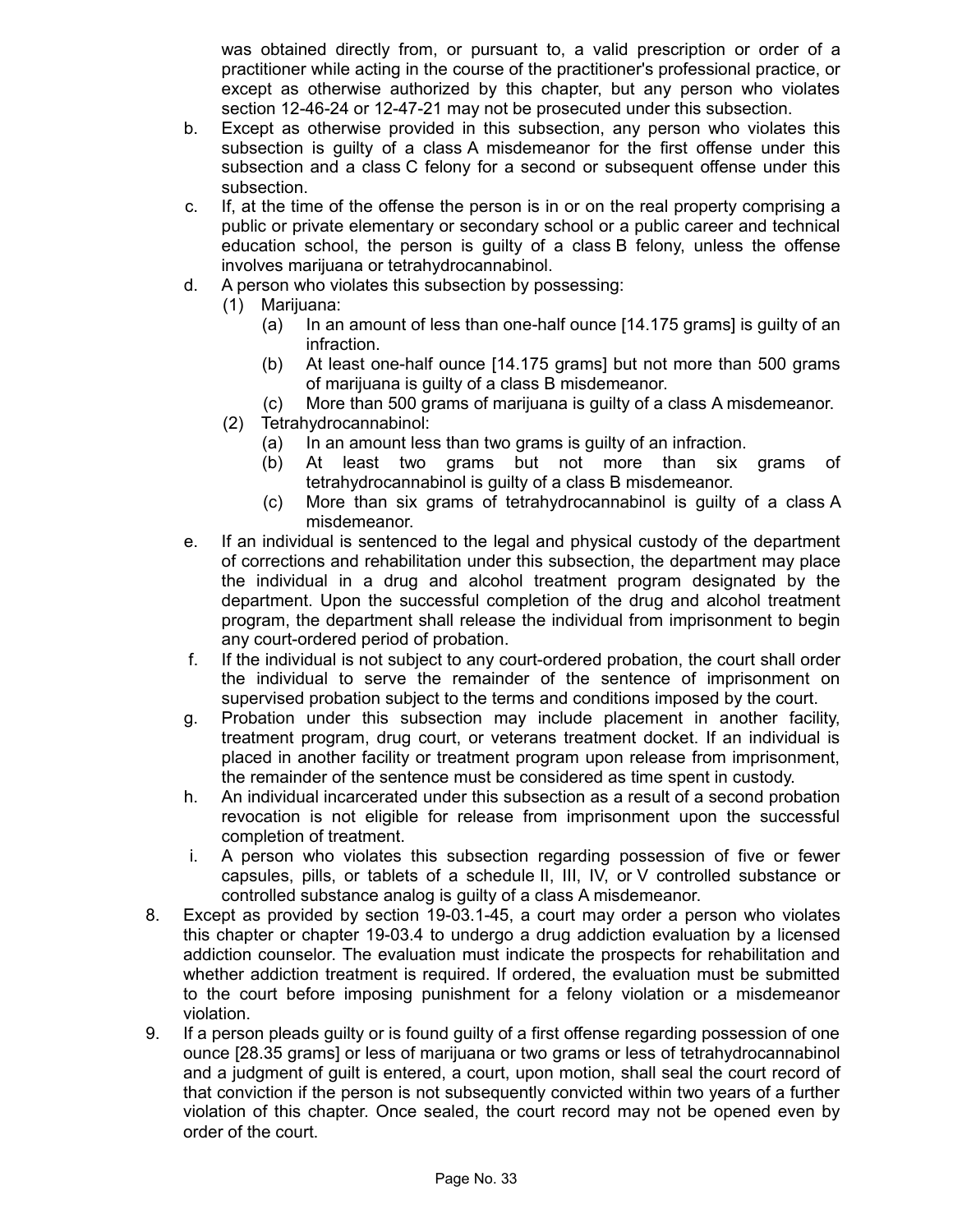- 10. Upon successful completion of a drug court program or veterans treatment docket, a person who has been convicted of a felony under this section and sentenced to drug court or veterans treatment docket is deemed to have been convicted of a misdemeanor.
- 11. If a person convicted of a misdemeanor under this section is sentenced to drug court or veterans treatment docket and successfully completes a drug court program or veterans treatment docket, the court shall dismiss the case and seal the file in accordance with section 12.1-32-07.2.
- 12. If an individual under the age of twenty-one pleads guilty or is found guilty of a first offense regarding possession of one-half ounce [14.175 grams] or less of marijuana, the court also may sentence the individual to an evidence-based alcohol and drug education program operated under rules adopted by the department of human services under section 50-06-44. For a second or subsequent offense regarding possession of one-half ounce [14.175 grams] or less of marijuana, the court also shall sentence the individual to an evidence-based alcohol and drug education program operated under rules adopted by the department of human services under section 50-06-44.

# **Prohibited acts - Penalties. (Effective after August 31, 2022)**

- 1. Except as authorized by this chapter, it is unlawful for a person to willfully, as defined in section 12.1-02-02, manufacture, deliver, or possess with intent to manufacture or deliver, a controlled substance, or to deliver, distribute, or dispense a controlled substance by means of the internet, but a person who violates section 12-46-24 or 12-47-21 may not be prosecuted under this subsection. A person who violates this subsection with respect to:
	- a. A controlled substance classified in schedule I or II which is a narcotic drug, or methamphetamine, is guilty of a class B felony.
	- b. Any other controlled substance classified in schedule I, II, or III, or a controlled substance analog, except marijuana or tetrahydrocannabinol is guilty of a class B felony.
	- c. Marijuana, tetrahydrocannabinol, or a substance classified in schedule IV, is guilty of a class C felony.
	- d. A substance classified in schedule V, is guilty of a class A misdemeanor.
- 2. A prior misdemeanor conviction under subsection 7 or a prior conviction under subsection 3 or 4 of section 19-03.4-03 may not be considered a prior offense under subsection 1.
- 3. Except as authorized by this chapter, it is unlawful for any person to willfully, as defined in section 12.1-02-02, create, deliver, distribute, or dispense a counterfeit substance by means of the internet or any other means, or possess with intent to deliver, a counterfeit substance by means of the internet or any other means, but any person who violates section 12-46-24 or 12-47-21 may not be prosecuted under this subsection. Any person who violates this subsection with respect to:
	- a. A counterfeit substance classified in schedule I, II, or III, is guilty of a class B felony.
	- b. A counterfeit substance classified in schedule IV, is guilty of a class C felony.
	- c. A counterfeit substance classified in schedule V, is guilty of a class A misdemeanor.
- 4. A person at least eighteen years of age who solicits, induces, intimidates, employs, hires, or uses a person under eighteen years of age to aid or assist in the manufacture, delivery, or possession with intent to manufacture or deliver a controlled substance for the purpose of receiving consideration or payment for the manufacture or delivery of any controlled substance is guilty of a class B felony. It is not a defense to a violation of this subsection that the defendant did not know the age of a person protected under this subsection.
- 5. Except for a prior conviction equivalent to a misdemeanor violation of subsection 7 or a prior conviction under subsection 3 or 4 of section 19-03.4-03, a violation of this title or a law of another state or the federal government which is equivalent to an offense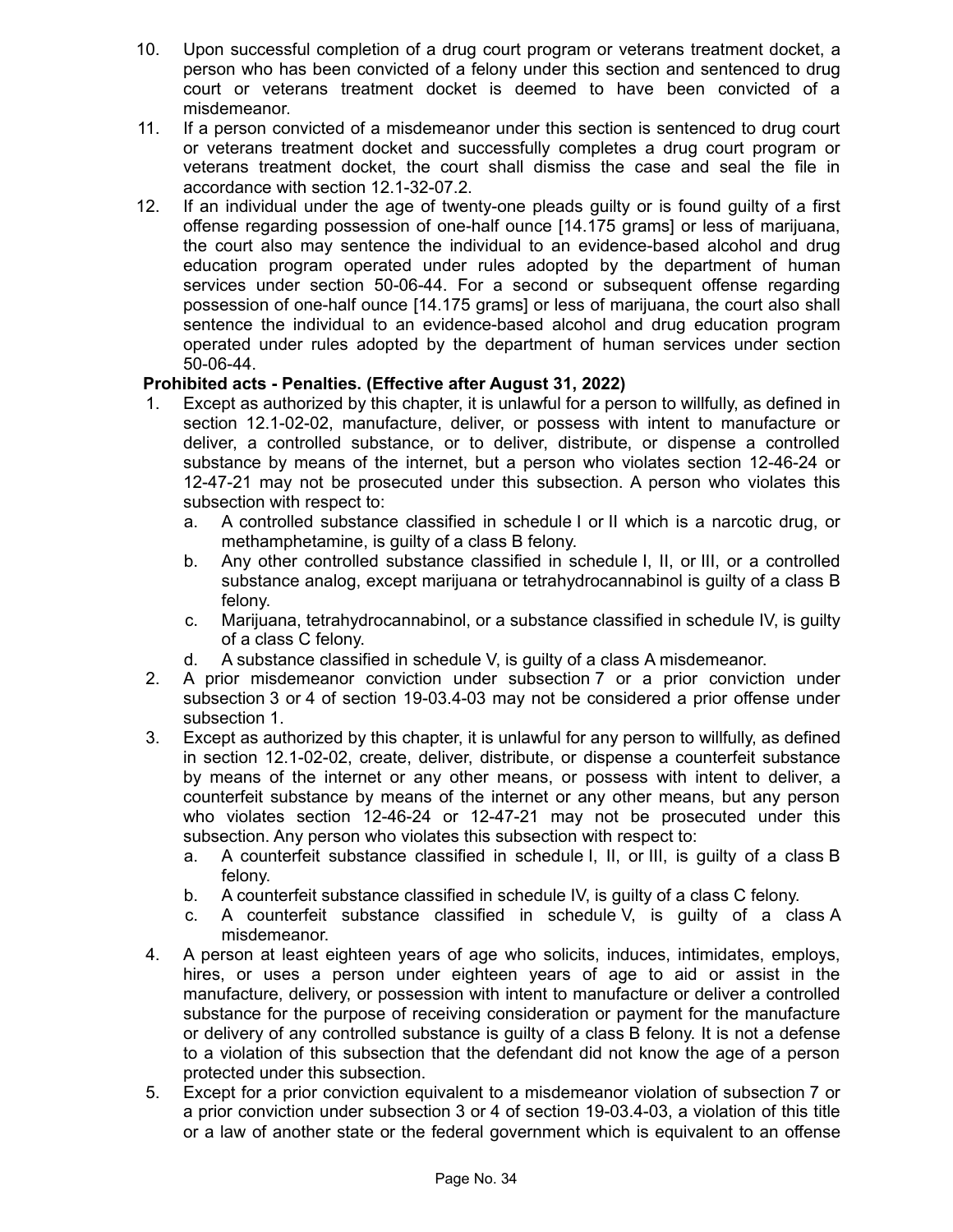with respect to the manufacture, delivery, or intent to deliver a controlled substance under this title committed while the offender was an adult and which resulted in a plea or finding of guilt must be considered a prior offense under subsection 1. The prior offense must be alleged in the complaint, information, or indictment. The plea or finding of guilt for the prior offense must have occurred before the date of the commission of the offense or offenses charged in the complaint, information, or indictment.

- 6. It is unlawful for a person to willfully, as defined in section 12.1-02-02:
	- a. Serve as an agent, intermediary, or other entity that causes the internet to be used to bring together a buyer and seller to engage in the delivery, distribution, or dispensing of a controlled substance in a manner not authorized by this chapter; or
	- b. Offer to fill or refill a prescription for a controlled substance based solely on a consumer's completion of an online medical questionnaire.

A person who violates this subsection is guilty of a class C felony.

- 7. a. It is unlawful for any person to willfully, as defined in section 12.1-02-02, possess a controlled substance or a controlled substance analog unless the substance was obtained directly from, or pursuant to, a valid prescription or order of a practitioner while acting in the course of the practitioner's professional practice, or except as otherwise authorized by this chapter, but any person who violates section 12-46-24 or 12-47-21 may not be prosecuted under this subsection.
	- b. Except as otherwise provided in this subsection, any person who violates this subsection is guilty of a class A misdemeanor for the first offense under this subsection and a class C felony for a second or subsequent offense under this subsection.
	- c. If, at the time of the offense the person is in or on the real property comprising a public or private elementary or secondary school or a public career and technical education school, the person is guilty of a class B felony, unless the offense involves marijuana or tetrahydrocannabinol.
	- d. A person who violates this subsection by possessing:
		- (1) Marijuana:
			- (a) In an amount of less than one-half ounce [14.175 grams] is guilty of an infraction.
			- (b) At least one-half ounce [14.175 grams] but not more than 500 grams of marijuana is guilty of a class B misdemeanor.
			- (c) More than 500 grams of marijuana is guilty of a class A misdemeanor.
		- (2) Tetrahydrocannabinol:
			- (a) In an amount less than two grams is guilty of an infraction.
			- (b) At least two grams but not more than six grams of tetrahydrocannabinol is guilty of a class B misdemeanor.
			- (c) More than six grams of tetrahydrocannabinol is guilty of a class A misdemeanor.
	- e. If an individual is sentenced to the legal and physical custody of the department of corrections and rehabilitation under this subsection, the department may place the individual in a drug and alcohol treatment program designated by the department. Upon the successful completion of the drug and alcohol treatment program, the department shall release the individual from imprisonment to begin any court-ordered period of probation.
	- f. If the individual is not subject to any court-ordered probation, the court shall order the individual to serve the remainder of the sentence of imprisonment on supervised probation subject to the terms and conditions imposed by the court.
	- g. Probation under this subsection may include placement in another facility, treatment program, drug court, or veterans treatment docket. If an individual is placed in another facility or treatment program upon release from imprisonment, the remainder of the sentence must be considered as time spent in custody.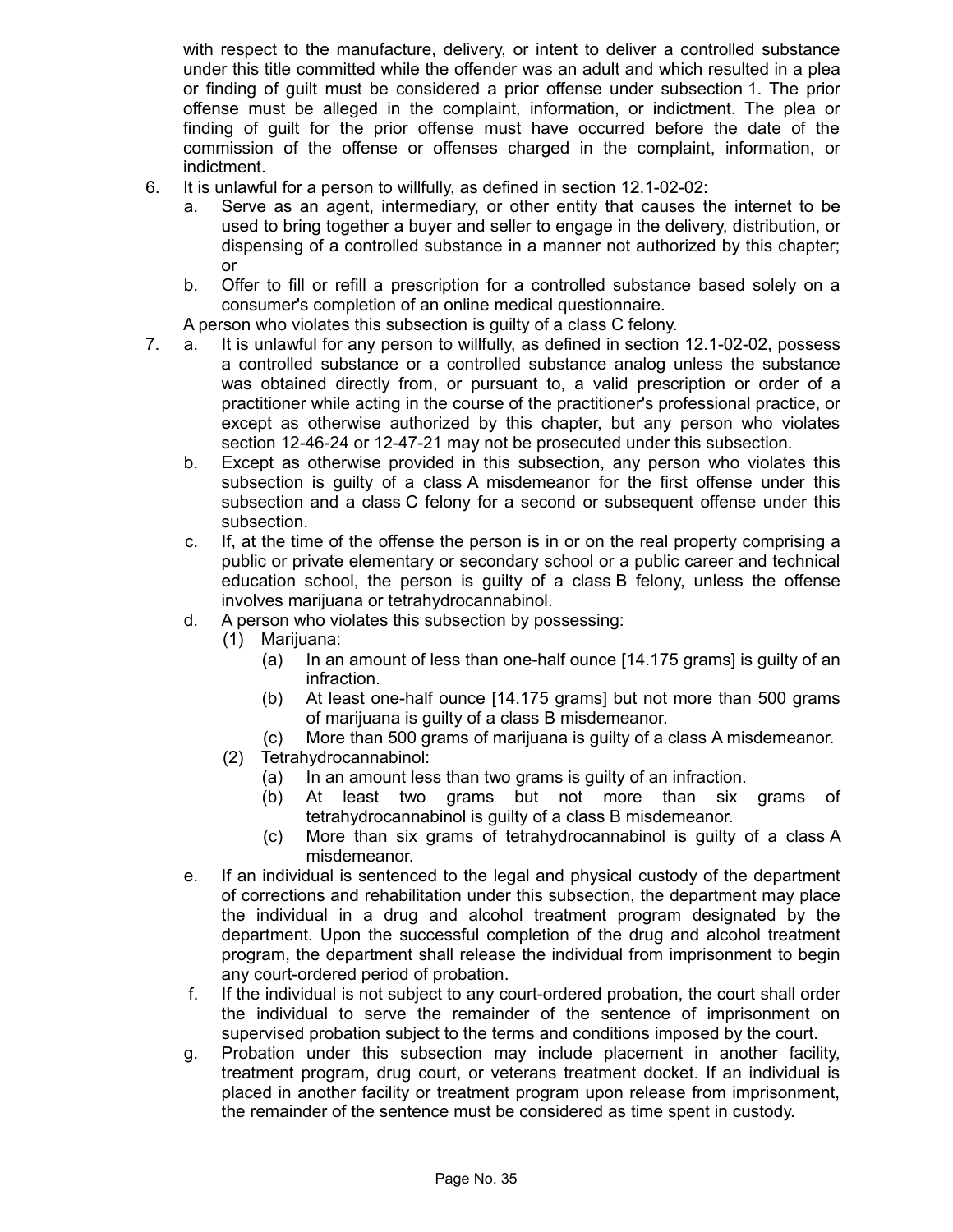- h. An individual incarcerated under this subsection as a result of a second probation revocation is not eligible for release from imprisonment upon the successful completion of treatment.
- i. A person who violates this subsection regarding possession of five or fewer capsules, pills, or tablets of a schedule II, III, IV, or V controlled substance or controlled substance analog is guilty of a class A misdemeanor.
- 8. Except as provided by section 19-03.1-45, a court may order a person who violates this chapter or chapter 19-03.4 to undergo a drug addiction evaluation by a licensed addiction counselor. The evaluation must indicate the prospects for rehabilitation and whether addiction treatment is required. If ordered, the evaluation must be submitted to the court before imposing punishment for a felony violation or a misdemeanor violation.
- 9. If a person pleads guilty or is found guilty of a first offense regarding possession of one ounce [28.35 grams] or less of marijuana or two grams or less of tetrahydrocannabinol and a judgment of guilt is entered, a court, upon motion, shall seal the court record of that conviction if the person is not subsequently convicted within two years of a further violation of this chapter. Once sealed, the court record may not be opened even by order of the court.
- 10. Upon successful completion of a drug court program or veterans treatment docket, a person who has been convicted of a felony under this section and sentenced to drug court or veterans treatment docket is deemed to have been convicted of a misdemeanor.
- 11. If a person convicted of a misdemeanor under this section is sentenced to drug court or veterans treatment docket and successfully completes a drug court program or veterans treatment docket, the court shall dismiss the case and seal the file in accordance with section 12.1-32-07.2.
- 12. If an individual under the age of twenty-one pleads guilty or is found guilty of a first offense regarding possession of one-half ounce [14.175 grams] or less of marijuana, the court also may sentence the individual to an evidence-based alcohol and drug education program operated under rules adopted by the department of human services under section 50-06-44. For a second or subsequent offense regarding possession of one-half ounce [14.175 grams] or less of marijuana, the court also shall sentence the individual to an evidence-based alcohol and drug education program operated under rules adopted by the department of health and human services under section 50-06-44.

# **19-03.1-23.1. Increased penalties for aggravating factors in drug offenses.**

- 1. A person who violates section 19-03.1-23 is subject to the penalties provided in subsection 2 if:
	- a. The offense was committed during a school sponsored activity or was committed during the hours of six a.m. to ten p.m. if school is in session, the offense involved the manufacture, delivery, or possession, with intent to manufacture or deliver a controlled substance in, on, or within three hundred feet [91.4 meters] of the real property comprising a preschool facility, a public or private elementary or secondary school, or a public career and technical education school, the defendant was at least twenty-one years of age at the time of the offense, and the offense involved the delivery of a controlled substance to a minor;
	- b. The offense involved:
		- (1) Fifty grams or more of a mixture or substance containing a detectable amount of heroin;
		- (2) Fifty grams or more of a mixture or substance containing a detectable amount of:
			- (a) Coca leaves, except coca leaves and extracts of coca leaves from which cocaine, ecgonine, and derivatives of ecgonine or their salts have been removed;
			- (b) Cocaine, its salts, optical and geometric isomers, and salts of isomers;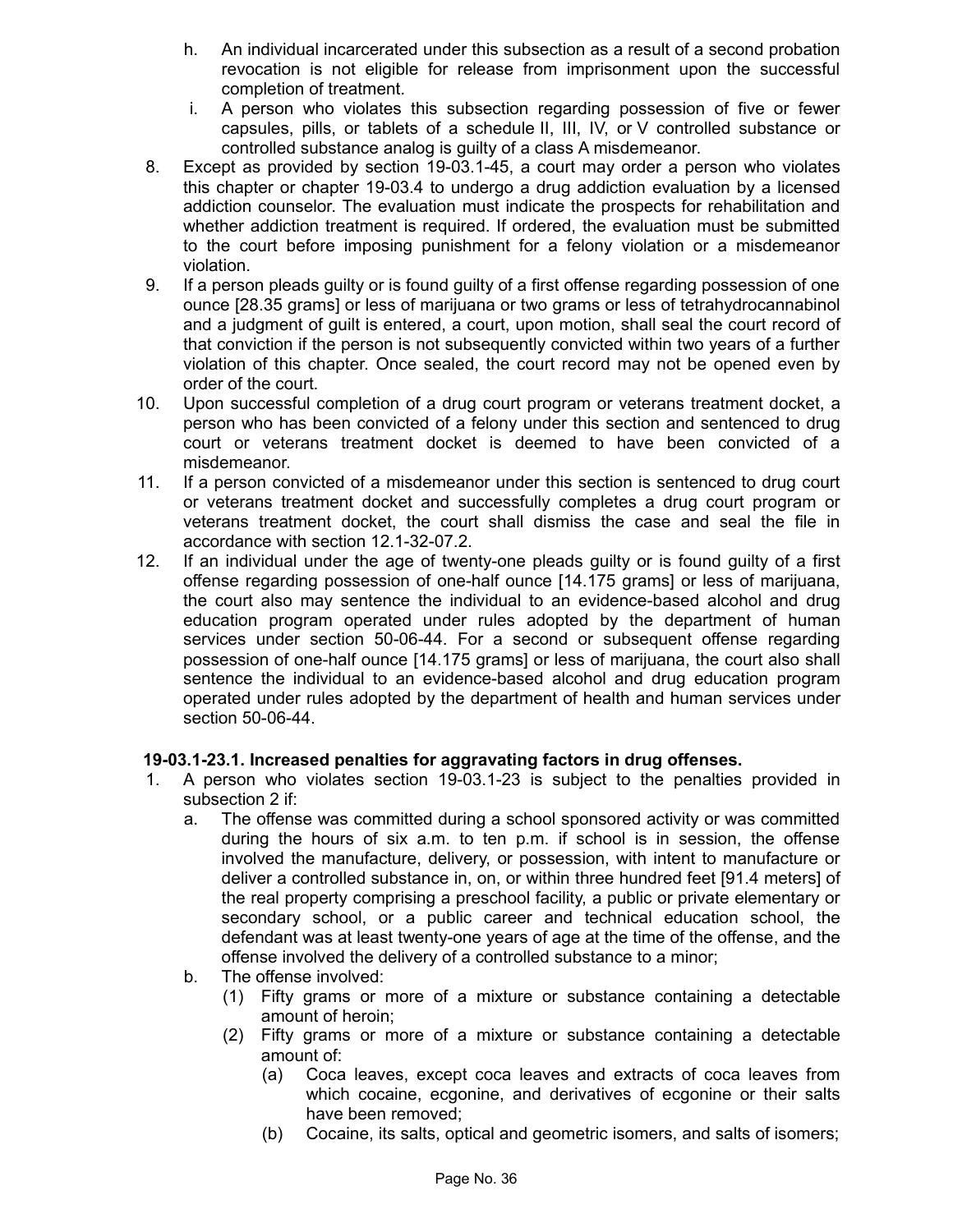- (c) Ecgonine, its derivatives, their salts, isomers, and salts of isomers; or
- (d) Any compound, mixture, or preparation that contains any quantity of any of the substance referred to in subparagraphs a through c;
- (3) Twenty-eight grams or more of a mixture or substance described in paragraph 2 which contains cocaine base;
- (4) Ten grams or more of phencyclidine or one hundred grams or more of a mixture or substance containing a detectable amount of phencyclidine;
- (5) One gram, one hundred dosage units, or one-half liquid ounce or more of a mixture or substance containing a detectable amount of lysergic acid diethylamide;
- (6) Forty grams or more of a mixture or substance containing a detectable amount of N-phenyl-N-[1-(2-phenylethyl)-4-piperidinyl] propanamide or ten grams or more of a mixture or substance containing a detectable amount of any analog of N-phenyl-N-[1-(2-phenylethyl)-4-piperidinyl] propanamide;
- (7) Fifty grams or more of a mixture or substance containing a detectable amount of methamphetamine;
- (8) Ten grams, one hundred dosage units, or one-half liquid ounce or more of a mixture or substance containing a detectable amount of 3,4-methylenedioxy-N-methylamphetamine, C11H15NO2;
- (9) One hundred dosage units or one-half liquid ounce of a mixture or substance containing a detectable amount of gamma-hydroxybutyrate or gamma-butyrolactone or 1,4 butanediol or any substance that is an analog of gamma-hydroxybutyrate; or
- (10) One hundred dosage units or one-half liquid ounce of a mixture or substance containing a detectable amount of flunitrazepam; or
- c. The defendant had a firearm in the defendant's actual possession at the time of the offense.
- d. The defendant sells, distributes, delivers, or conspires to deliver a controlled substance to an individual which results in the death of the individual due to the use of that controlled substance and the death of the individual would not have occurred in the absence of the defendant's conduct. This subdivision does not apply to an individual who is immune from prosecution under section 19-03.1-23.4.
- 2. The offense is:
	- a. A class A felony if the violation of section 19-03.1-23 is designated as a class B felony.
	- b. A class B felony if the violation of section 19-03.1-23 is designated as a class C felony.
	- c. A class C felony if the violation of section 19-03.1-23 is designated as a class A misdemeanor.

## **19-03.1-23.2. Mandatory terms of imprisonment - Deferred or suspended sentence limited.**

Repealed by S.L. 2019, ch. 187, § 9.

## **19-03.1-23.3. Drug currency forfeiture.**

- 1. There is a presumption of forfeiture for money, coin, currency, and everything of value, furnished or intended to be furnished, in exchange for a controlled substance in violation of chapter 19-03.1 or imitation controlled substance in violation of chapter 19-03.2, if the state offers a reasonable basis to believe, based on the following circumstances, that there is a substantial connection between the property and an offense listed in chapter 19-03.1 or 19-03.2:
	- a. The property at issue is currency in excess of ten thousand dollars which, at the time of seizure, was being transported through an airport, on a highway, or at a port-of-entry, and the property was packaged or concealed in a highly unusual manner, the person transporting the property provided false information to any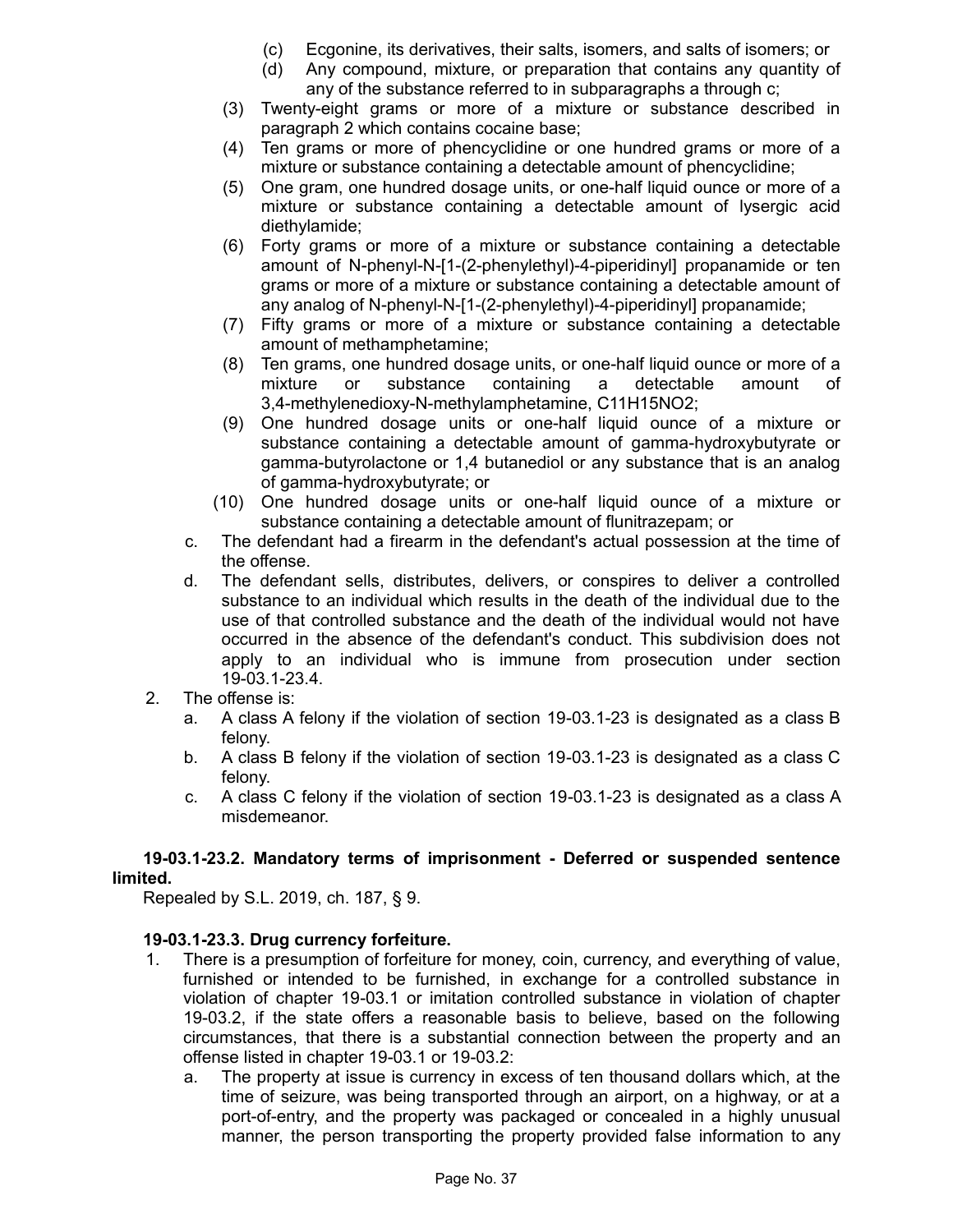law enforcement officer who lawfully stopped the person for investigative purposes, the property was found in close proximity to a measurable quantity of any controlled substance, or the property was the subject of a positive alert by a properly trained dog;

- b. The property at issue was acquired during a period of time when the person who acquired the property was engaged in an offense under chapter 19-03.1 or 19-03.2 or within a reasonable time after the period, and there is no likely source for the property other than that offense;
- c. The property at issue was, or was intended to be, transported, transmitted, or transferred to or from a major drug-transit country, a major illicit drug-producing country, or a major money-laundering country, and the transaction giving rise to the forfeiture:
	- (1) Occurred in part in a state or foreign country whose bank secrecy laws render this state unable to obtain records relating to the transaction; or
	- (2) Was conducted by, to, or through a corporation that does not conduct any ongoing and significant commercial or manufacturing business or any other form of commercial operation which was not engaged in any legitimate business activity; or
- d. A person involved in the transaction giving rise to the forfeiture action has been convicted in a federal, state, or foreign jurisdiction of an offense equivalent to an offense under chapter 19-03.1 or 19-03.2 or a felony involving money laundering, or is a fugitive from prosecution for any of these offenses.
- 2. The presumption in this section does not preclude the use of other presumptions or the establishment of probable cause based on criteria other than those set forth in this section.

## **19-03.1-23.4. Overdose prevention and immunity.**

An individual is immune from criminal prosecution under sections 19-03.1-22.1, 19-03.1-22.3, 19-03.1-22.5, subsection 7 of section 19-03.1-23, subsection 3 of section 19-03.2-03, and section 19-03.4-03 if in good faith that individual seeks medical assistance for another individual in need of emergency medical assistance due to a drug overdose. To receive immunity under this section, the individual receiving immunity must have remained on the scene until assistance arrived, cooperated with the medical treatment of the reported drug overdosed individual, and the overdosed individual must have been in a condition a layperson would reasonably believe to be a drug overdose requiring immediate medical assistance. Neither the individual who experiences a drug-related overdose and is in need of emergency medical assistance nor the cooperating individual seeking medical assistance may be charged or prosecuted for the criminal offenses listed in this section or for the sharing of controlled substances among those present. Immunity from prosecution under this section does not apply unless the evidence for the charge or prosecution was obtained as a result of the drug-related overdose and the need for emergency medical assistance. Good faith does not include seeking medical assistance during the course of the execution of an arrest warrant or search warrant or during a lawful search.

#### **19-03.1-24. Prohibited acts B - Penalties.**

- 1. It is unlawful for any person:
	- a. Who is subject to the provisions of sections 19-03.1-15 through 19-03.1-22 to distribute or dispense a controlled substance in violation of section 19-03.1-22;
	- b. Who is a registrant, to manufacture a controlled substance not authorized by their registration, or to distribute or dispense a controlled substance not authorized by their registration to another registrant or other authorized person;
	- c. To refuse or fail to make, keep, or furnish any record, notification, order form, statement, invoice, or information required under this chapter;
	- d. To refuse an entry into any premises for any inspection authorized by this chapter; or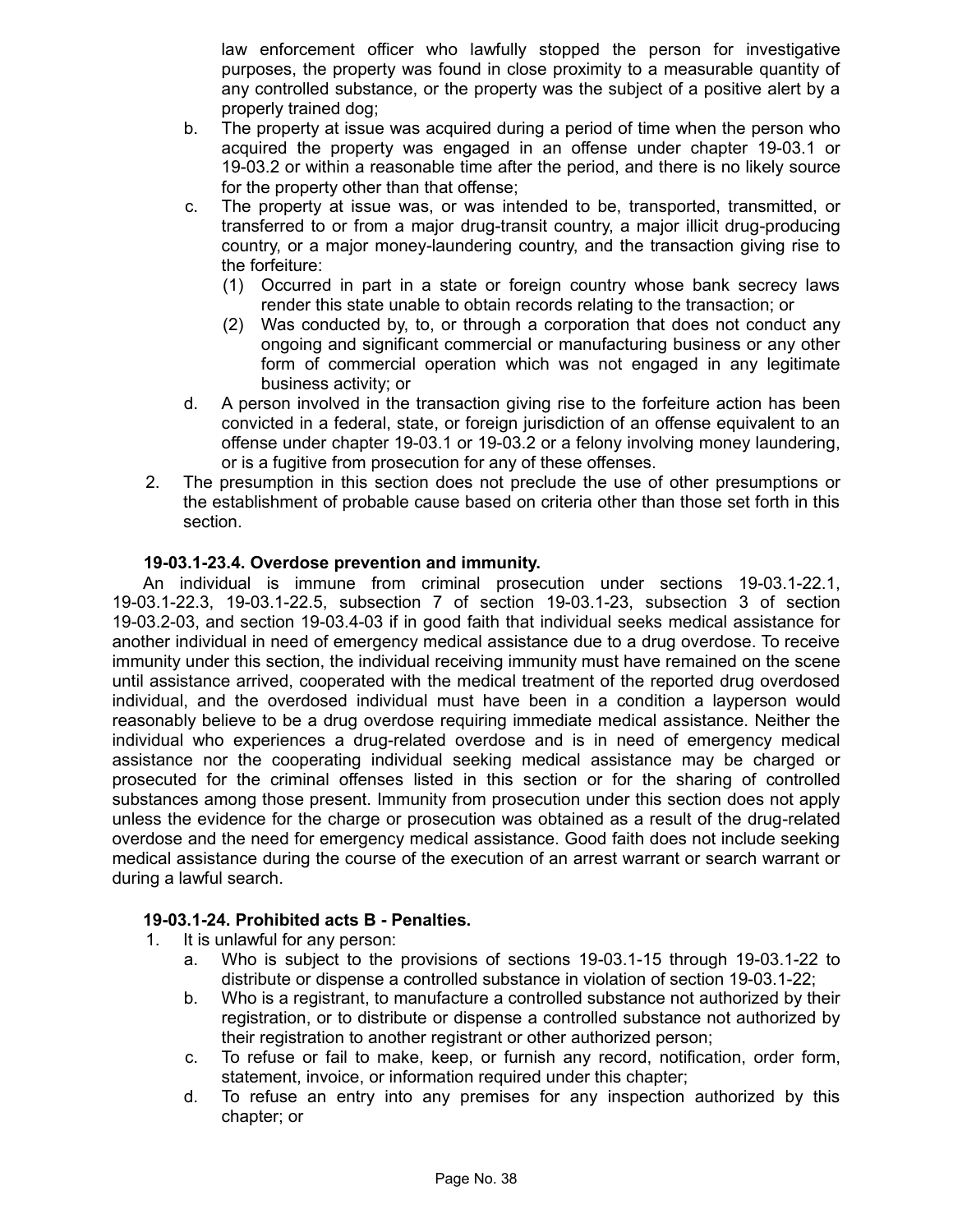- e. Knowingly to keep or maintain any store, shop, warehouse, dwelling, building, vehicle, boat, aircraft, or other structure or place, which is resorted to by persons using controlled substances in violation of this chapter for the purpose of using these substances, or which is used for keeping or selling them in violation of this chapter.
- 2. Any person who violates this section is guilty of a class C felony.

#### **19-03.1-25. Prohibited acts C - Penalties.**

- 1. It is unlawful for any person:
	- a. To distribute as a registrant a controlled substance classified in schedule I or II, except pursuant to an order form as required by section 19-03.1-21;
	- b. To use in the course of the manufacture or distribution of a controlled substance a registration number which is fictitious, revoked, suspended, or issued to another person;
	- c. To acquire or obtain possession of a controlled substance by misrepresentation, fraud, forgery, deception, or subterfuge;
	- d. To furnish false or fraudulent material information in, or omit any material information from, any application, report, or other document required to be kept or filed under this chapter, or any record required to be kept by this chapter; or
	- e. To make, distribute, or possess any punch, die, plate, stone, or other thing designed to print, imprint, or reproduce the trademark, trade name, or other identifying mark, imprint, or device of another or any likeness of any of the foregoing upon any drug or container or labeling thereof so as to render the drug a counterfeit substance.
- 2. Any person who violates this section is guilty of a class C felony.

#### **19-03.1-26. Disposing of needles and paraphernalia - Penalty.**

Any registrant who shall use, administer, or dispense or cause to be used, administered, or dispensed any drug or controlled substance in a manner requiring the use of any type of syringe, needle, eyedropper, or other similar paraphernalia shall destroy and dispose of said syringe, needle, eyedropper, or other similar paraphernalia in a manner that will prevent its reuse by any person other than the registrant. The board may adopt rules pursuant to chapter 28-32 setting out the specific manner in which the provisions of this section must be carried out. Any registrant who violates the provisions of this section is guilty of a class A misdemeanor.

#### **19-03.1-27. Penalties under other laws.**

Any penalty imposed for violation of this chapter is in addition to, and not in lieu of, any civil or administrative penalty or sanction otherwise authorized by law.

#### **19-03.1-28. Bar to prosecution.**

If a violation of this chapter is a violation of a federal law or the law of another state, a conviction or acquittal under federal law or the law of another state for the same act is a bar to prosecution in this state.

#### **19-03.1-29. Distribution to persons under age eighteen.**

Repealed by S.L. 1975, ch. 106, § 673.

**19-03.1-30. Conditional discharge for possession as first offense.** Repealed by S.L. 2005, ch. 196, § 4.

#### **19-03.1-31. Second or subsequent offenses.**

Repealed by S.L. 1975, ch. 106, § 673.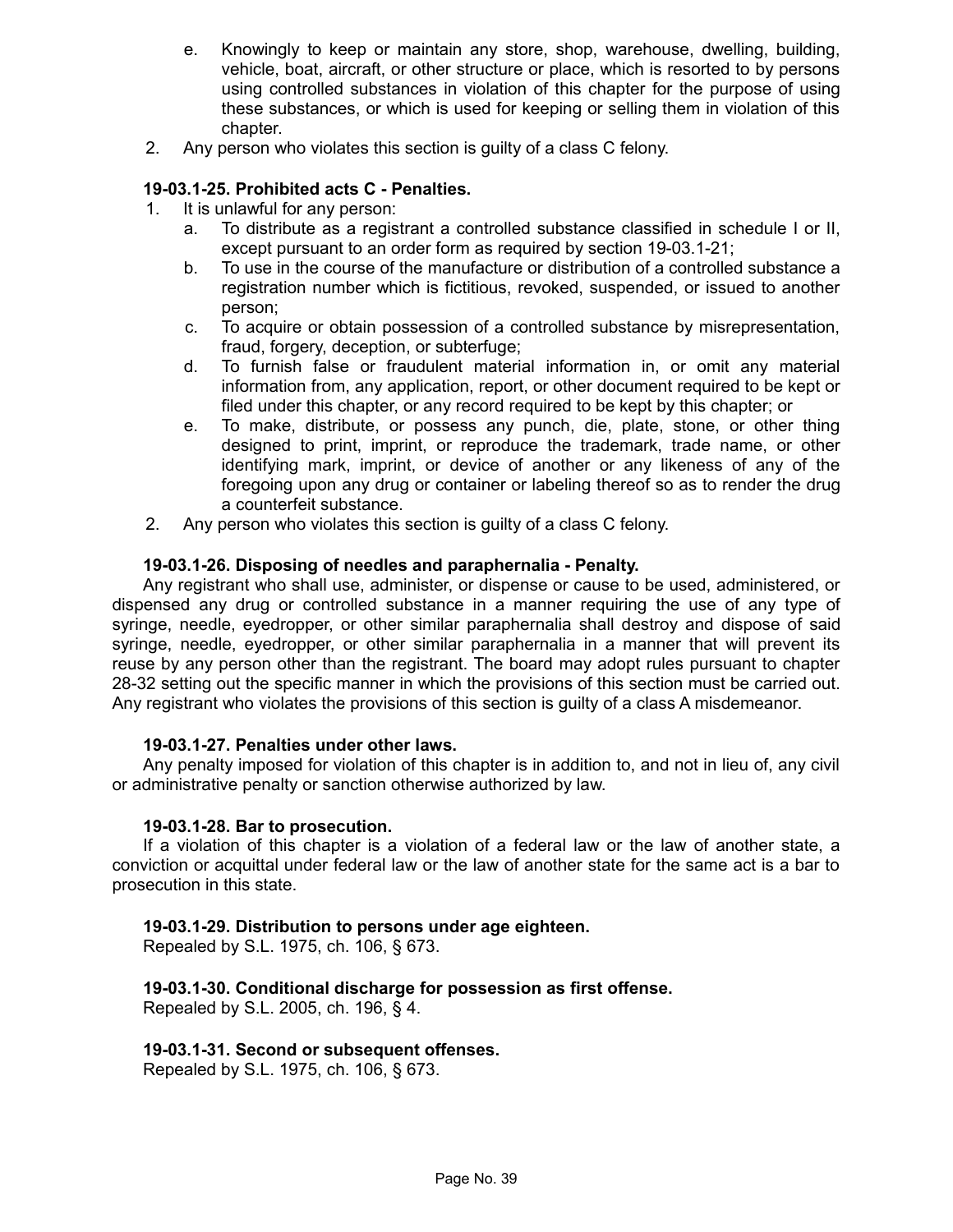# **19-03.1-32. Powers of enforcement personnel - Search warrants.**

- 1. Any officer of the bureau of criminal investigation designated by the attorney general of this state may:
	- a. Carry firearms in the performance of official duties.
	- b. Execute and serve search warrants, arrest warrants, administrative inspection warrants, subpoenas, and summonses issued under the authority of this state.
	- c. Make arrests without warrant for any offense under this chapter committed in the officer's presence, or if the officer has probable cause to believe that the person to be arrested has committed or is committing a violation of this chapter which may constitute a felony.
	- d. Make seizures of property pursuant to this chapter.
	- e. Perform other law enforcement duties as the attorney general designates.
- 2. A search warrant relating to offenses involving controlled substances may be issued and executed at any time of the day or night, if the judge or magistrate issuing the warrant so specifies in the warrant.
- 3. Any officer authorized to execute a search warrant, without notice of the officer's authority and purpose, may break open an outer or inner door or window of a building, or any part of the building, or anything therein, if the judge or magistrate issuing the warrant has probable cause to believe that if such notice were to be given the property sought in the case may be easily and quickly destroyed or disposed of, or that danger to the life or limb of the officer or another may result, and has included in the warrant a direction that the officer executing it is not required to give such notice. Any officers acting under such warrant, as soon as practicable after entering the premises, shall identify themselves and state the purpose of entering the premises and the authority for doing so.

# **19-03.1-33. Administrative inspections and warrants.**

- 1. Issuance and execution of administrative inspection warrants must be as follows:
	- a. A district judge within a district judge's jurisdiction, and upon proper oath or affirmation showing probable cause, may issue warrants for the purpose of conducting administrative inspections authorized by this chapter or rules hereunder and seizures of property appropriate to the inspections. For purposes of the issuance of administrative inspection warrants, probable cause exists upon showing a valid public interest in the effective enforcement of this chapter or rules thereunder, sufficient to justify administrative inspection of the area, premises, building, or conveyance in the circumstances specified in the application for the warrant.
	- b. A warrant may issue only upon an affidavit of a designated officer or employee having knowledge of the facts alleged, sworn to before the judge or magistrate and establishing the grounds for issuing the warrant. If the judge or magistrate is satisfied that grounds for the application exist or that there is probable cause to believe they exist, the judge or magistrate shall issue a warrant identifying the area, premises, building, or conveyance to be inspected, the purpose of the inspection, and, if appropriate, the type of property to be inspected, if any. The warrant must:
		- (1) State the grounds for its issuance and the name of each person whose affidavit has been taken in support thereof;
		- (2) Be directed to a person authorized to execute it;
		- (3) Command the person to whom it is directed to inspect the area, premises, building, or conveyance identified for the purpose specified and, if appropriate, direct the seizure of the property specified;
		- (4) Identify the item or types of property to be seized, if any; and
		- (5) Direct that it be served during normal business hours and designate the judge or magistrate to whom it shall be returned.
	- c. A warrant issued pursuant to this section must be executed and returned within ten days of its date unless, upon a showing of a need for additional time, the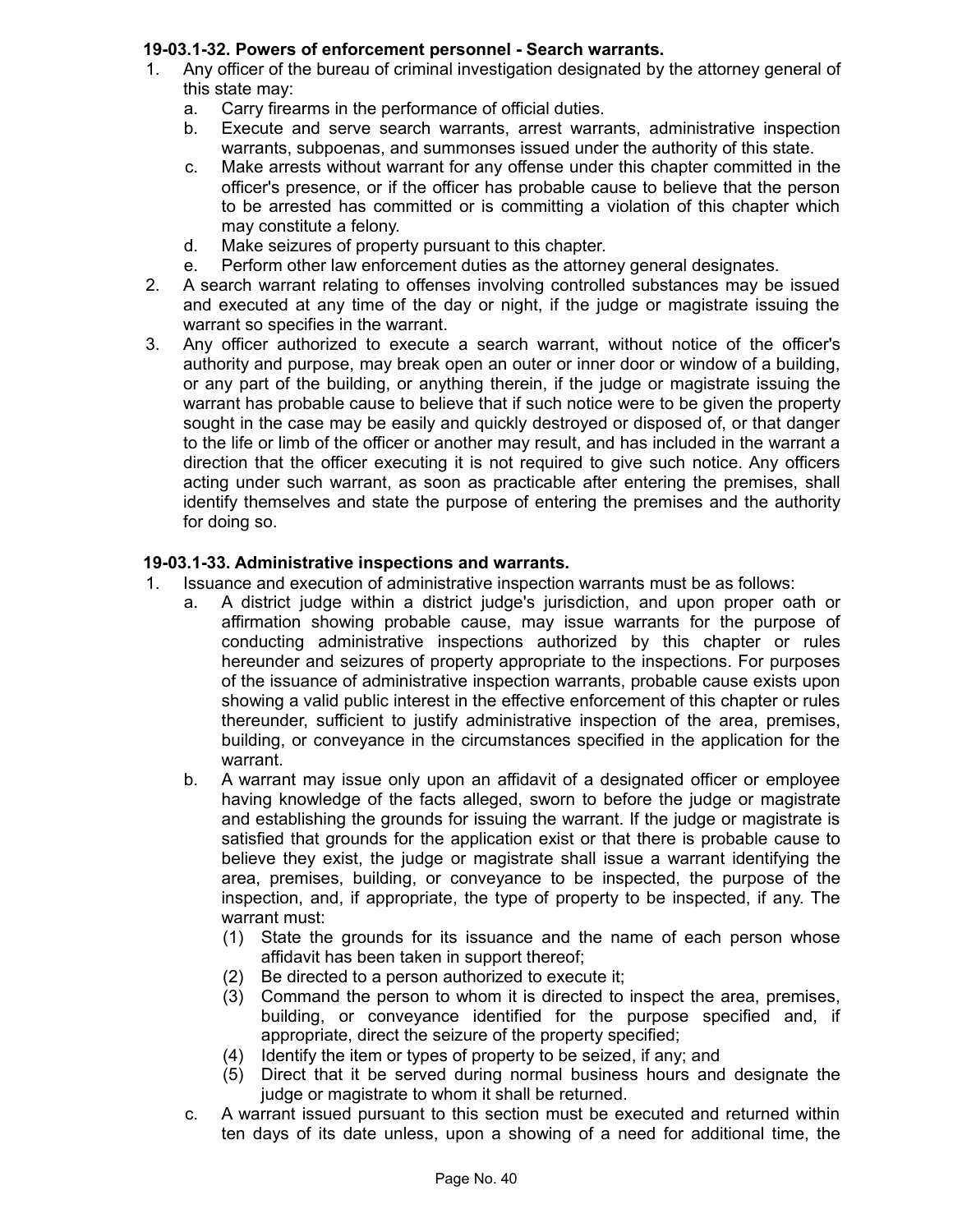court orders otherwise. If property is seized pursuant to a warrant, a copy must be given to the person from whom or from whose premises the property is taken, together with a receipt for the property taken. The return of the warrant must be made promptly, accompanied by a written inventory of any property taken. The inventory must be made in the presence of the person executing the warrant and of the person from whose possession or premises the property was taken, if present, or in the presence of at least one credible person other than the person executing the warrant. A copy of the inventory must be delivered to the person from whom or from whose premises the property was taken and to the applicant for the warrant.

- d. The judge or magistrate who has issued a warrant shall attach thereto a copy of the return and all papers returnable in connection therewith and file them with the clerk of the district court for the county in which the inspection was made.
- 2. The board may make administrative inspections of controlled premises in accordance with the following provisions:
	- a. For purposes of this section only, "controlled premises" means:
		- (1) Places where persons registered or exempted from registration requirements under this chapter are required to keep records; and
		- (2) Places, including factories, warehouses, establishments, and conveyances in which persons registered or exempted from registration requirements under this chapter are permitted to hold, manufacture, compound, process, sell, deliver, or otherwise dispose of any controlled substance.
	- b. When authorized by an administrative inspection warrant issued pursuant to subsection 1, an officer or employee designated by the board, upon presenting the warrant and appropriate credentials to the owner, operator, or agent in charge, may enter controlled premises for the purpose of conducting an administrative inspection.
	- c. When authorized by an administrative inspection warrant, an officer or employee designated by the board may:
		- (1) Inspect and copy records required by this chapter to be kept;
		- (2) Inspect, within reasonable limits and in a reasonable manner, controlled premises and all pertinent equipment, finished and unfinished material, containers and labeling found therein, and, except as provided in subdivision e, all other things therein, including records, files, papers, processes, controls, and facilities bearing on violation of this chapter; and
		- (3) Inventory any stock of any controlled substance therein and obtain samples thereof.
	- d. This section does not prevent the inspection without a warrant of books and records pursuant to an administrative subpoena issued in accordance with section 28-32-33, nor does it prevent entries and administrative inspections, including seizures of property, without a warrant:
		- (1) If the owner, operator, or agent in charge of the controlled premises consents;
		- (2) In situations presenting imminent danger to health or safety;
		- (3) In situations involving inspection of conveyances if there is reasonable cause to believe that the mobility of the conveyance makes it impracticable to obtain a warrant;
		- (4) In any other exceptional emergency circumstances in which time or opportunity to apply for a warrant is lacking; or
		- (5) In all other situations in which a warrant is not constitutionally required.
	- e. An inspection authorized by this section may not extend to financial data, sales data, other than shipment data, or pricing data unless the owner, operator, or agent in charge of the controlled premises consents in writing.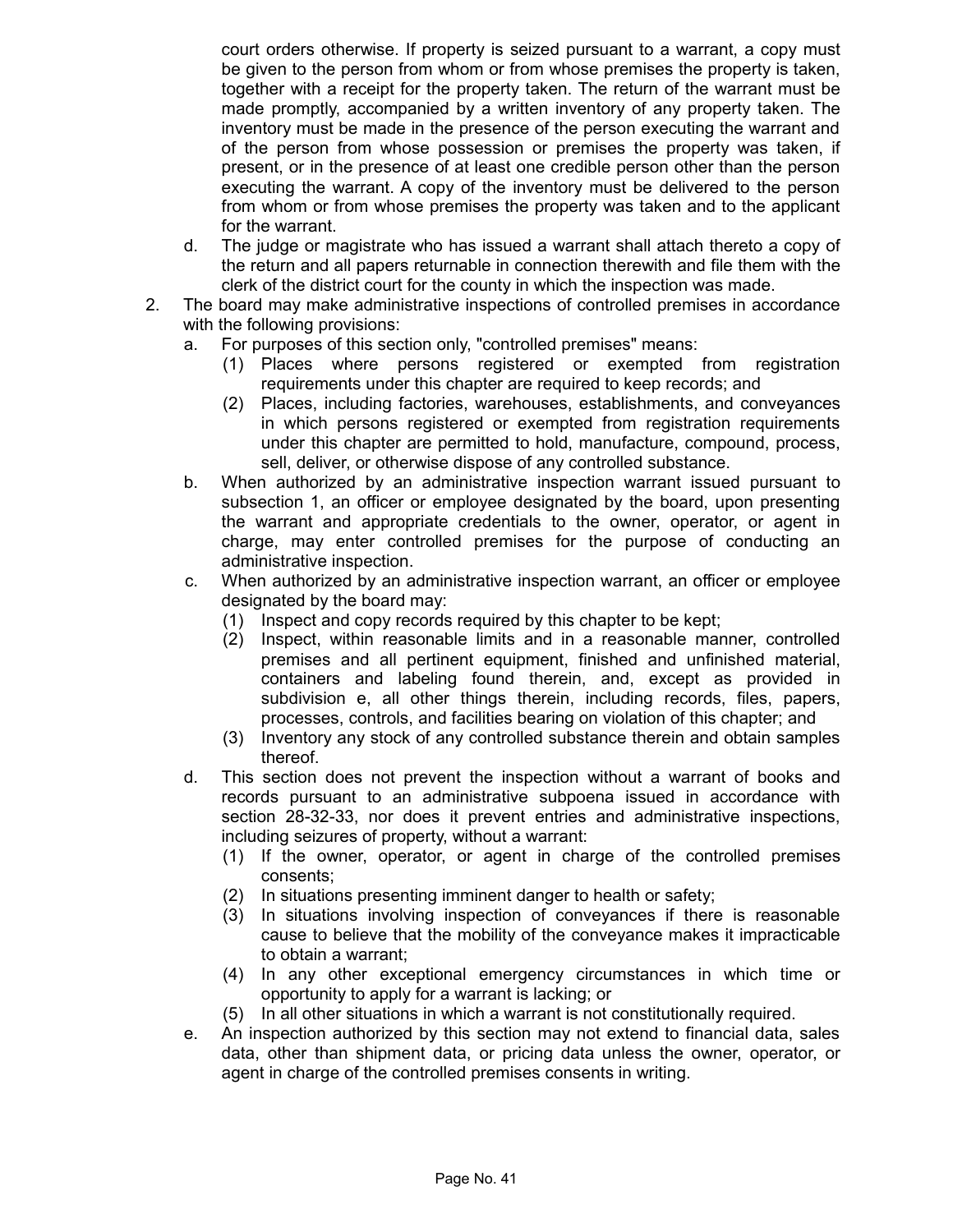# **19-03.1-34. Injunctions.**

- 1. The district courts of this state shall have jurisdiction to restrain or enjoin violations of this chapter.
- 2. The defendant may demand trial by jury for an alleged violation of an injunction or restraining order under this section.

# **19-03.1-35. Cooperative arrangements and confidentiality.**

- 1. The board shall cooperate with federal and other state agencies in discharging its responsibilities concerning traffic in controlled substances and in suppressing the abuse of controlled substances. To this end, it may:
	- a. Arrange for exchange of information among governmental officials concerning the use and abuse of controlled substances.
	- b. Coordinate and cooperate in training programs concerning controlled substance law enforcement at local and state levels.
	- c. Cooperate with the bureau by establishing a centralized unit to accept, catalog, file, and collect statistics, including records of drug-dependent persons and other controlled substance law offenders within the state, and make the information available for federal, state, and local law enforcement purposes. It may not furnish the name or identity of a patient or research subject whose identity could not be obtained under subsection 3.
	- d. Conduct programs of eradication aimed at destroying wild or illicit growth of plant species from which controlled substances may be extracted.
- 2. Results, information, and evidence received from the bureau relating to regulatory functions of this chapter, including results of inspections conducted by it, may be relied and acted upon by the board in the exercise of its regulatory functions under this chapter.
- 3. A practitioner engaged in medical practice or research is not required or compelled to furnish the name or identity of a patient or research subject to the board nor may the practitioner be compelled in any state or local civil, criminal, administrative, legislative, or other proceedings to furnish the name or identity of an individual that the practitioner is obligated to keep confidential.

## **19-03.1-36. Forfeitures.**

- 1. The following are subject to forfeiture:
	- a. All controlled substances which have been manufactured, distributed, dispensed, or acquired in violation of this chapter.
	- b. All imitation controlled substances as defined by sections 19-03.2-01 and 19-03.2-02.
	- c. All raw materials, products, and equipment of any kind which are used, or intended for use, in manufacturing, compounding, processing, delivering, importing, or exporting any controlled substance in violation of this chapter.
	- d. All property which is used, or intended for use, as a container for property described in subdivision a, b, or c.
	- e. All conveyances, including aircraft, vehicles, or vessels, which are used, or intended for use, to transport, or in any manner to facilitate the transportation, for the purpose of sale or receipt of property described in subdivision a, b, or c, but:
		- (1) No conveyance used by any person as a common carrier in the transaction of business as a common carrier is subject to forfeiture under this section unless it appears that the owner or other person in charge of the conveyance is a consenting party or privy to a violation of this chapter.
		- (2) No conveyance is subject to forfeiture under this section by reason of any act or omission established by the owner thereof to have been committed or omitted without the owner's knowledge or consent.
		- (3) A conveyance is not subject to forfeiture for a violation of subsection 7 of section 19-03.1-23 or subsection 3 of section 19-03.2-03.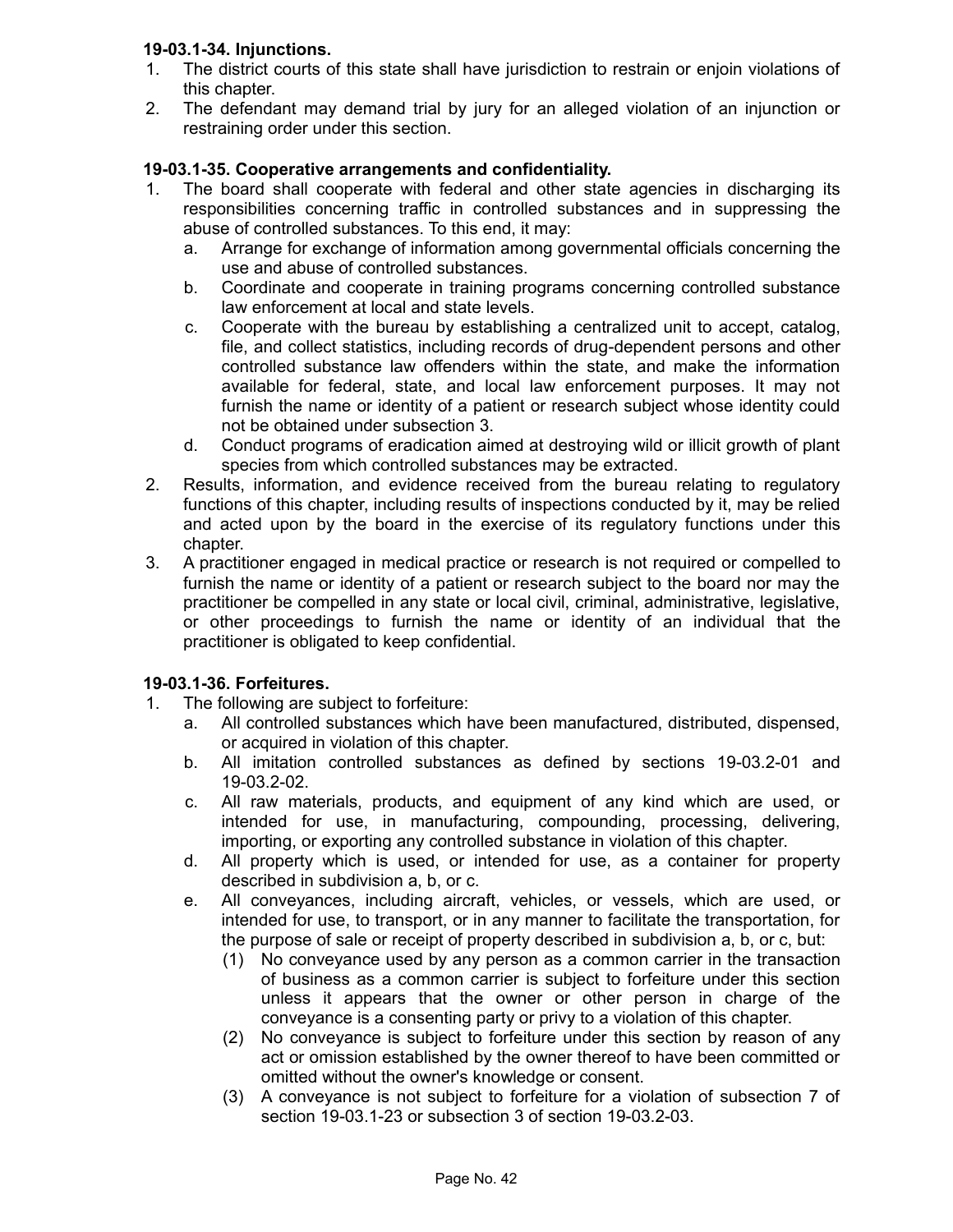- (4) A forfeiture of a conveyance encumbered by a bona fide security interest is subject to the interest of the secured party if the secured party neither had knowledge of nor consented to the act or omission.
- f. All books, records, and research products and materials, including formulas, microfilm, tapes, and data which are used, or intended for use, in violation of this chapter.
- g. All drug paraphernalia as defined in chapter 19-03.4.
- h. All money, coin, currency, and everything of value furnished, or intended to be furnished, in exchange for a controlled substance in violation of this chapter or an imitation controlled substance in violation of chapter 19-03.2, and all real and personal property, assets, profits, income, proceeds, or an interest therein, acquired or derived from the unlawful purchase, attempted purchase, delivery, attempted delivery, manufacturing, or attempted manufacturing of any controlled substance or imitation controlled substance.
- 2. Property subject to forfeiture under this chapter, except conveyances, may be seized by the board upon process issued by any district court having jurisdiction over the property. A conveyance subject to forfeiture under this chapter may be seized by a state, county, or city law enforcement agency upon process issued by any district court having jurisdiction over the conveyance. Seizure without process may be made if:
	- a. The seizure is incident to an arrest or a search under a search warrant or an inspection under an administrative inspection warrant.
	- b. The property subject to seizure has been the subject of a prior judgment in favor of the state in a criminal injunction or forfeiture proceedings based upon this chapter.
	- c. The board or a law enforcement agency has probable cause to believe that the property is directly or indirectly dangerous to health or safety.
	- d. The board or a law enforcement agency has probable cause to believe that the property was used or is intended to be used in violation of this chapter.
- 3. In the event of seizure pursuant to subsection 2, proceedings under subsection 4 must be instituted promptly.
- 4. Property taken or detained under this section is not subject to replevin, but is deemed to be in custody of the board or a law enforcement agency subject only to the orders and decrees of the district court having jurisdiction over the forfeiture proceedings as set out in subsection 2. When property is seized under this chapter, the board or a law enforcement agency may:
	- a. Place the property under seal.
	- b. Remove the property to a place designated by it.
	- c. Require the attorney general to take custody of the property and remove it to an appropriate location for disposition in accordance with law.
- 5. When property is forfeited under this chapter, the board or a law enforcement agency may:
	- a. Retain it for official use or transfer the custody or ownership of any forfeited property to any federal, state, or local agency. The board shall ensure the equitable transfer of any forfeited property to the appropriate federal, state, or local law enforcement agency so as to reflect generally the contribution of that agency participating directly in any of the acts that led to the seizure or forfeiture of the property. A decision to transfer the property is not subject to review.
	- b. Sell that which is not required to be destroyed by law and which is not harmful to the public. The proceeds must be used for payment of all proper expenses of the proceedings for forfeiture and sale, including expenses of seizure, maintenance of custody, advertising, and court costs, with any remaining proceeds to be deposited, subject to section 54-12-14, in the appropriate state, county, or city general fund. When two or more law enforcement agencies are involved in seizing a conveyance, the remaining proceeds may be divided proportionately.
	- c. Require the attorney general to take custody of property and remove it for disposition in accordance with law.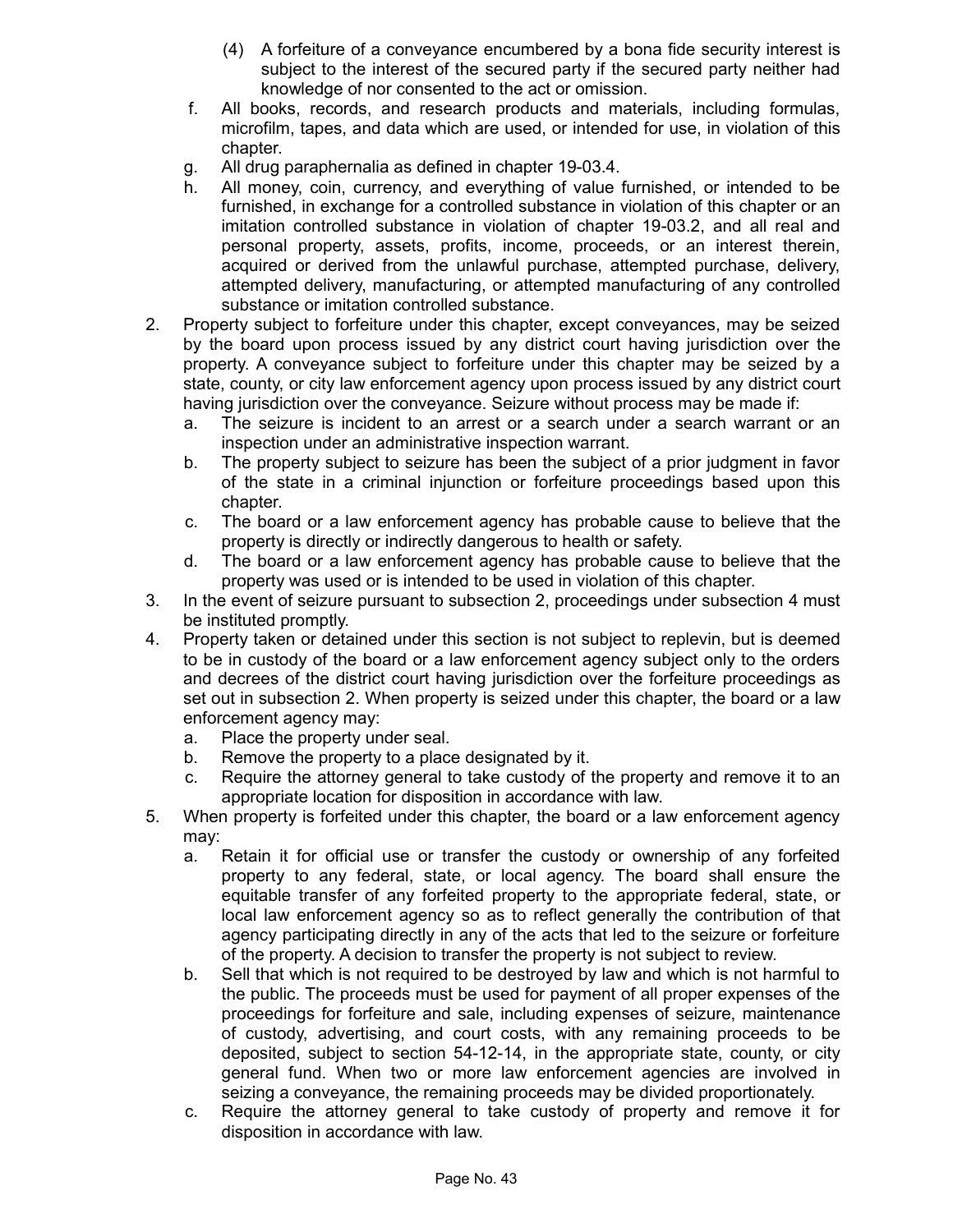- d. Forward it to the bureau for disposition.
- e. Use the property, including controlled substances, imitation controlled substances, and plants forfeited under subsections 6 and 7, in enforcement of this chapter. However, in a case involving the delivery of a forfeited controlled substance by a law enforcement officer or a person acting as an agent of a law enforcement officer, no prosecution or conviction for simple possession of a controlled substance under subsection 5 of section 19-03.1-23 may be based upon the forfeited controlled substances supplied by the law enforcement officer or the officer's agent.
- 6. Controlled substances as defined in this chapter and imitation controlled substances as defined in chapter 19-03.2 that are possessed, transferred, sold, or offered for sale in violation of this chapter and drug paraphernalia as defined in chapter 19-03.4 are contraband and must be seized and summarily forfeited to the state. Controlled substances as defined in this chapter and imitation controlled substances as defined in chapter 19-03.2, which are seized or come into the possession of the state and drug paraphernalia as defined in chapter 19-03.4, the owners of which are unknown, are contraband and must be summarily forfeited to the state.
- 7. Species of plants from which controlled substances in schedules I and II may be derived which have been planted or cultivated in violation of this chapter, or of which the owners or cultivators are unknown, or which are wild growths, may be seized and summarily forfeited to the state.
- 8. The failure, upon demand by the board, or its authorized agent, of the person in occupancy or in control of land or premises upon which the species of plants are growing or being stored to produce an appropriate registration, or proof that the person is the holder thereof, constitutes authority for the seizure and forfeiture of the plants.

# **19-03.1-36.1. Manner of forfeiture.**

Property subject to forfeiture under this chapter, other than property that may be summarily forfeited, may be forfeited by order of a district court only after:

- 1. A written consent to forfeiture executed by the owner of the property and all persons with a legal interest in the property to be forfeited has been filed with the court; or
- 2. Commencement of forfeiture proceedings.

## **19-03.1-36.2. Forfeiture proceeding as civil action - Standard of proof.**

- 1. Forfeiture proceedings are civil actions against the property to be forfeited and the standard of proof is clear and convincing evidence.
- 2. Forfeiture proceedings are separate and distinct from any related criminal action, and may not be initiated until the owner of the property has been convicted of or pled guilty to a criminal offense, or the individual has died, fled the jurisdiction, been deported by the United States government, been granted immunity or a reduced sentence in exchange for testifying or assisting a law enforcement investigation or prosecution, has abandoned the property, or it can be established beyond a reasonable doubt the property was used in the commission of a crime or constituted the proceeds of criminal activity. As used in this subsection, "abandoned the property" or "fled the jurisdiction" means for a period of more than one year, the owner has not responded to any of the reasonable efforts made by the seizing agency to contact the owner or has not contacted the seizing agency.
- 3. Two or more law enforcement agencies and courts from different jurisdictions may coordinate, cooperate, and engage in interjurisdictional prosecution under this section.

#### **19-03.1-36.3. Summons and complaint for forfeiture of property - Contents of complaint - Notice.**

When property described in subsection 1 of section 19-03.1-36 is to be forfeited, other than property described in subsection 6 of section 19-03.1-36, and in the absence of a written consent to forfeiture, forfeiture proceedings must be commenced by the filing of a summons and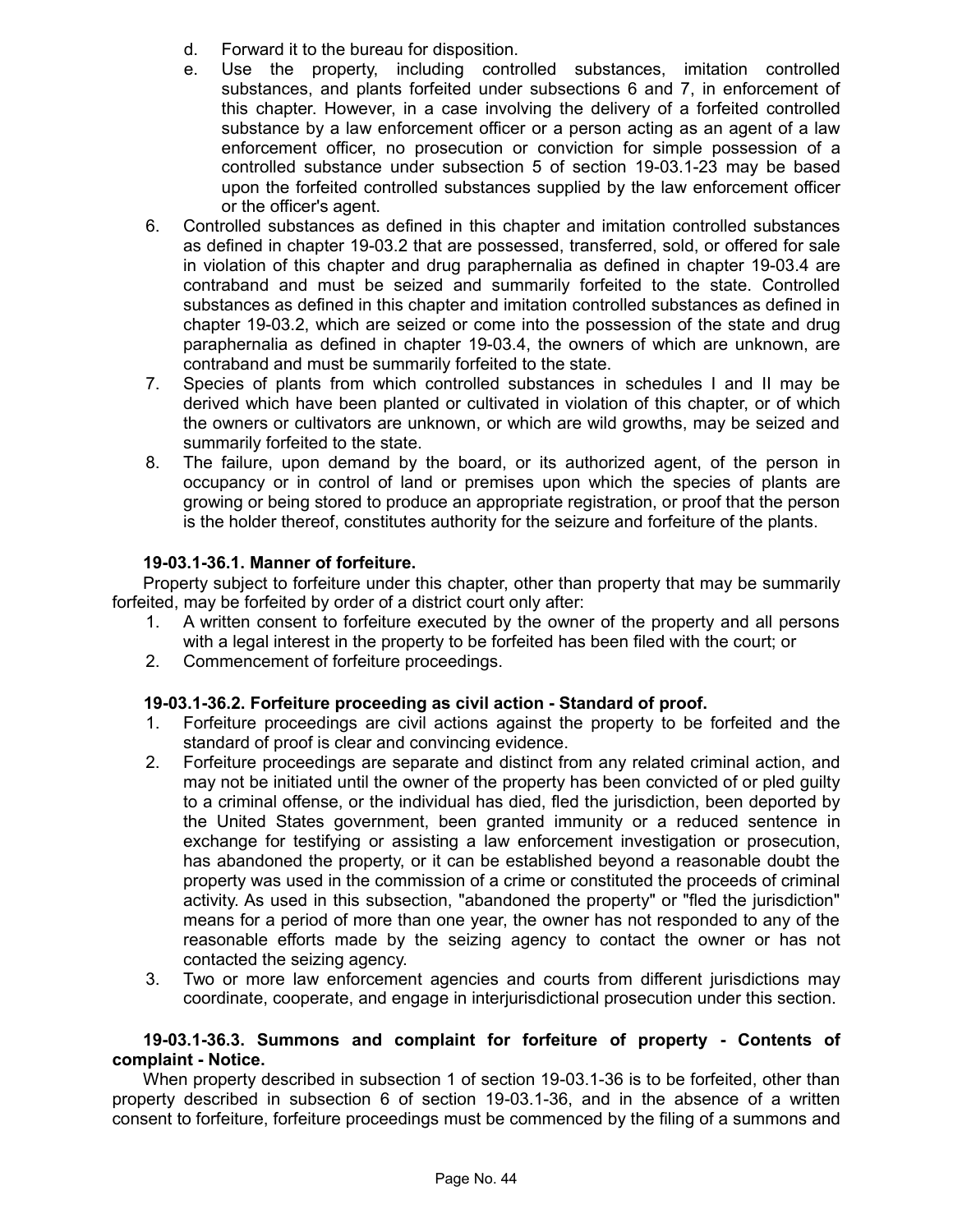complaint for forfeiture of the property in the district court of the county in which the property was seized, is being held, or is located. In the case of real property, the summons and complaint must be filed in the county in which the real property, or some part of the real property, is located. The proceedings must be brought in the name of the state. The complaint must describe the property, state its location, state its present custodian, state the name of each owner if known, state the name of each party with a legal interest in the property if known or of legal record, allege the essential elements of the violation that is claimed to exist, and must conclude with a prayer to enforce the forfeiture. Notice of the forfeiture proceedings must be given to each known owner and known person with a legal interest in the property to be forfeited by serving a copy of the summons and complaint in accordance with the North Dakota Rules of Civil Procedure. The procedure governing the proceedings, except as otherwise provided in this chapter, is the same as that prescribed for civil proceedings.

#### **19-03.1-36.4. Answer by claimant of property - Time for filing.**

Within twenty days after the service of the summons and complaint for forfeiture, the owner of the property to be forfeited and any other person with a legal interest in the property may file an answer claiming an interest in that property and claiming that person's interest is not subject to forfeiture under this chapter.

## **19-03.1-36.5. Disposition of property if no answer filed.**

If at the end of twenty days after the summons and complaint have been served there is no answer filed with the court against the complaint for forfeiture, the court shall order the forfeiture and disposition of the property as prayed for in the complaint.

#### **19-03.1-36.6. Hearing on contested forfeiture - Order releasing or forfeiting property.**

- 1. If an answer is filed within the time limits in this chapter, the forfeiture proceedings must be set for hearing before the court. At the hearing, the state shall establish a valid seizure of the property to be forfeited, and the property meets the requirements of subsection 2 of section 19-03.1-36.2. Following the state's case, any owner or person with a legal interest in the property to be forfeited who has filed an answer to the complaint has the burden of proving that the property to be forfeited is not subject to forfeiture under this chapter. If the court finds that the property is not subject to forfeiture under this chapter, the court shall order the property released to the owner or other person with a legal interest in the property as that person's right, title, or interest appears. The court shall order the property forfeited if it determines that such property or an interest therein is subject to forfeiture.
- 2. A court ordering property forfeited under subsection 1 may order only the forfeited property or proceeds from the sale of forfeited property to be deposited with a political subdivision if the political subdivision has created a civil asset forfeiture fund. If the political subdivision does not have a civil asset forfeiture fund, any forfeited property and proceeds from the sale of forfeited property must be deposited in the attorney general's asset forfeiture fund.
- 3. A political subdivision that has a civil asset forfeiture fund shall establish an application process, including eligibility criteria, to accept and process applications from law enforcement agencies within the political subdivision's jurisdiction for an appropriation from the civil asset forfeiture fund.
- 4. This section does not prohibit the state and a political subdivision from entering an agreement to divide forfeited property and the proceeds from the sale of forfeited property.

#### **19-03.1-36.7. Legal interest in property.**

1. A person alleging a bona fide legal interest in property to be forfeited must establish by a preponderance of the evidence that such legal interest existed at the time of seizure or taking of custody of the property. In the case of a claimed bona fide security interest in the property, the person claiming such interest must establish by a preponderance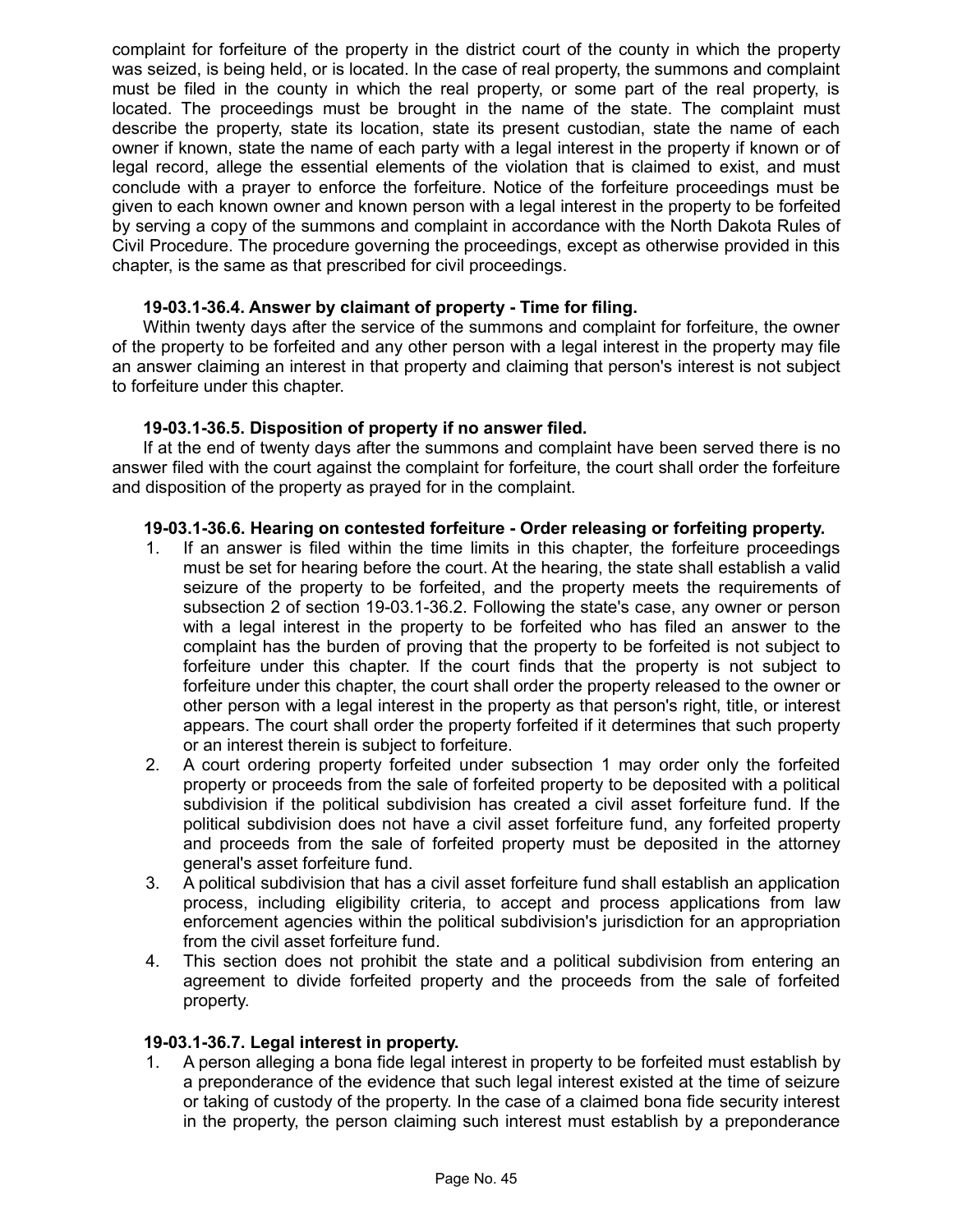of the evidence that the security interest in the property to be forfeited existed or was of public record at the time of seizure or taking of custody of the property.

- 2. Upon a determination by the court that property is subject to forfeiture, the owner of the property to be forfeited or any other person with a legal interest in the property may petition the court to determine whether the forfeiture is unconstitutionally excessive.
	- a. A vehicle valued at less than two thousand dollars may not be forfeited unless the court finds the vehicle has been modified to conceal contraband or currency.
	- b. Real property constituting a homestead may not be forfeited.
	- c. In determining whether a forfeiture is excessive, the court shall consider all factors, including the fair market value of the property, the extent to which the owner or person participated in the offense, the extent to which the property was used or received in committing the offense, and the possible penalty that could be imposed for the alleged or committed offense subject to forfeiture.
	- d. The court may not consider the value of the property to the state in determining whether the forfeiture is unconstitutionally excessive.

## **19-03.1-36.8. Reporting.**

- 1. As used in this section, "law enforcement agency" means a nonfederal public agency authorized by law or by a government agency or branch to enforce the law and to conduct or engage in investigations or prosecutions for violations of law, including the authority to conduct or engage in seizure and forfeiture of property or to collaborate with a federal agency under federal law to conduct or engage in seizure and forfeiture of property. The term includes a multijurisdictional task force.
- 2. Every civil forfeiture judgment issued by a district court must be made publicly available and include the following information in the findings of fact:
	- a. Case number of the forfeiture proceeding and the district court where the case was filed.
	- b. Location of the seizure, including whether the location was a residence or business or occurred during a traffic stop.
	- c. The crime with which the suspect was charged.
	- d. The disposition of the suspect's criminal case.
	- e. Who filed a claim or counterclaim for the seized property, or whether there was a default in the litigation of the seized property.
	- f. Date the forfeiture order was issued.
	- g. Whether a forfeiture settlement agreement was reached.
	- h. The date and the final disposition of the property.
	- i. Estimated value of the forfeited property.
	- j. Estimate of the total costs accrued by the law enforcement agency for storage and disposal of the civilly forfeited property.
	- k. Amount of any attorney fees awarded to owners of seized and forfeited property.
- 3. Annually, any law enforcement agency that seizes property shall provide to the attorney general a completed civil asset forfeiture case report form for every seizure and the total value of the forfeited property held by the agency at the end of the reporting period.
- 4. By November first of each year, the attorney general shall submit to the legislative management and the governor a written report summarizing activity in the state for the preceding fiscal year, the type, approximate value, and disposition of any civilly forfeited property, and the amount of proceeds received.
	- a. Summary data and civilly forfeited property must be disaggregated by agency.
	- b. The attorney general shall make the report available on the attorney general's website.
	- c. The report must include the case reports provided by the law enforcement agencies.
- 5. The attorney general may recover any costs under this section by withdrawing money from the asset forfeiture fund.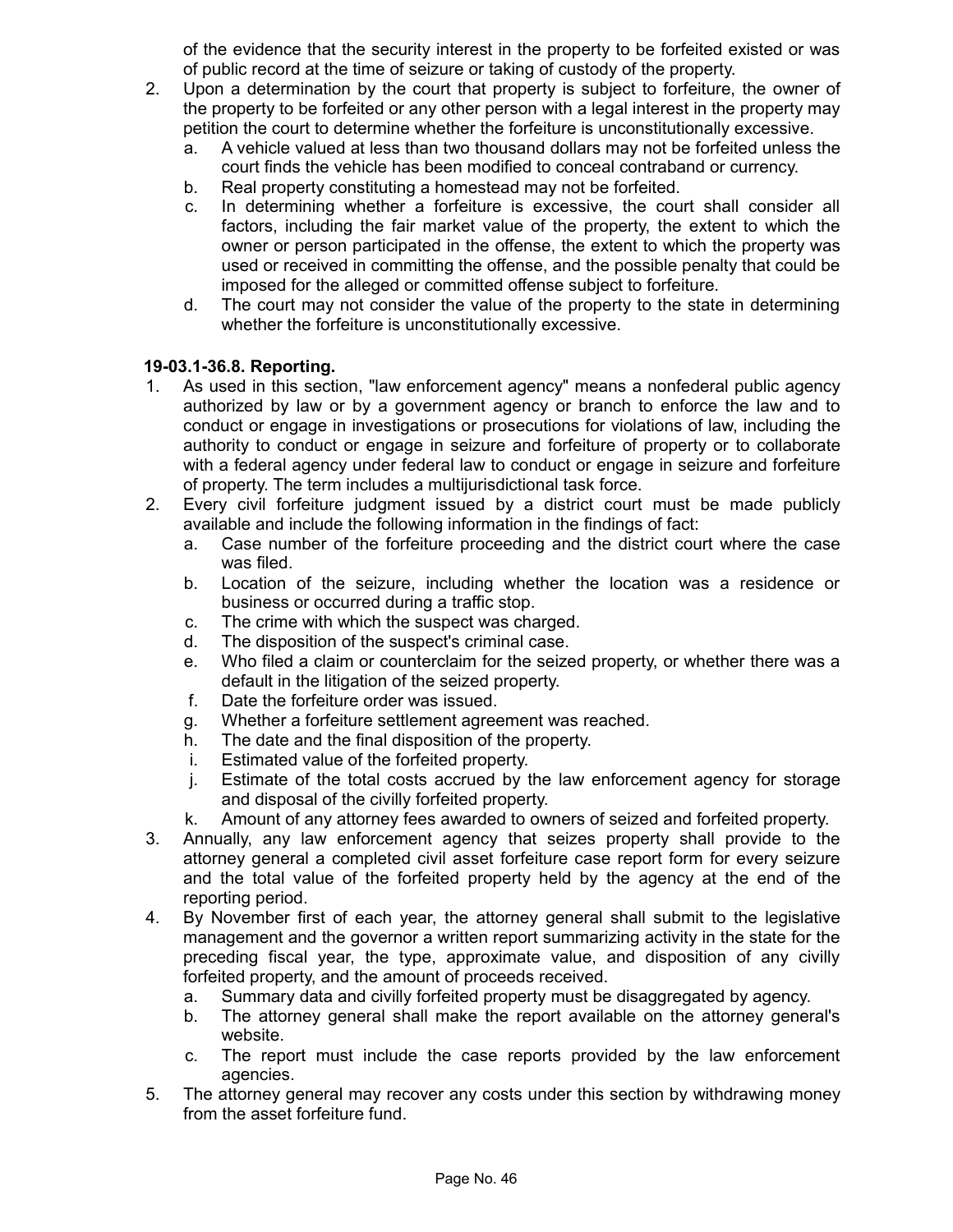- 6. A law enforcement agency may use forfeiture proceeds to pay the costs of compiling and reporting data under this section.
- 7. The data and reports compiled under this section are public information and not exempt from disclosure.
- 8. The attorney general may require the reporting of additional information not specified in this section. The attorney general shall develop standard forms, processes, and deadlines for annual submission of forfeiture data by law enforcement agencies.
- 9. If a law enforcement agency fails to file a report within thirty days after the report is due, the attorney general may compel compliance by any means until the report is filed.
- 10. Any property seized with a value of less than fifty dollars is not required to be included in the written report submitted by the attorney general.
- 11. A state's attorney may establish a minimum value amount for seizures in the interests of justice and efficient use of governmental resources in the state's attorney's jurisdiction. The minimum value amount may be based on the state's attorney's determination of the:
	- a. Type and number of occurrences of offenses that include the seizure of property; and
	- b. Average value of seized property less the costs to seize and forfeit the property.

# **19-03.1-37. Burden of proof - Liabilities.**

- 1. It is not necessary for the state to negate any exemption or exception in this chapter in any complaint, information, indictment, or other pleading or in any trial, hearing, or other proceeding under this chapter. The burden of proof of any exemption or exception is upon the person claiming it.
- 2. In the absence of proof that a person is the duly authorized holder of an appropriate registration or order form issued under this chapter, the person is presumed not to be the holder of the registration or form. The burden of proof is upon the person to rebut the presumption.
- 3. No liability is imposed by this chapter upon any authorized state, county, or municipal officer engaged in the lawful performance of the officer's duties.
- 4. In all prosecutions under this chapter, chapter 19-03.2, or chapter 19-03.4 involving the analysis of a substance or sample thereof, a certified copy of the analytical report signed by the director of the state crime laboratory or the director's designee, or electronically posted by the director of the state crime laboratory or the director's designee on the crime laboratory information management system and certified by a law enforcement officer or individual who has authorized access to the crime laboratory information management system through the criminal justice data information sharing system, must be accepted as prima facie evidence of the results of the analytical findings.
- 5. Superseded by N.D.R.Ev., Rule 707.
- 6. In all cases of conspiracy to violate chapter 19-03.1, 19-03.2, or 19-03.4, the state is not required to prove or establish that a conspirator knew the other person to the agreement intended to deliver or possess with intent to deliver a controlled substance, an imitation controlled substance, or drug paraphernalia to a third person.

## **19-03.1-38. Judicial review.**

All final determinations, findings, and conclusions of the board under this chapter are final and conclusive decisions of the matters involved. Any person aggrieved by the decision may obtain review of the decision in the district court. Findings of fact by the board, if supported by substantial evidence, are conclusive.

## **19-03.1-39. Education and research.**

1. The board shall carry out educational programs designed to prevent and deter misuse of controlled substances. In connection with these programs it may: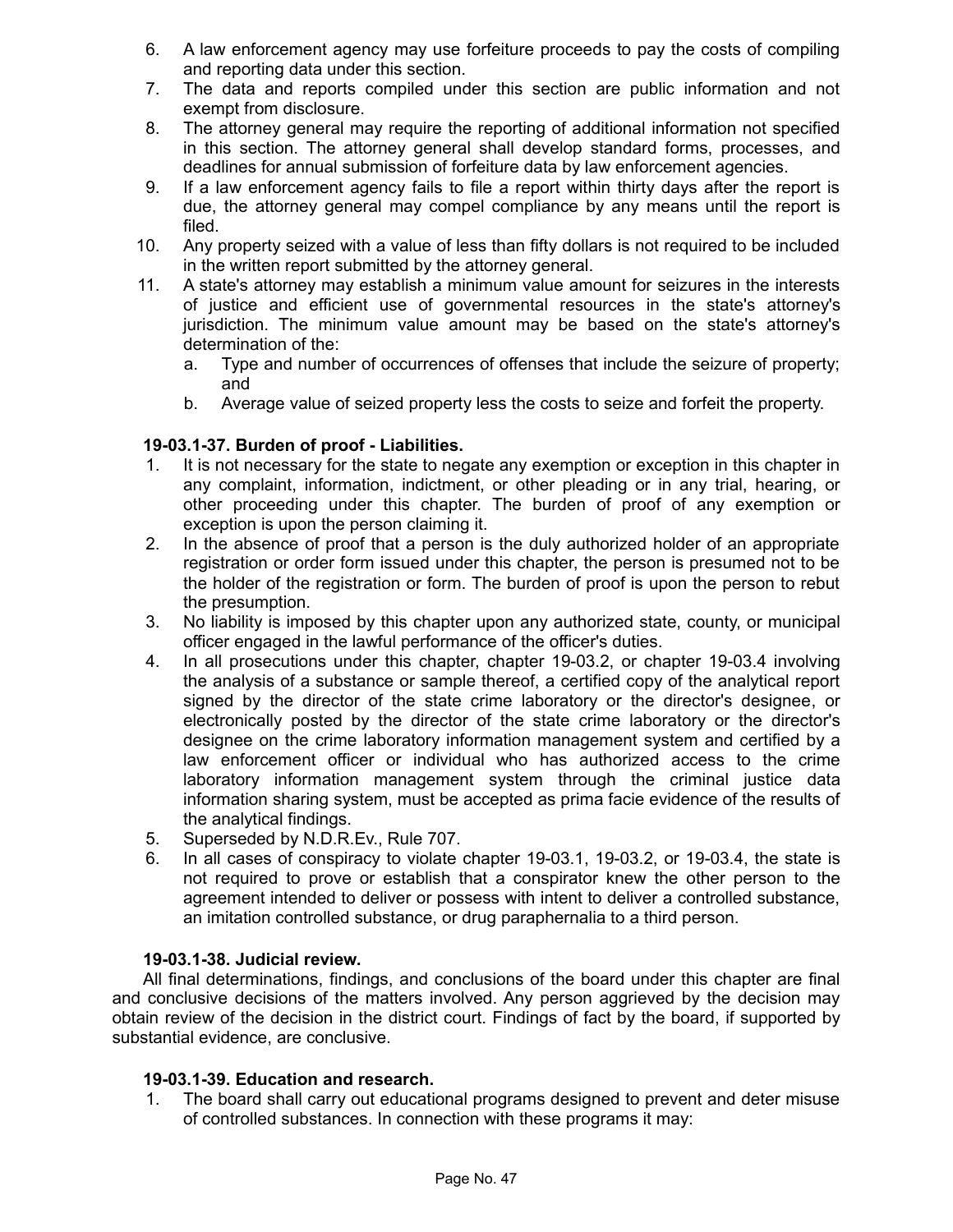- a. Promote better recognition of the problems of misuse and abuse of controlled substances within the regulated industry and among interested groups and organizations.
- b. Assist the regulated industry and interested groups and organizations in contributing to the reduction of misuse and abuse of controlled substances.
- c. Consult with interested groups and organizations to aid them in solving administrative and organizational problems.
- d. Evaluate procedures, projects, techniques, and controls conducted or proposed as part of educational programs on misuse and abuse of controlled substances.
- e. Disseminate the results of research on misuse and abuse of controlled substances to promote a better public understanding of what problems exist and what can be done to combat them.
- f. Assist in the education and training of state and local law enforcement officials in their efforts to control misuse and abuse of controlled substances.
- 2. The board shall encourage research on misuse and abuse of controlled substances. In connection with the research, and in furtherance of the enforcement of this chapter, it may:
	- a. Establish methods to assess accurately the effects of controlled substances and identify and characterize those with potential for abuse.
	- b. Make studies and undertake programs of research to:
		- (1) Develop new or improved approaches, techniques, systems, equipment, and devices to strengthen the enforcement of this chapter.
		- (2) Determine patterns of misuse and abuse of controlled substances and the social effects thereof.
		- (3) Improve methods for preventing, predicting, understanding, and dealing with the misuse and abuse of controlled substances.
	- c. Enter contracts with public agencies, institutions of higher education, and private organizations or individuals for the purpose of conducting research, demonstrations, or special projects which bear directly on misuse and abuse of controlled substances.
- 3. The board may enter into contracts for educational and research activities without performance bonds and without regard to statutory provisions affecting such contracts.
- 4. The board may authorize persons engaged in research on the use and effects of controlled substances to withhold the names and other identifying characteristics of individuals who are the subjects of the research. Persons who obtain this authorization are not compelled in any civil, criminal, administrative, legislative, or other proceeding to identify the individuals who are the subjects of research for which the authorization was obtained.
- 5. The board may authorize the possession and distribution of controlled substances by persons engaged in research. Persons who obtain this authorization are exempt from state prosecution for possession and distribution of controlled substances to the extent of the authorization.

## **19-03.1-40. Pending proceedings.**

Repealed by S.L. 1985, ch. 262, § 27.

# **19-03.1-41. Continuation of rules.**

Any orders and rules promulgated under any law affected by this chapter in effect on July 1, 1971, and not in conflict with it continue in effect until modified, superseded, or repealed.

# **19-03.1-42. Uniformity of interpretation.**

Repealed by S.L. 1983, ch. 82, § 154.

## **19-03.1-43. Short title.**

This chapter may be cited as the Uniform Controlled Substances Act.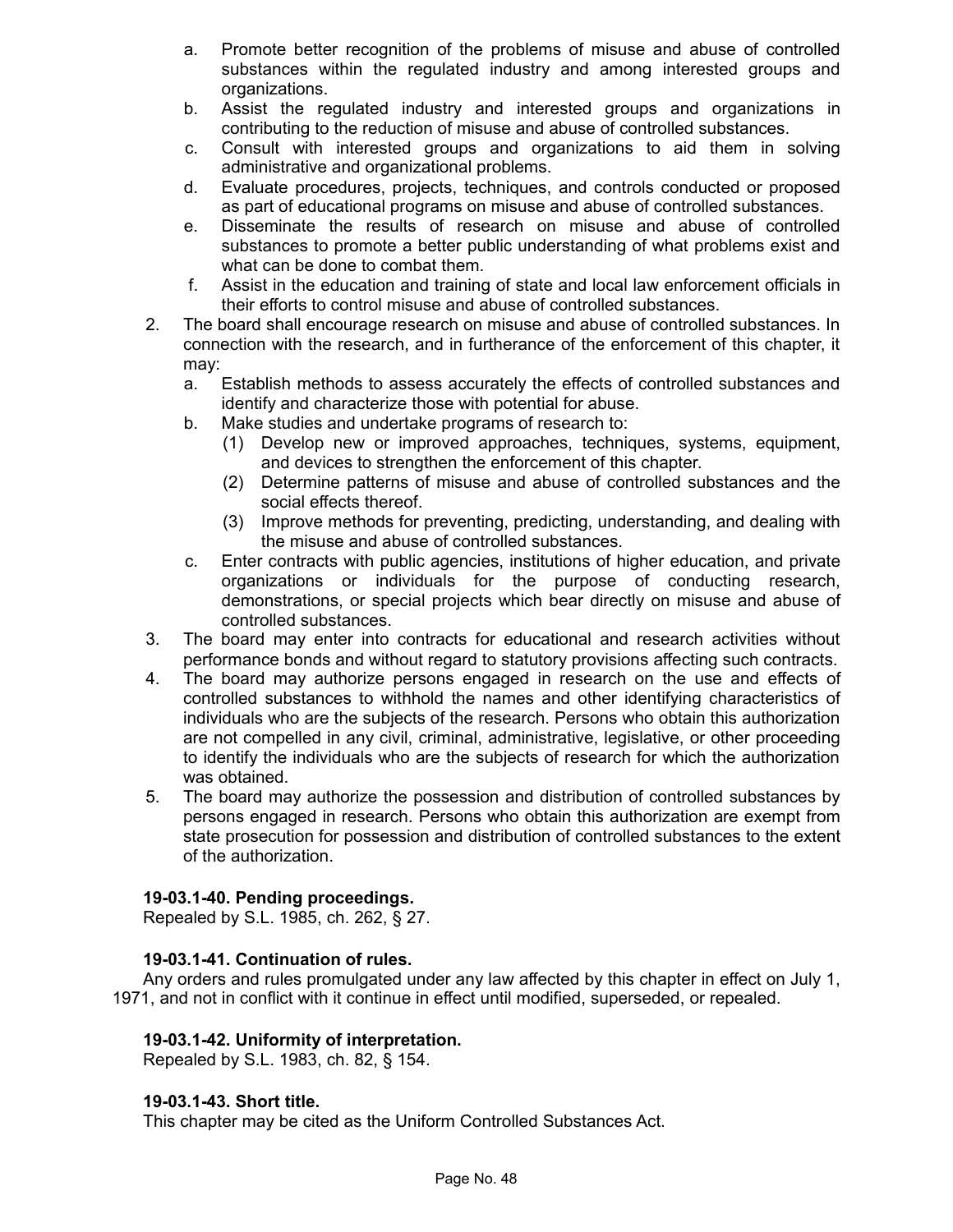#### **19-03.1-44. Comprehensive status and trends report.**

Repealed by S.L. 2017, ch. 366, § 6.

**19-03.1-45. Drug abuse assessment and treatment - Presentence investigation - Certified drug abuse treatment programs. (Effective through August 31, 2022)**

- 1. If a person has pled guilty or has been found guilty of a felony violation of subsection 7 of section 19-03.1-23, if that person has not previously pled guilty or been found guilty of any offense involving the use, possession, manufacture, or delivery of a controlled substance or of any other felony offense of this or another state or the federal government, the court shall impose a period of probation up to the length authorized under section 12.1-32-06.1 with a suspended execution of a sentence of imprisonment, a sentence to probation, or an order deferring imposition of sentence.
- 2. Upon a plea or finding of guilt of a person subject to subsection 1, the court shall order a presentence investigation to be conducted by the department. The presentence investigation must include a drug and alcohol evaluation conducted by a licensed addiction counselor.
- 3. If the licensed addiction counselor recommends treatment, the court shall require the person to participate in an addiction program licensed by the department of human services as a condition of the probation. The court shall commit the person to treatment through a licensed addiction program until determined suitable for discharge by the court. The term of treatment may not exceed eighteen months and may include an aftercare plan. During the commitment and while subject to probation, the department shall supervise the person.
- 4. If the person fails to participate in, or has a pattern of intentional conduct that demonstrates the person's refusal to comply with or participate in the treatment program, as established by judicial finding, the person is subject to revocation of the probation. Notwithstanding subsection 2 of section 12.1-32-02, the amount of time participating in the treatment program under this section is not "time spent in custody" and will not be a credit against any sentence to term of imprisonment.
- 5. In this section:
	- a. "Department" means the department of corrections and rehabilitation; and
	- b. "Licensed addiction counselor" is a person licensed pursuant to section 43-45-05.1.

**Drug abuse assessment and treatment - Presentence investigation - Certified drug abuse treatment programs. (Effective after August 31, 2022)**

- 1. If a person has pled guilty or has been found guilty of a felony violation of subsection 7 of section 19-03.1-23, if that person has not previously pled guilty or been found guilty of any offense involving the use, possession, manufacture, or delivery of a controlled substance or of any other felony offense of this or another state or the federal government, the court shall impose a period of probation up to the length authorized under section 12.1-32-06.1 with a suspended execution of a sentence of imprisonment, a sentence to probation, or an order deferring imposition of sentence.
- 2. Upon a plea or finding of guilt of a person subject to subsection 1, the court shall order a presentence investigation to be conducted by the department. The presentence investigation must include a drug and alcohol evaluation conducted by a licensed addiction counselor.
- 3. If the licensed addiction counselor recommends treatment, the court shall require the person to participate in an addiction program licensed by the department of health and human services as a condition of the probation. The court shall commit the person to treatment through a licensed addiction program until determined suitable for discharge by the court. The term of treatment may not exceed eighteen months and may include an aftercare plan. During the commitment and while subject to probation, the department shall supervise the person.
- 4. If the person fails to participate in, or has a pattern of intentional conduct that demonstrates the person's refusal to comply with or participate in the treatment program, as established by judicial finding, the person is subject to revocation of the